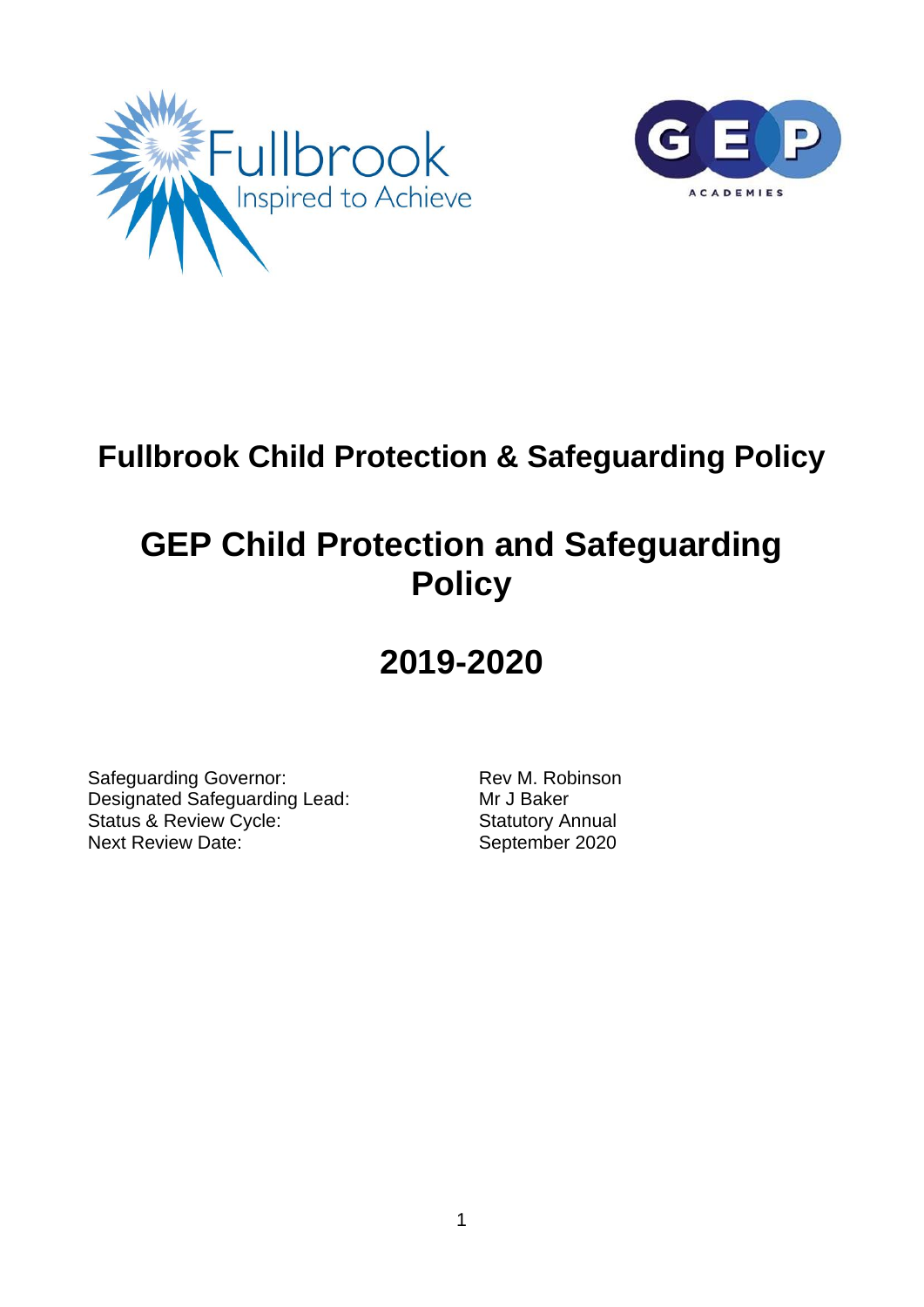| <b>Content</b>                                                                                         | Page <sup> </sup> | <b>Content</b>                             | Page   |
|--------------------------------------------------------------------------------------------------------|-------------------|--------------------------------------------|--------|
| Safeguarding Statement & Key<br>personnel                                                              | 3                 | <b>Harmful Sexual Behaviour</b>            | 37     |
| Terminology                                                                                            | 4                 | <b>Brook Traffic Light Tool</b>            | $38 -$ |
| Introduction<br>& Guidance Documents                                                                   | 5                 | Anti-Bullying & Cyber Bullying             | 41     |
| <b>Policy Principles &amp; Values</b>                                                                  | $6\phantom{1}6$   | <b>Online Safety</b>                       | 41     |
| <b>Policy Aims</b>                                                                                     | 6                 | <b>Racist Incidents</b>                    | 41     |
| <b>Supporting Children</b>                                                                             | $\overline{7}$    | Radicalisation and Extremism               | 42     |
| <b>Prevention/Protection</b>                                                                           | 8                 | Domestic Abuse                             | 44     |
| Safe School, Safe Staff                                                                                | 9                 | <b>Child Exploitation</b>                  | 45     |
| Roles and Responsibilities-<br>All staff                                                               | 10                | Youth Produced Sexual Imagery<br>(Sexting) | 47     |
| Roles and Responsibilities -<br>Headteacher                                                            | 11                | <b>Female Genital Mutilation (FGM)</b>     | 49     |
| Roles and Responsibilities- DSL &<br>Deputy DSL                                                        | 12                | <b>Forced Marriage</b>                     | 50     |
| Roles and Responsibilities - Governing<br><b>Body</b>                                                  | 15                | Honour based Violence                      | 50     |
| Confidentiality & Sharing Information                                                                  | 16                | One Chance Rule                            | 50     |
| <b>Child Protection Procedures</b>                                                                     | 17                | <b>Private Fostering Arrangements</b>      | 51     |
| <b>Child Protection Procedures Flowchart</b>                                                           | 19                | <b>Children Looked After</b>               | 51     |
| Dealing with Disclosure                                                                                | 20                | <b>Children Missing Education (CME)</b>    | 52     |
| Allegations Against Adults Working with<br>Children                                                    | 23                | Pupils Missing Out on Education<br>(PMOOE) | 53     |
| What is Child Abuse                                                                                    | 24                | Attendance and Behaviour                   | 53     |
| Indicators of Abuse - Neglect                                                                          | 26                | Physical Intervention                      | 54     |
| Indicators of Abuse - Emotional Abuse                                                                  | 28                | Whistle-blowing                            | 54     |
| Indicators of Abuse - Physical Abuse                                                                   | 30                | <b>Linked Policies</b>                     | 55     |
| Indicators of Abuse - Sexual Abuse                                                                     | 32                | <b>Additional Resources</b>                | 56     |
| Sexual Violence & Sexual Harassment<br>between children in school - Peer on<br>Peer Abuse Model Policy | 34                |                                            |        |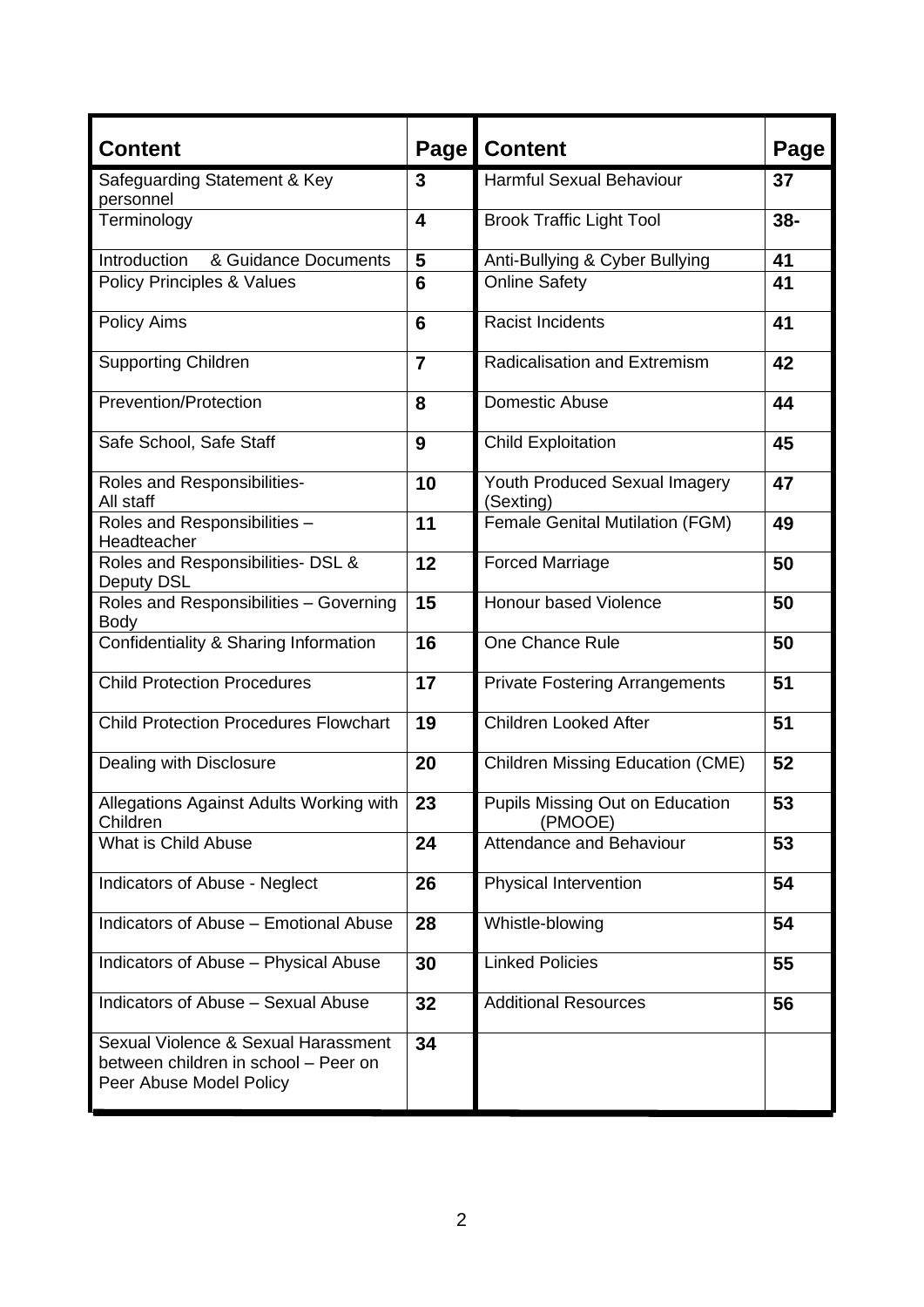# **Safeguarding Statement 2019**

# "**It could happen here"**

We recognise our moral and statutory responsibility to safeguard and promote the welfare of all children.

We make every effort to provide an environment in which children and adults feel safe, secure, valued and respected, and feel confident to talk if they are worried, believing they will be effectively listened to.

The purpose of this policy is to provide staff, volunteers and governors with the framework they need in order to keep children safe and secure in our school. The policy also informs parents and carers how we will safeguard their children whilst they are in our care.

| <b>Key Personnel</b>                                                                                                      |                         |  |  |  |
|---------------------------------------------------------------------------------------------------------------------------|-------------------------|--|--|--|
| Designated Safeguarding Lead (DSL) is: James Baker<br>Contact details: bakerj@fullbrook.surrey.sch.uk                     | Telephone: 01932 349301 |  |  |  |
| <b>Deputy DSL(s)</b> are: Shane Manley; Emma Williams                                                                     |                         |  |  |  |
| Contact details: cp@fullbrook.surrey.sch.uk                                                                               | Telephone: 01932 349301 |  |  |  |
| The nominated child protection governor is: Rev. Martin Robinson                                                          |                         |  |  |  |
| Contact details: govfbmrobinson@gepacademies.co.uk Telephone: 01932 349301                                                |                         |  |  |  |
| The Headteacher is: Katie Moore<br>Contact details: moorek@fullbrook.surrey.sch.uk                                        | Telephone: 01932 349301 |  |  |  |
| The Chair of the Local Academy Committee is: Paul Ballard                                                                 |                         |  |  |  |
| Contact details: ChairFB@gepacademies.com                                                                                 | Telephone: 01932 349301 |  |  |  |
| <b>Trustee responsible for Safeguarding is: Fergal Roche</b><br>frochetrustee@gepacademies.com<br>Telephone: 01483 888188 |                         |  |  |  |
|                                                                                                                           |                         |  |  |  |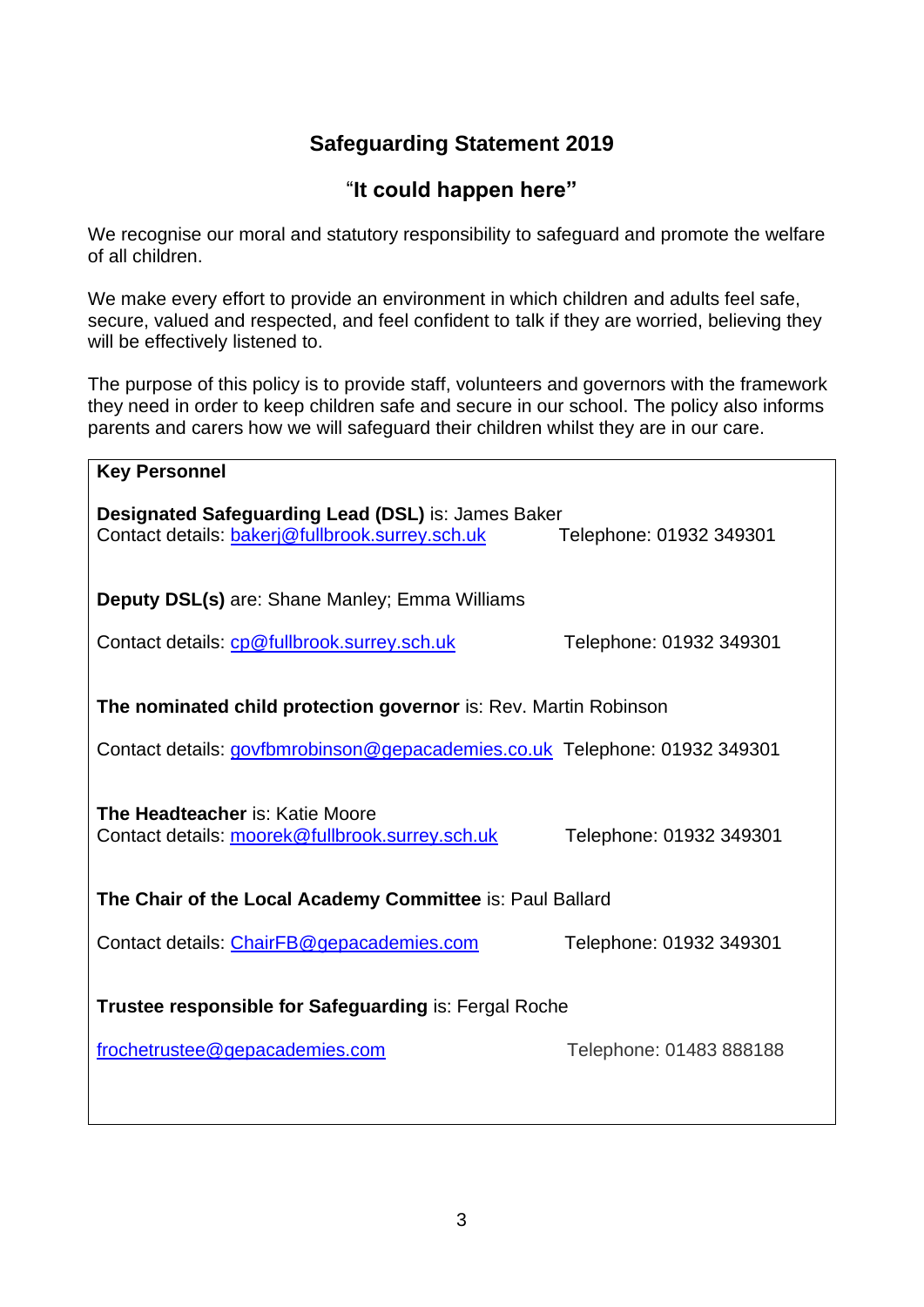# **Terminology**

**Safeguarding and promoting the welfare of children** is defined as:

- protecting children from maltreatment;
- preventing impairment of children's health or development;
- ensuring that children grow up in circumstances consistent with the provision of safe and effective care;
- taking action to enable all children to have the best outcomes.

**Child Protection** is a part of safeguarding and promoting welfare. It refers to the activity that is undertaken to protect specific children who are suffering, or are likely to suffer, significant harm.

**Abuse** is a form of maltreatment of a child, and may involve inflicting harm or failing to act to prevent harm. Appendix 1 explains the different types of abuse.

**Early Help** means the providing support as soon as additional needs and support emerge at any point in a child's life.

**Staff** refers to all those working for or on behalf of the school, full or part time, temporary or permanent, in either a paid or voluntary capacity.

**Child(ren**) includes everyone under the age of 18. On the whole, this will apply to pupils of our school; however the policy will extend to visiting children and students from other establishments

**Parents** refers to birth parents and other adults who are in a parenting role, for example step-parents, foster carers and adoptive parents.

**Social Care** refers to Children's Services in the area in which the child is resident, unless a child is a Child Looked After then this will be the Children's Services in their home authority.

**MAP** refers to the Surrey Multi Agency Partnership.

**C-SPA** refers to the Children's Single Point of Access and the Child Protection Consultation Line.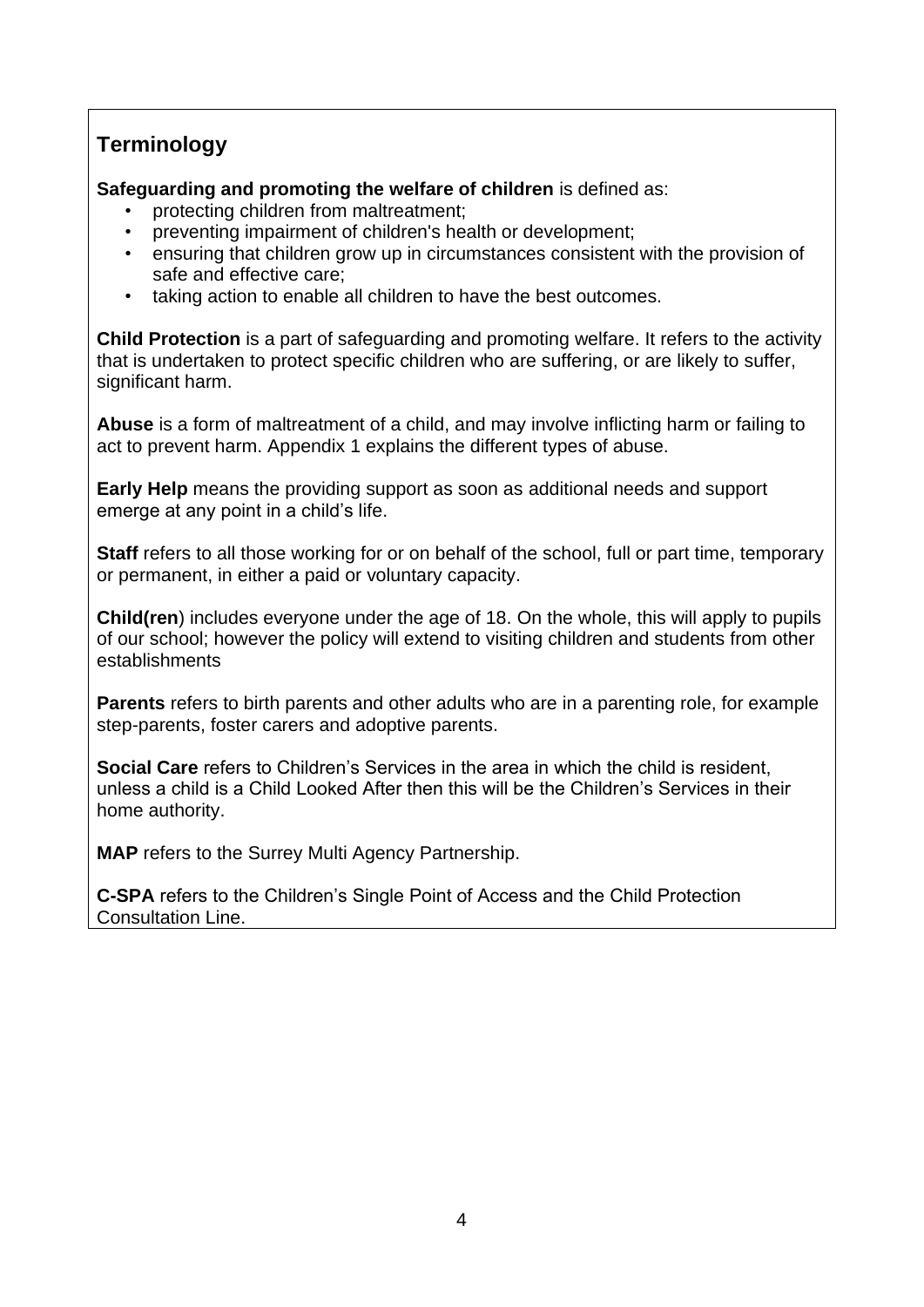# **Introduction**

This policy has been developed in accordance with the principles established by the Children Acts 1989 and 2004; the Education Act 2002, and in line with statutory guidance: 'Working Together to Safeguard Children' 2015, Revised Safeguarding Statutory Guidance 'Framework for the Assessment of Children in Need and their Families' 2000, 'What to do if You are Worried a Child is Being Abused' 2015.

The policy also reflects, both statutory guidance 'Keeping Children Safe in Education' 2019 (KCSIE), and Children's Safeguarding Partnership (CSP) Procedures.

The Trustees and the Local Academy Committee takes seriously its responsibility under section 175/157 of the Education Act 2002 to safeguard and promote the welfare of children; and to work together with other agencies to ensure there are robust arrangements within our school to identify, assess, and support those children who are suffering harm or at risk of suffering harm.

This policy applies to all members of staff and governors in the school

# **Guidance and documents referred to in this policy**

- Children's Safeguarding Partnership protocols, guidance and procedures
- Working Together to Safeguard Children 2018
- Keeping Children Safe in Education 2019 (KCSIE)
- Disqualification under the Childcare Act 2006 (updated 2019)
- FGM Act 2003 Mandatory Reporting Guidance 2016
- 'What to do if you are worried a child is being abused' 2015
- Teacher Standards 2011
- Information Sharing Advice for Practitioners' guidance 2018
- **SCC Children Missing Education**
- SCC Touch and the use of physical intervention when working with children and young people
- **The Equality Act 2010**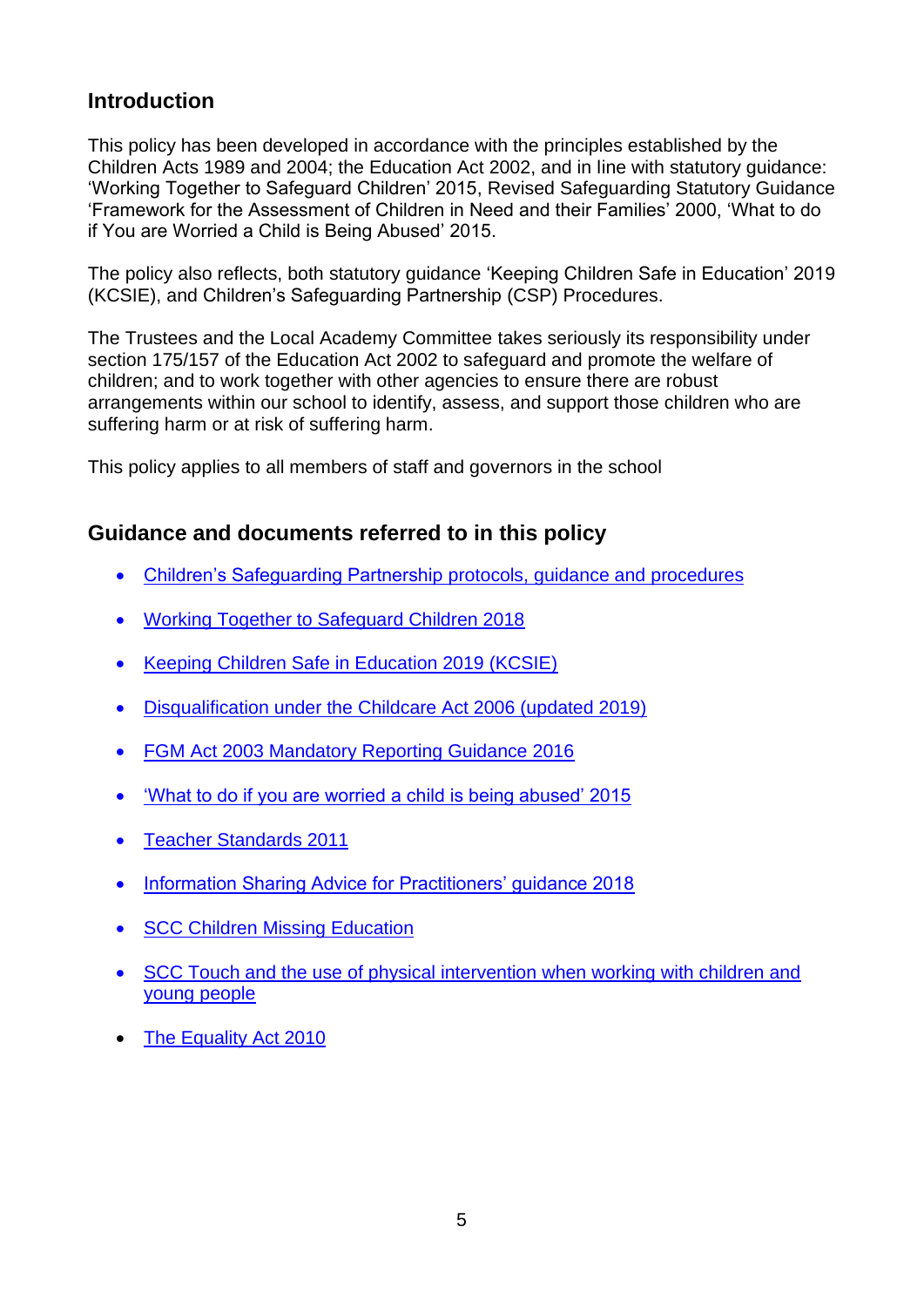# **Policy Principles & Values**

The welfare of the child is paramount

Maintain an attitude of "It could happen here"

Children have a right to feel safe and secure, they cannot learn effectively unless they do so.

All children have a right to be protected from harm and abuse.

All staff have a role in the prevention of harm and abuse and an equal responsibility to act immediately on any suspicion or disclosure that may indicate a child is at risk of harm, either in the school or in the community, taking into account contextual safeguarding, in accordance with statutory guidance.

We acknowledge that working in partnership with other agencies protects children and reduces risk and so we will engage in partnership working to protect and safeguard children.

Whilst the school will work openly with parents as far as possible, it reserves the right to contact Social Care or the police, without notifying parents if this is believed to be in the child's best interests.

# **Policy Aims**

To demonstrate the school's commitment with regard to safeguarding and child protection to pupils, parents and other partners.

To raise the awareness of all teaching and non-teaching staff of their responsibilities to safeguard children through identifying and reporting possible cases of abuse.

To enable the school to effectively contribute to Early Help, assessments of need and support for those children.

To provide robust school systems and procedures that is followed by all members of the school community in cases of suspected abuse.

To develop and promote effective working relationships with other agencies, in particular Early Help providers, the Police, Health and Social Care.

To ensure that all staff working within our school who have substantial access to children have been checked as to their suitability, including verification of their identity, qualifications, and a satisfactory DBS check (according to KCSIE guidance), and a single central record is kept for audit.

We comply with the [Disqualification under the Childcare Act 2006 g](https://www.gov.uk/government/publications/disqualification-under-the-childcare-act-2006https:/www.gov.uk/government/publications/disqualification-under-the-childcare-act-2006)uidance issued in August 2018.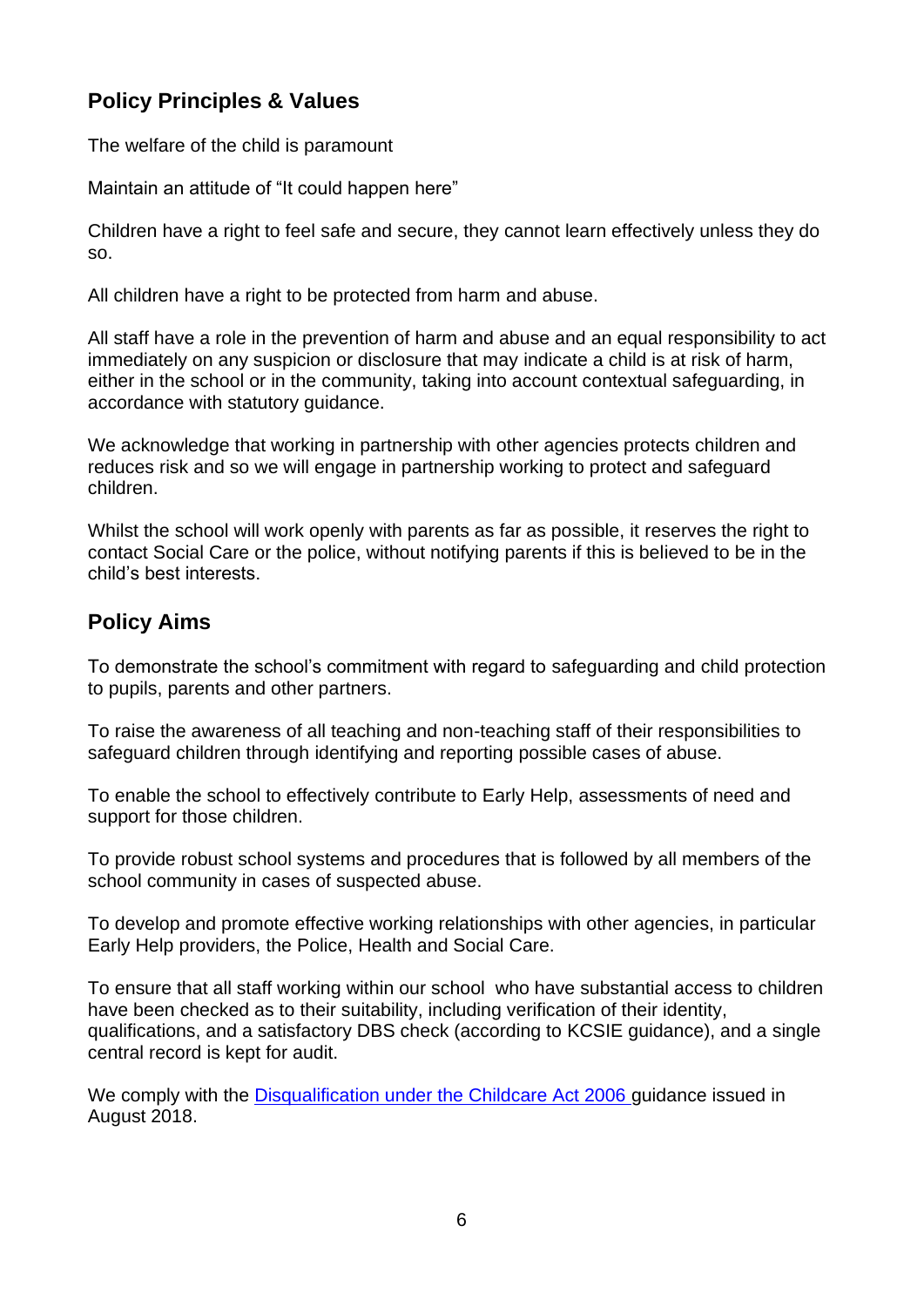# **Supporting Children**

We recognise that school may provide a safe place and the only stability in the lives of children who have been abused or who are at risk of harm.

We recognise that a child who is abused or witnesses abuse and/or violence may feel helpless and humiliated, may blame themselves, and find it difficult to develop and maintain a sense of self-worth.

We accept that research shows that the behaviour of a child in these circumstances may range from that which is perceived to be normal to aggressive or withdrawn.

Our school will support all children:

We will promote a caring, safe and positive environment within the school.

We will encourage self-esteem and self-assertiveness, through the curriculum and through positive relationships within the school community.

We will ensure children are taught to understand and manage risk through personal, social, health and economic (PSHE) education and Relationship and Sex Education (RSE) and through all aspects of school life. This includes online safety.

We will responding sympathetically to any requests for time out to deal with distress and anxiety.

We will offer details of helplines, counselling or other avenues of external support.

We will liaise and work in partnership with other support services and agencies involved in Early Help and the safeguarding of children.

We will notify Social Care immediately if there is a significant concern.

We will provide continuing support to a child about whom there have been concerns who leaves the school by ensuring that information is shared under confidential cover to the child's new setting and ensure the school medical records are forwarded as a matter of priority and within statutory timescales.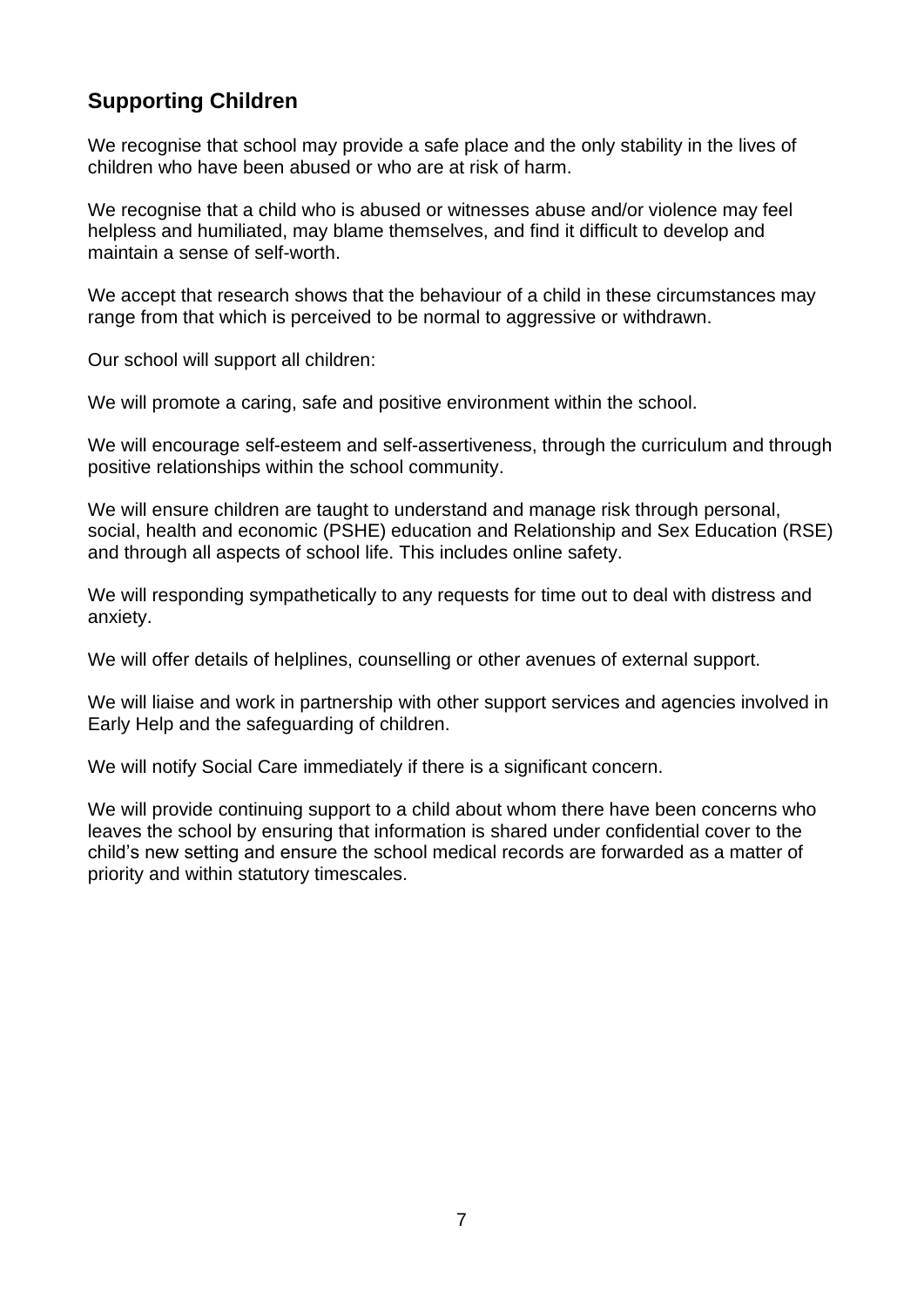# **Prevention / Protection**

We recognise that the school plays a significant part in the prevention of harm to our children by providing children with good lines of communication with trusted adults, supportive friends and an ethos of protection.

The school will:

Establish and maintain an ethos where children feel safe and secure, are encouraged to talk and are always listened to.

Include regular consultation with children e.g. through questionnaires, participation in antibullying activity, asking children to report whether they have had happy/sad lunchtimes/playtimes

Ensure that all children know there is and can access an adult in the school whom they can approach if they are worried or in difficulty.

Include safeguarding across the curriculum, including PSHE, opportunities which equip children with the skills they need to stay safe from harm and to know to whom they should turn for help. In particular this will include anti-bullying work, online-safety, accessing emergency services, road safety, pedestrian and cycle training. Also focussed work in Year 6 to prepare for transition to Secondary school and more personal safety/independent travel.

Ensure all staff are aware of school guidance for their use of mobile technology and have discussed safeguarding issues around the use of mobile technologies and their associated risks.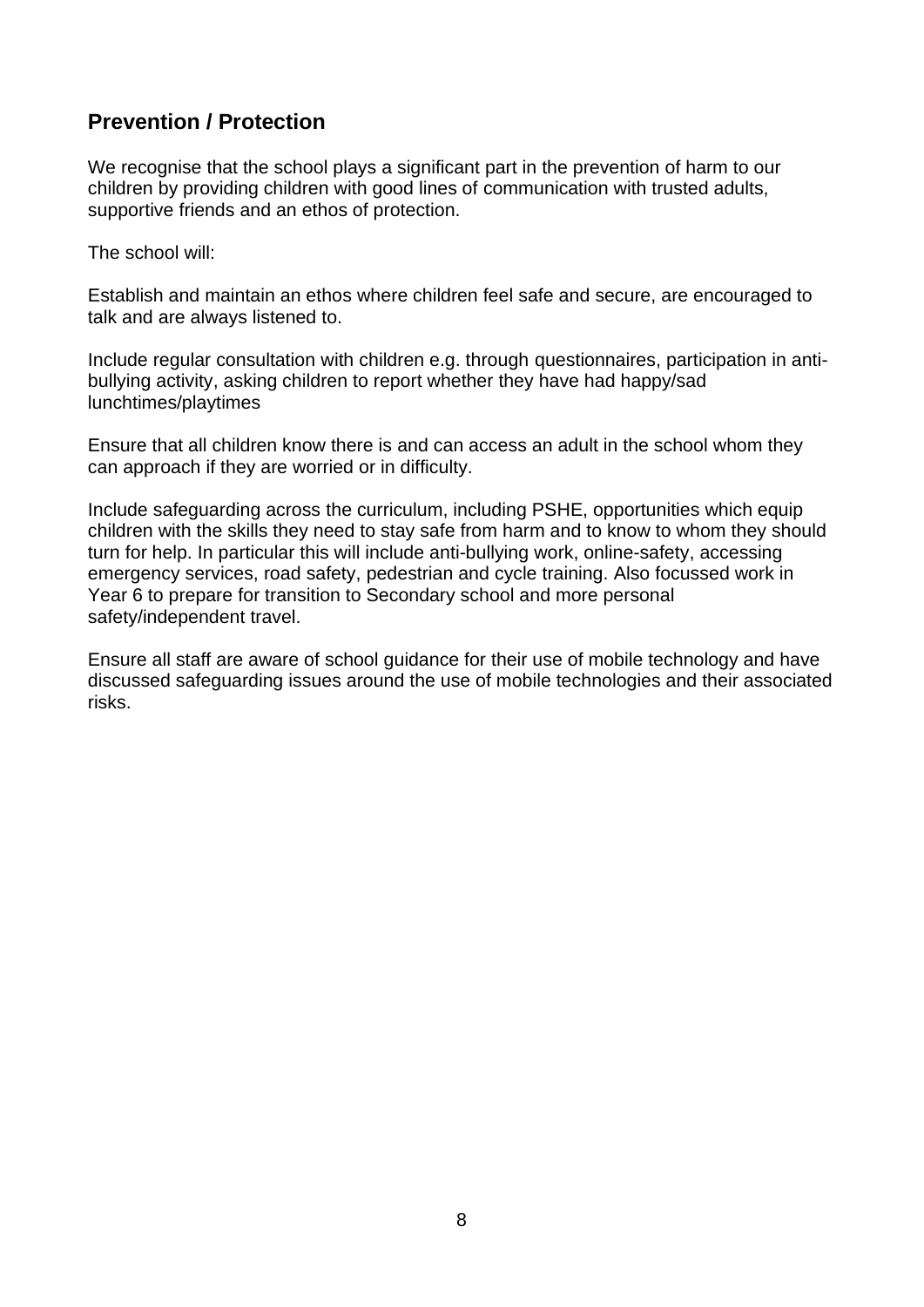# **Safe School, Safe Staff**

We will ensure that:

The school operates a safer recruitment procedure that includes statutory checks on staff suitability to work with children and disqualification by association regulations.

All staff receive information about the school's safeguarding arrangements, the school's safeguarding statement, staff behaviour policy (code of conduct), child protection policy, the role and names of the Designated Safeguarding Lead and their deputy(ies), and [Keeping Children Safe in Education part 1 and annex A.](https://assets.publishing.service.gov.uk/government/uploads/system/uploads/attachment_data/file/550499/Keeping_children_safe_in_education_Part_1.pdf)

All staff receive safeguarding and child protection training at induction in line with advice from Children's Safeguarding Partnership which is regularly updated and receive safeguarding and child protection updates (for example, via email, e-bulletins and staff meetings), as required, but at least annually.

All members of staff are trained in and receive regular updates in online safety and reporting concerns.

All staff and governors have regular child protection awareness training, updated by the DSL as appropriate, to maintain their understanding of the signs and indicators of abuse.

The child protection policy is made available via the school website and that parents/carers are made aware of this policy.

All parents/carers are made aware of the responsibilities of staff members with regard to child protection procedures through the publication of the Child Protection Policy and reference to it in the school's handbook.

We provide a coordinated offer of Early Help when additional needs of children are identified and contribute to early help arrangements and inter-agency working and plans.

Our lettings policy will seek to ensure the suitability of adults working with children on school sites at any time.

Community users organising activities for children are aware of the school's Child Protection Policy, guidelines and procedures.

The name of the designated members of staff for child protection, the Designated Safeguarding Lead and deputy(ies), are clearly advertised in the school with a statement explaining the school's role in referring and monitoring cases of suspected harm and abuse.

All staff will be given a copy of Part 1 and Annex A of Keeping Children Safe in Education 2019 and will sign to say they have read and understood it. This applies to the Governing Body in relation to part 2 of the same guidance.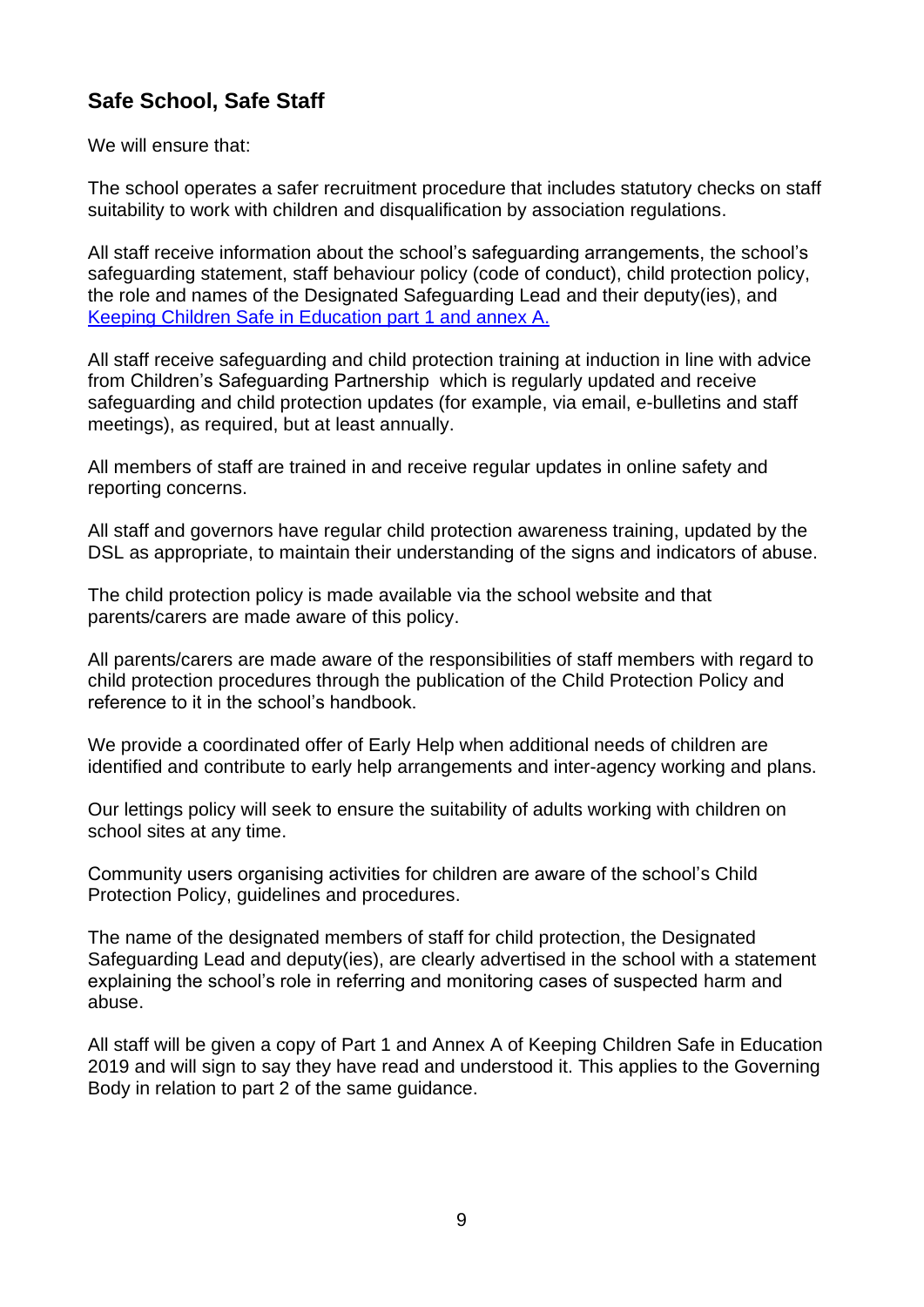# **Roles and Responsibilities**

### **All School Staff:**

All staff have a key role to play in identifying concerns early and in providing help for children. To achieve this they will:

Provide a safe environment in which children can learn.

Establish and maintain an environment where children feel secure, are encouraged to talk and are listened to.

Ensure children know that there are adults in the school who they can approach if they are worried or have concerns.

Plan opportunities within the curriculum for children to develop the skills they need to assess and manage risk appropriately and keep themselves safe.

Attend training in order to be aware of and alert to the signs of abuse.

Maintain an attitude of "it could happen here" with regards to safeguarding.

Know how to respond to a pupil who discloses harm or abuse following training of 'Working together to Safeguard Children', and 'What to do if you are worried a child is being Abused' (2015).

Record their concerns if they are worried that a child is being abused and report these to the DSL immediately that day. If the DSL is not contactable immediately a Deputy DSL should be informed.

Be prepared to refer directly to the Multi Agency Partnership (MAP), and the police if appropriate, if there is a risk of significant harm and the DSL or their Deputy is not available.

Follow the allegations procedures (page 23) if the disclosure is an allegation against a member of staff.

Follow the procedures set out by the Children's Safeguarding Partnership and take account of guidance issued by the Department for Education.

Provide support for children subject to Early Help, Child in Need or Child Protection that is in keeping with their plan.

Treat information with confidentiality but never promising to "keep a secret". Notify the DSL or their Deputy of any child on a child protection plan or child in need plan who has unexplained absence.

Have an understanding of early help, and be prepared to identify and support children who may benefit from early help.

Will identify children who may benefit from early help, liaising with the DSL in the first instance. (Options may include managing support for the child internally via the schools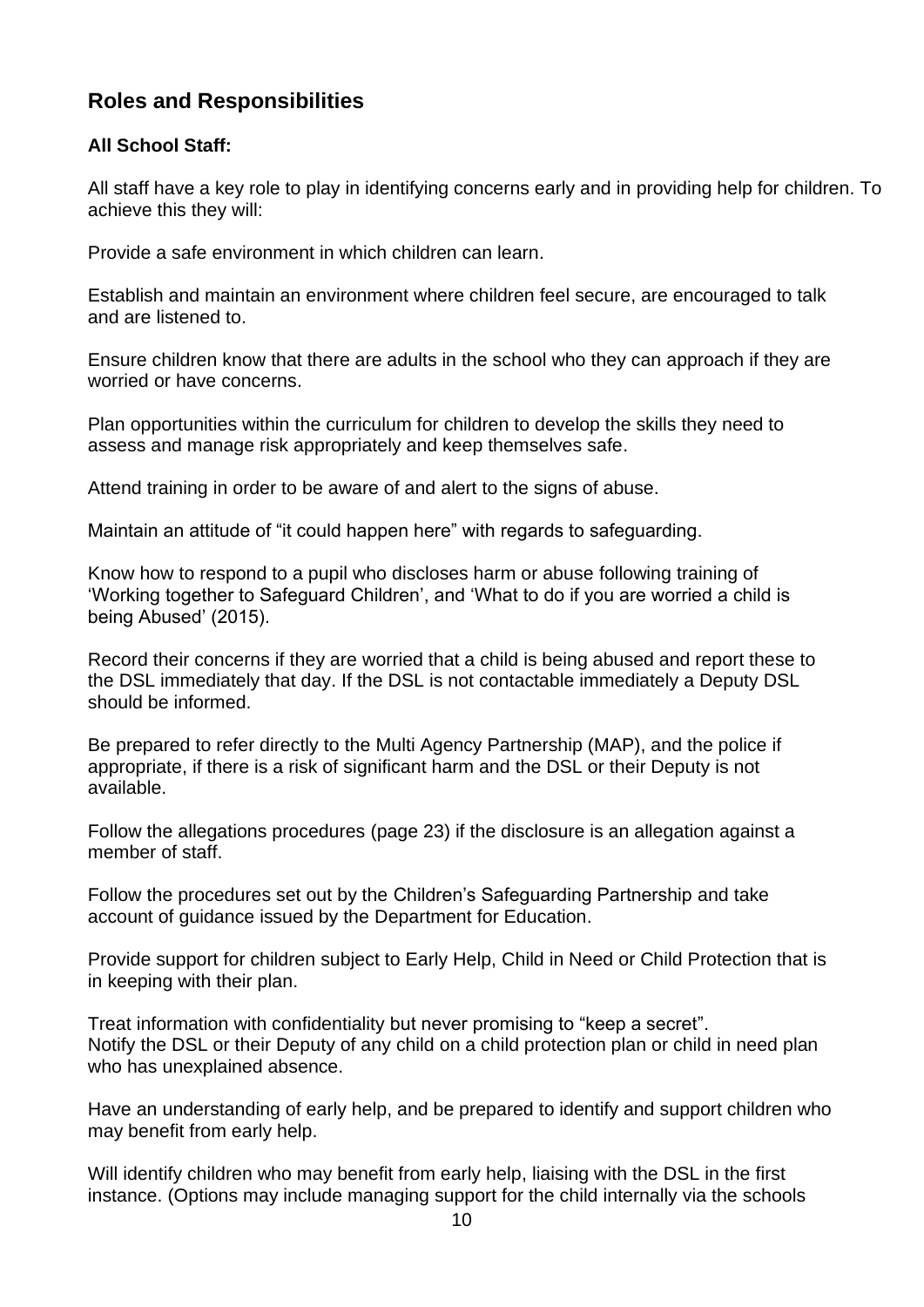pastoral support process or an early help assessment). In some circumstances it may be appropriate for a member of school staff to act as the Lead Professional in early help cases.

Liaise with other agencies that support pupils and provide early help.

Know who the DSL and Deputy DSL are and know how to contact them.

Have an awareness of the role of the DSL, the schools Child Protection Policy, Behaviour Policy and Staff Code of Conduct, and procedures relating to the safeguarding response for children who go missing from education.

Be mindful that the Teacher Standards states that teachers should safeguard children's wellbeing and maintain public trust in the teaching profession as part of their professional duties.

Assist the Trustees, Local Academy Committee and Headteacher in fulfilling their safeguarding responsibilities set out in legislation and statutory guidance.

#### **The Headteacher**

In addition to the role and responsibilities of all staff the Headteacher will ensure that:

The school fully contributes to inter-agency working in line with Working Together to Safeguard Children 2018 guidance.

The Child Protection and Safeguarding Policy and procedures are implemented and followed by all staff.

All staff are aware of the role of the designated safeguarding lead (DSL), including the identity of the DSL and any deputies.

Sufficient time, training, support, funding, resources, including cover arrangements where necessary, is allocated to the DSL to carry out their role effectively, including the provision of advice and support to school staff on child welfare and child protection matters, to take part in strategy discussions/meetings and other inter-agency meetings and/or support other staff to do so; and to contribute to the assessment of children.

Provide opportunities for a co-ordinated offer of early help when additional needs of children are identified

Ensure Deputy DSLs are trained to the same standard as the DSL and the role is explicit in their job description.

With the designated safeguarding lead ensure adequate and appropriate cover arrangements are in place for any out of hours/out of term activities.

Where there is a safeguarding concern that the child's wishes and feelings are taken into account when determining what action to take and what services to provide.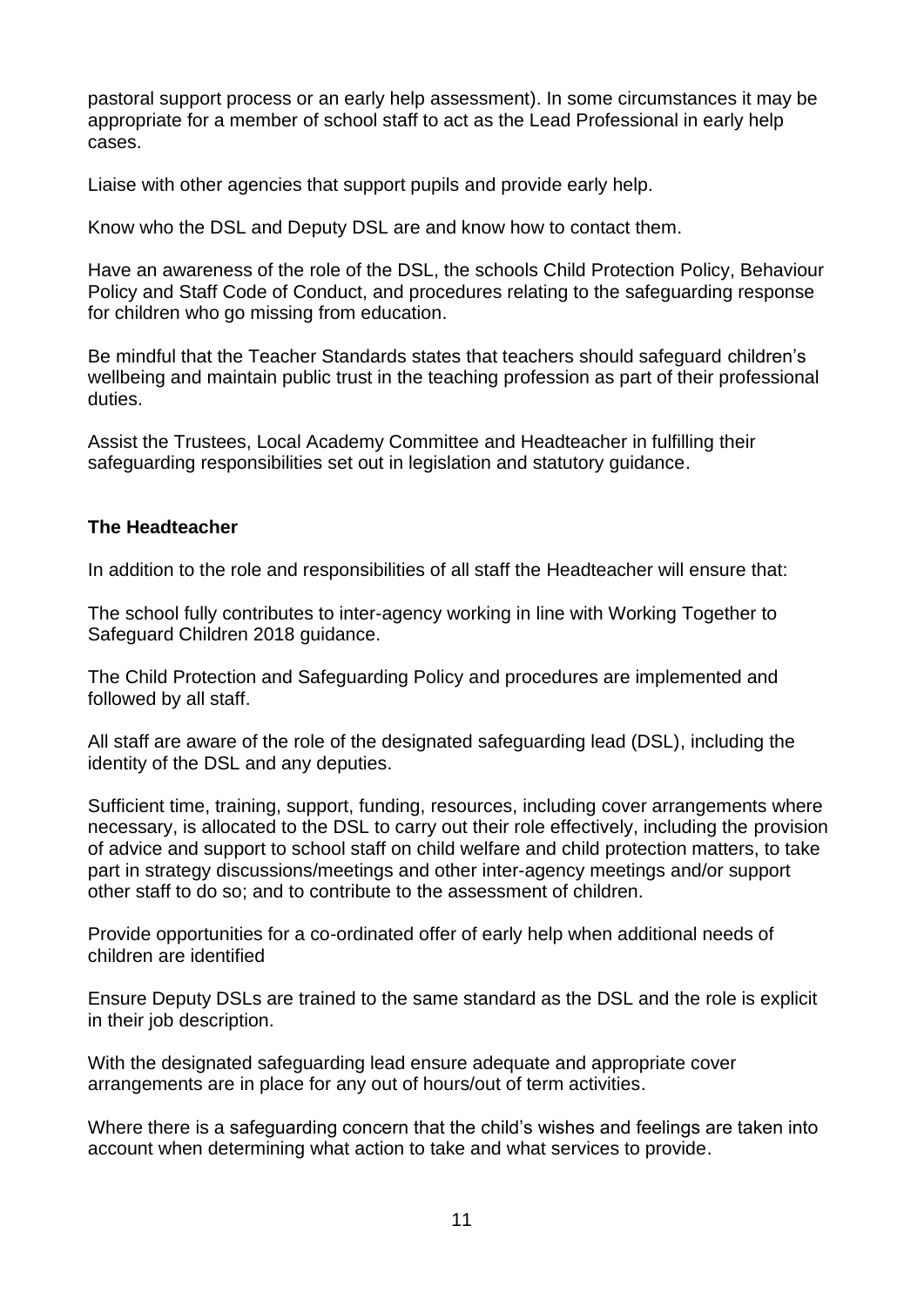Child-centred systems and processes are in place for children to express their views and give feedback.

All staff feel able to raise concerns about poor or unsafe practice and that such concerns are handled sensitively and in accordance with the whistle-blowing procedures.

Pupils are provided with opportunities throughout the curriculum to learn about safeguarding, including keeping themselves safe online.

Allegations or concerns against staff are dealt with in accordance with guidance from Department for Education (DfE), Surrey Safeguarding Children Board (SSCB) and Surrey County Council (SCC).

Ensure that statutory requirements are met to make a referral to the Disclosure and Barring Service and additionally in the case of teaching staff the Teacher Regulation Agency where they think an individual has engaged in conduct that harmed (or is likely to harm) a child; or if the person otherwise poses a risk of harm to a child.

#### **The Designated Safeguarding Lead:**

In addition to the role and responsibilities of all staff the DSL will:

Holds the lead responsibility for safeguarding and child protection (including online safety) in the school, this responsibility is not able to be delegated.

Will have an "it could happen here" approach to safeguarding.

Will liaise with the local authority and work in partnership with other agencies in line with Working Together to Safeguard Children.

Will manage and submit a referral for a child if there are concerns about suspected harm or abuse, to the Children's Single Point of Access (C-SPA), and act as a point of contact and support for school staff. Requests for support should be made should be made safe and securely by email to [csmash@surreycc.gov.uk](mailto:csmash@surreycc.gov.uk) using the Request for Support Form (MARF) urgent referrals should be made by telephone 0300 470 9100(and ask for the priority line).

Report concerns that a pupil may be at risk of radicalisation or involvement in terrorism, following the Prevent referral process and use the Prevent referral form to refer cases by e-mail to preventreferrals@surrey.pnn.police.uk . If the matter is urgent then Police must be contacted by dialling 999. In cases where further advice from the Police is sought dial 101 or 01483 632982 and ask to speak to the Prevent Supervisor for Surrey.

The Department of Education has also set up a dedicated telephone helpline for staff and governors to raise concerns around Prevent (020 7340 7264).

Will refer cases where a crime may have been committed to the Police as required.

Will liaise with the "case manager" and Local Authority Designated Officer for child protection concerns in cases which concern a member of staff or a volunteer; and refer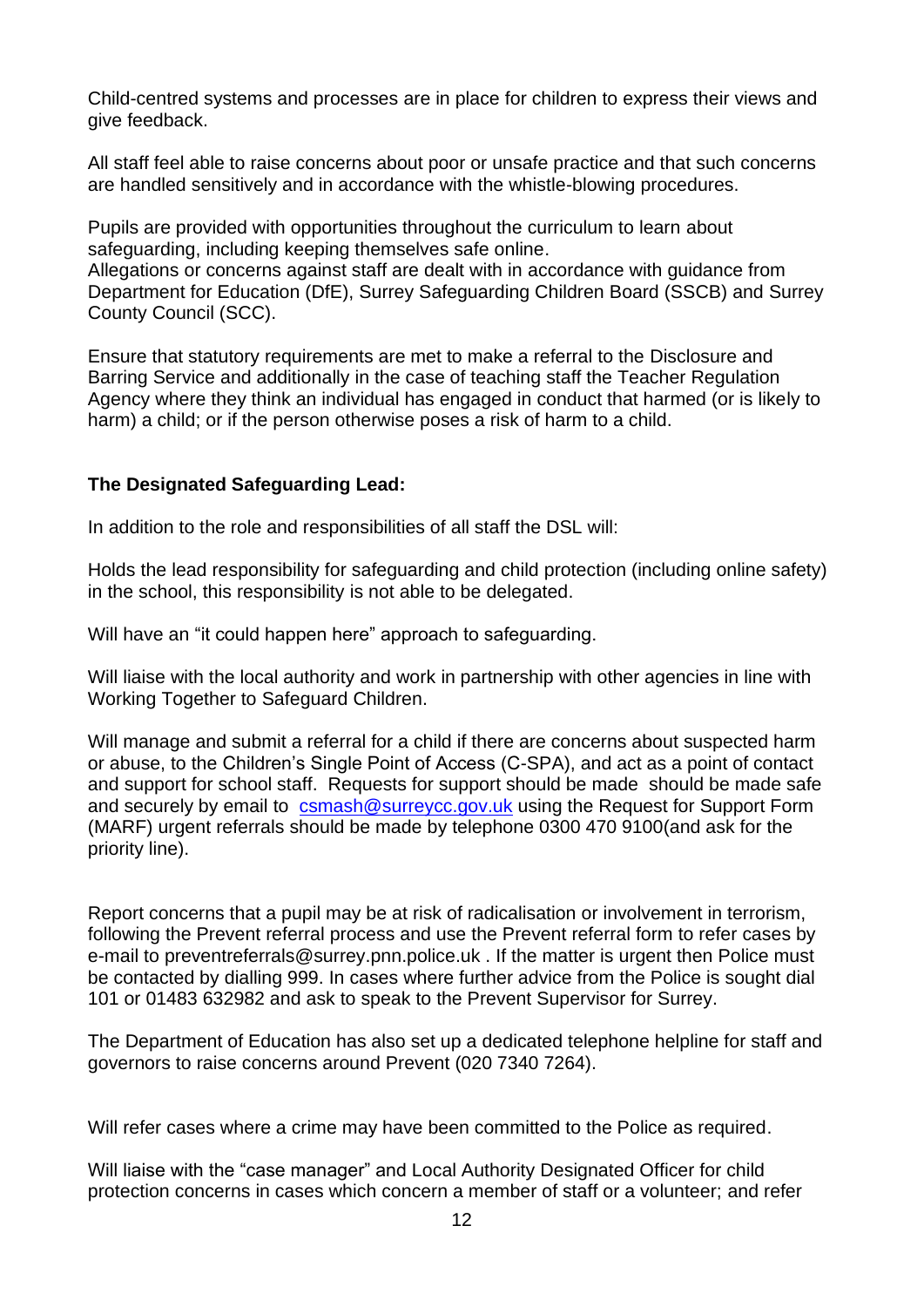cases where a person is dismissed or left service due to risk/harm to a child to the Disclosure and Barring Service and Teaching Regulation Agency, as required.

Will follow DfE and KCSIE guidance 'Peer on Peer Abuse' when a concern is raised that there is an allegation of a pupil abusing another pupil within the school.

Be available during term time (during school hours) for staff in school to discuss any safeguarding concerns. Appropriate and adequate cover arrangements will be arranged by the DSL and the school leadership for any out of hours/term activities.

Act as a source of support and expertise in carrying out safeguarding duties for the whole school community.

Will encourage and promote a culture of listening to children and taking account of their wishes and feelings, amongst all staff.

Will access training and support to ensure they have the knowledge and skills required to carry out the role. DSL training should be updated at least every two years and their knowledge and skills refreshed at regular intervals but at least annually.

Will have a secure working knowledge of CSP procedures and understand the assessment process for providing early help and statutory intervention, including the local authority levels of need criteria and referral arrangements.

Will have a clear understanding of access and referral to the local early help offer and will support and advise members of staff where early help intervention is appropriate.

Will understand and support the school delivery with regards to the requirements of the Prevent duty and provide advice and guidance to staff on protecting children from radicalisation.

Will liaise with school staff (especially pastoral support, behaviour leads, school health colleagues and the SENDCO) on matters of safety and safeguarding and consult the CSP Levels of Need document to inform decision making and liaison with relevant agencies.

Will be alert to the specific needs of children in need, those with SEND and young carers.

Will understand the risks associated with online activity and be confident that they have the up to date knowledge and capability to keep children safe whilst they are online at school; in particular understand the additional risks that children with SEND face online and the associated and appropriate support they require.

Will keep detailed, accurate records (either written or using appropriate secure online software),that include all concerns about a child even if there is no need to make an immediate referral and the rationale for decisions made and action taken.

Will ensure that an indication of the existence of the additional child protection file is marked on the pupil school file record.

Will ensure that when a pupil transfer's school, their child protection file is passed to the new school as soon as possible, and within statutory timescales (separately from the main pupil file and ensuring secure transit) and that confirmation of receipt is received.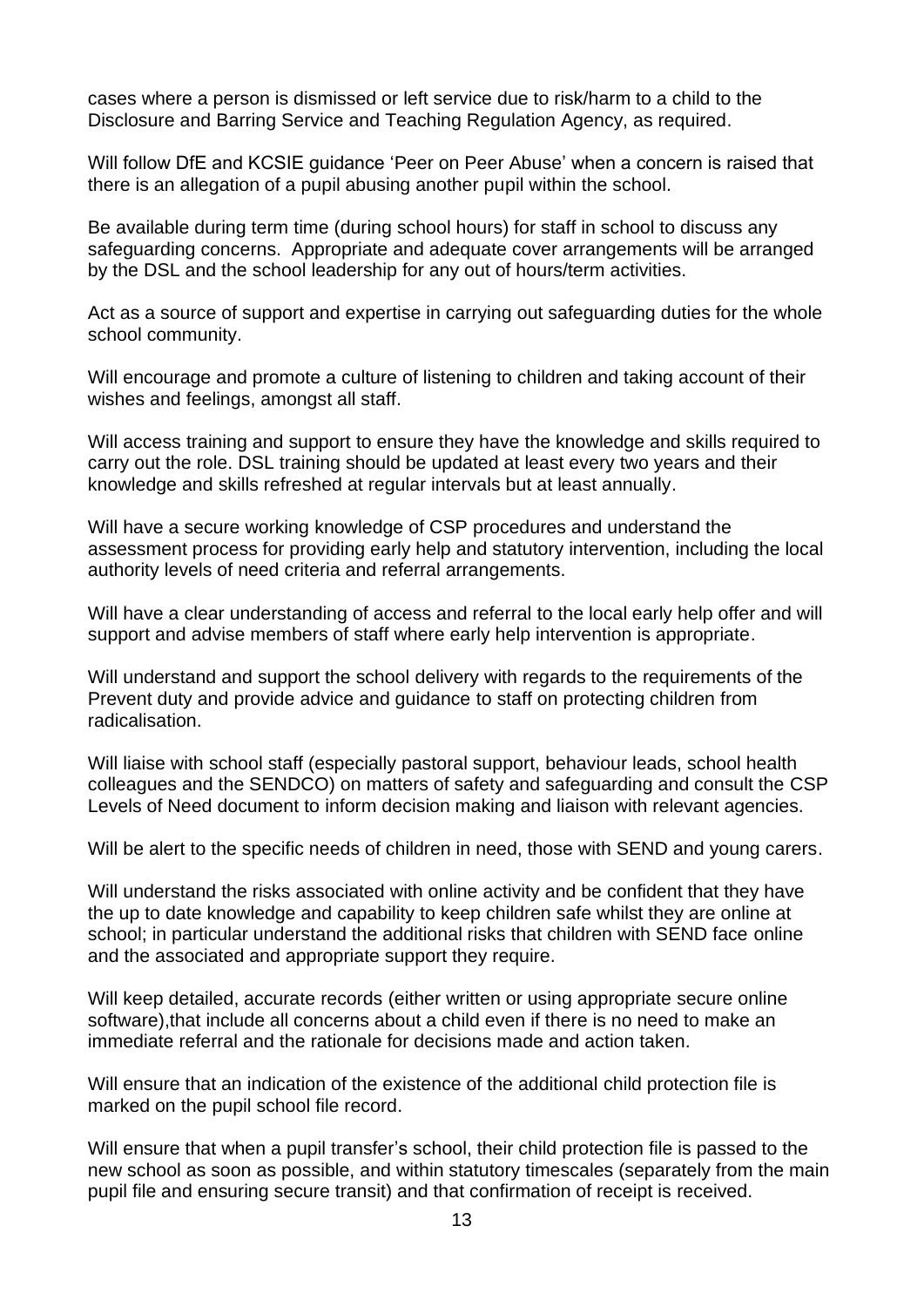Will ensure that where a pupil transfers school and is on a child protection plan or is a child looked after, their information is passed to the new school immediately and that the child's social worker is informed. In addition consideration should be given to a multi-agency schools transition meeting if the case is complex or on-going.

Will ensure that a copy of the Child Protection file is retained until such a time that the new school acknowledges receipt of the original file. The copy should then be securely destroyed.

Will ensure that all appropriate staff members have a working knowledge and understanding of their role in case conferences, core groups and other multi-agency planning meetings, to ensure that they attend and are able to effectively contribute when required to do so; where a report is required, this should be shared with the parents prior to the meeting.

Will report to the Headteacher any significant issues for example, use of the CSP multiagency escalation procedures, enquiries under section 47 of the Children Act 1989 and police investigations.

Will ensure that the case holding Social Worker is informed of any child currently with a child protection plan who is absent without explanation.

Will ensure that all staff sign to say they have read, understood and agree to work within the School's child protection policy, staff behaviour policy (code of conduct) and Keeping Children Safe in Education (KCSIE) Part 1 and annex A and ensure that the policies are used effectively.

Will organise child protection and safeguarding induction, regularly updated training and a minimum of annual updates (including online safety) for all school staff, keep a record of attendance and address any absences.

Ensure that in collaboration with the school leadership and governors, the child protection policy is reviewed annually and the procedures and implementation are updated and reviewed regularly.

Ensure that the Child Protection Policy is available publicly and that parents are aware that referrals about suspected harm and abuse will be made and the role of the school in this.

Establish and maintain links with the three safeguarding partners to make sure staff are aware of training opportunities and the latest policies on local safeguarding arrangements.

Will contribute to and provide, with the Headteacher and Chair of Governors, the "Audit of Statutory Duties and Associated Responsibilities" to be submitted annually to the Surrey County Council, Education Safeguarding Team.

Will ensure that the name of the designated members of staff for Child Protection, the Designated Safeguarding Lead and deputies, are clearly advertised in the school, with a statement explaining the school's role in referring and monitoring cases of suspected abuse.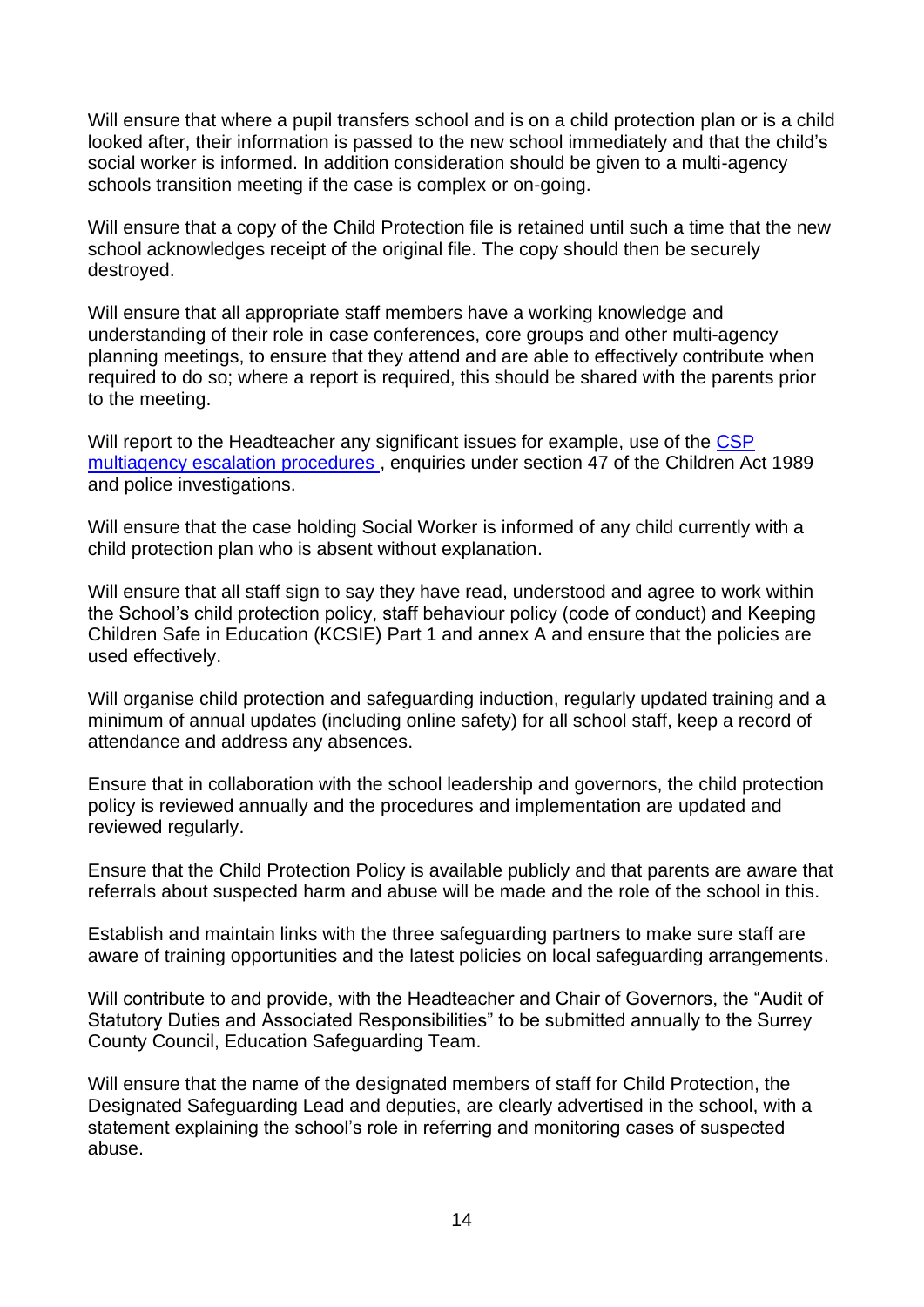Meet all other responsibilities as set out for DSLs in Keeping Children Safe in Education 2019.

### **The Deputy Designated Safeguarding Lead(s):**

In addition to the role and responsibilities of all staff the Deputy DSL will:

Be trained to the same standard as the Designated Safeguarding Lead and the role is explicit in their job description.

Provide support and capacity to the DSL in carrying out delegated activities of the DSL; however, the lead responsibility of the DSL cannot be delegated.

In the absence of the DSL, carries out the activities necessary to ensure the ongoing safety and protection of children. In the event of the long-term absence of the DSL the deputy will assume all of the functions above.

#### **All members of The GEP Trustees and GEP Local Academy Committee understand and fulfil their responsibilities to ensure that:**

The school has effective safeguarding policies and procedures including a Child Protection Policy, a Staff Behaviour Policy or Code of Conduct, a Behaviour Policy and a response to children who go missing from education. Ensure policies are consistent with Children's Safeguarding Partnership (CSP) and statutory requirements, are reviewed annually and that the Child Protection policy is available on the school website.

The CSP is informed in line with local requirements about the discharge of duties via the annual safeguarding audit.

That the school operates a safer recruitment procedure that includes statutory checks on staff suitability to work with children and disqualification by association regulations and by ensuring that there is at least one person on every recruitment panel who has completed safer recruitment training, if there is not a panel conducting interviews then the individual will have completed the safer recruitment training.

That at least one member of the Local Academy Committee has completed safer recruitment training to be repeated every five years.

Staff have been trained appropriately and this is updated in line with guidance and all staff have read Keeping Children Safe in Education (2019) part 1 and Annex A and that mechanisms are in place to assist staff in understanding and discharging their roles and responsibilities as set out in the guidance.

That all staff including temporary staff and volunteers are provided with the school's child protection policy and staff behaviour policy.

That the school has procedures for dealing with allegations of abuse against staff (including the Headtecaher), volunteers and against other children and that a referral is made to the DBS and/or the Teaching Regulation Agency (as applicable) if a person in regulated activity has been dismissed or removed due to safeguarding concerns, or would have had they not resigned.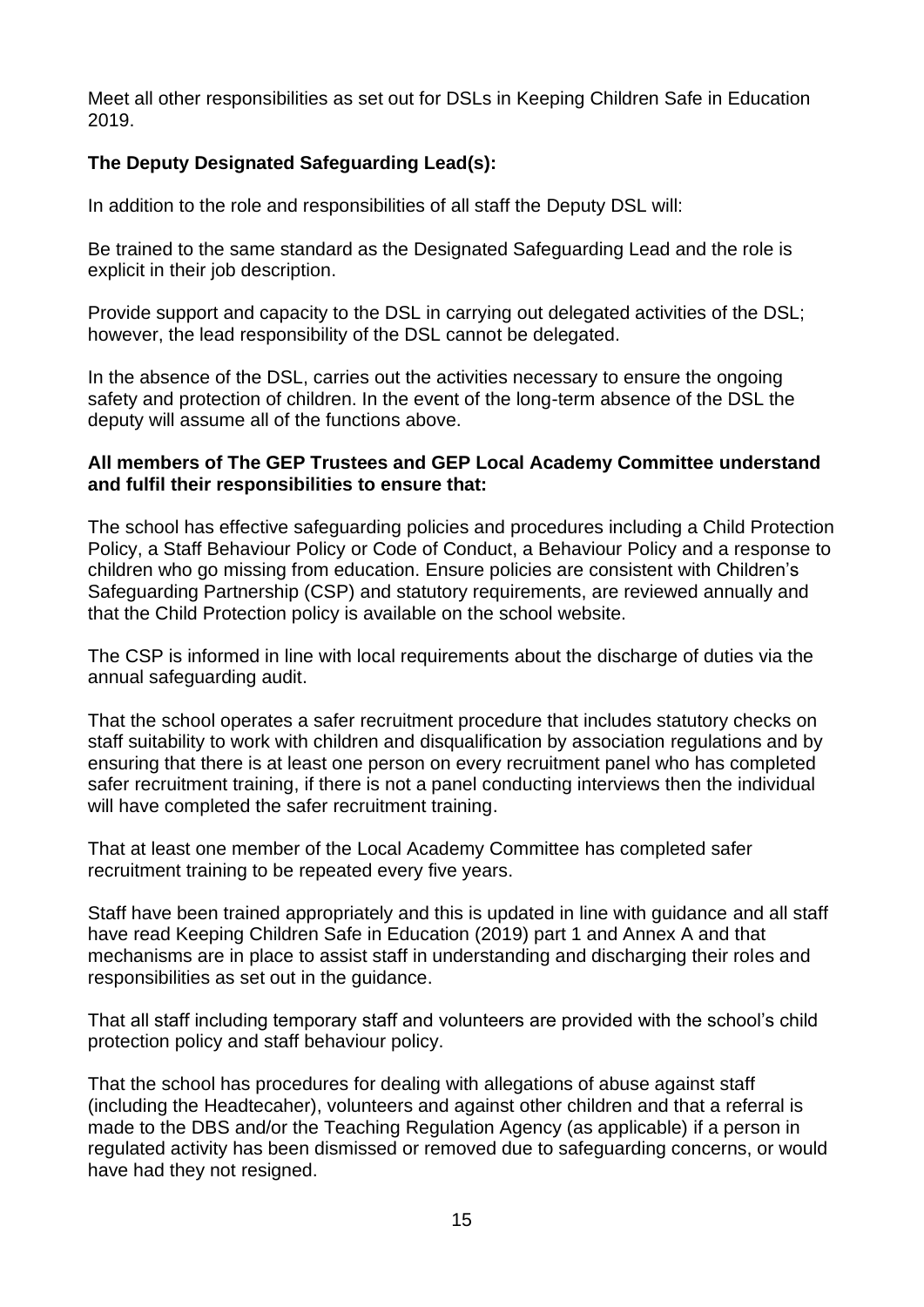That a nominated Trustee for safeguarding is identified and a nominated member of the Local Academy Committee.

That a member of the senior leadership team has been appointed by the Local Academy Committee as the Designated Safeguarding Lead (DSL) who will take lead responsibility for safeguarding and child protection and that the role is explicit in the role holder's job description.

That on appointment, the DSL and deputy(s) undertake interagency training (CSP Foundation Modules 1&2) and also undertake DSL 'New to Role' and 'Update' training every two years as well as attending DSL network events, to refresh knowledge and skills

That children are taught about safeguarding (including online safety) as part of a broad and balanced curriculum covering relevant issues through personal, social, health and economic education (PSHE) and relationship and sex education (RSE).

That the school will comply with DfE and Surrey County Council Children Missing [Education](https://www.surreycc.gov.uk/schools-and-learning/teachers-and-education-staff/educational-advice-and-support-for-teachers/education-safeguarding-in-surrey-schools-and-learning/safeguarding-children-in-education-policies-procedures-and-guidance) requirements.

That the school will comply with regular data returns requested by the Local Authority, regarding all pupils, of statutory school age, attending alternative provision and/or on a reduced or modified timetable

That appropriate online filtering and monitoring systems are in place.

Enhanced DBS checks (without barred list checks, unless the Trustee and member of the Local Academy Committee is also a volunteer at the school) are in place for all Trustees and Local Academy Committee members.

That any weaknesses in Safeguarding are remedied immediately.

### **Confidentiality and Sharing Information**

All matters relating to child protection will be treated as confidential and only shared as per the 'Information Sharing Advice for Practitioners' (DfE 2018) guidance.

Information will be shared with staff within the school who 'need to know'.

All staff must be aware that they have a professional responsibility to share information with other agencies in order to safeguard children and that the Data Protection Act 1998 and General Data Protection Regulations are not a barrier to sharing information where a failure to do so would place a child at risk of harm. There is a lawful basis for child protection concerns to be shared with agencies who have a statutory duty for child protection.

All staff must be aware that they cannot promise a child to keep secrets which might compromise the child's safety or wellbeing. However, staff are aware that matters relating to child protection and safeguarding are personal to children and families, in this respect they are confidential and the Headteacher or DSLs will only disclose information about a child to other members of staff on a need to know basis.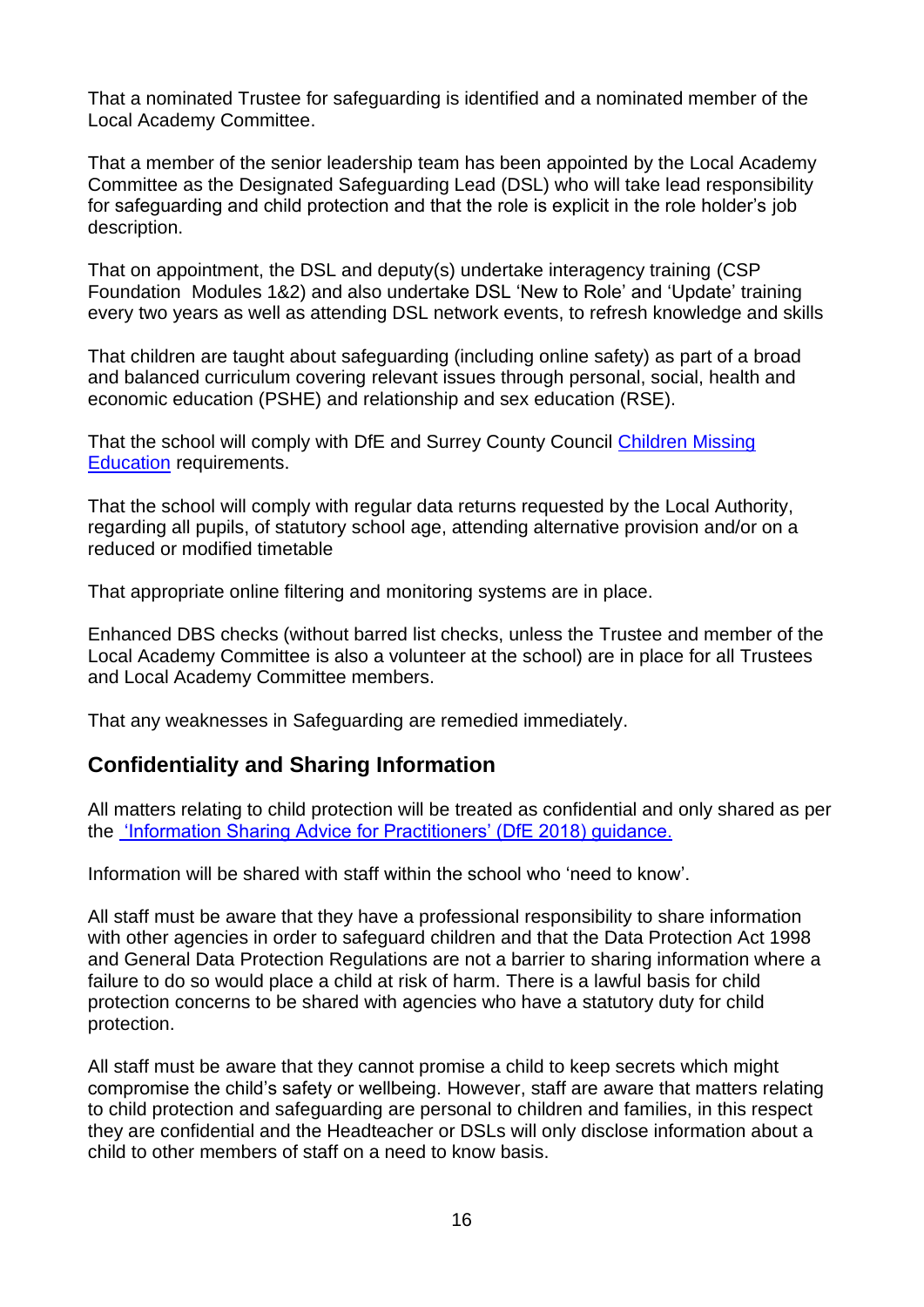All staff will always undertake to share our intention to refer a child to Social Care with their parents /carers unless to do so could put the child at greater risk of harm, or impede a criminal investigation.

# **Child Protection Procedures**

The following procedures apply to all staff working in the school and will be covered by training to enable staff to understand their role and responsibility.

The aim of our procedures is to provide a robust framework which enables staff to take appropriate action when they are concerned that a child is being harmed or abused or is at risk of harm or abuse.

The prime concern at all stages must be the interests and safety of the child. Where there is a conflict of interest between the child and an adult, the interests of the child must be paramount.

All staff are aware that very young children and those with disabilities, special needs or with language delay may be more likely to communicate concerns with behaviours rather than words. Additionally staff will question the cause of knocks and bumps in children who have limited mobility.

**If a member of staff suspects abuse, spots signs or indicators of abuse, or they have a disclosure of abuse made to them they must:**

- 1. Make an initial record of the information related to the concern.
- 2. Report it to the DSL immediately.
- 3. The DSL will consider if there is a requirement for immediate medical intervention, however urgent medical attention should not be delayed if the DSL is not immediately available.
- 4. Make an accurate record (which may be used in any subsequent court proceedings) as soon as possible and within 24 hours of the occurrence, of all that has happened, including details of:

Dates and times of their observations Dates and times of any discussions in which they were involved. Any injuries Explanations given by the child / adult Rationale for decision making and action taken Any actual words or phrases used by the child

- 5. The records must be signed and dated by the author or / equivalent on electronic based records
- 6. In the absence of the DSL or their Deputy, staff must be prepared to refer directly to C-SPA (and the police if appropriate) if there is the potential for immediate significant harm

#### **Following a report of concerns the DSL must:**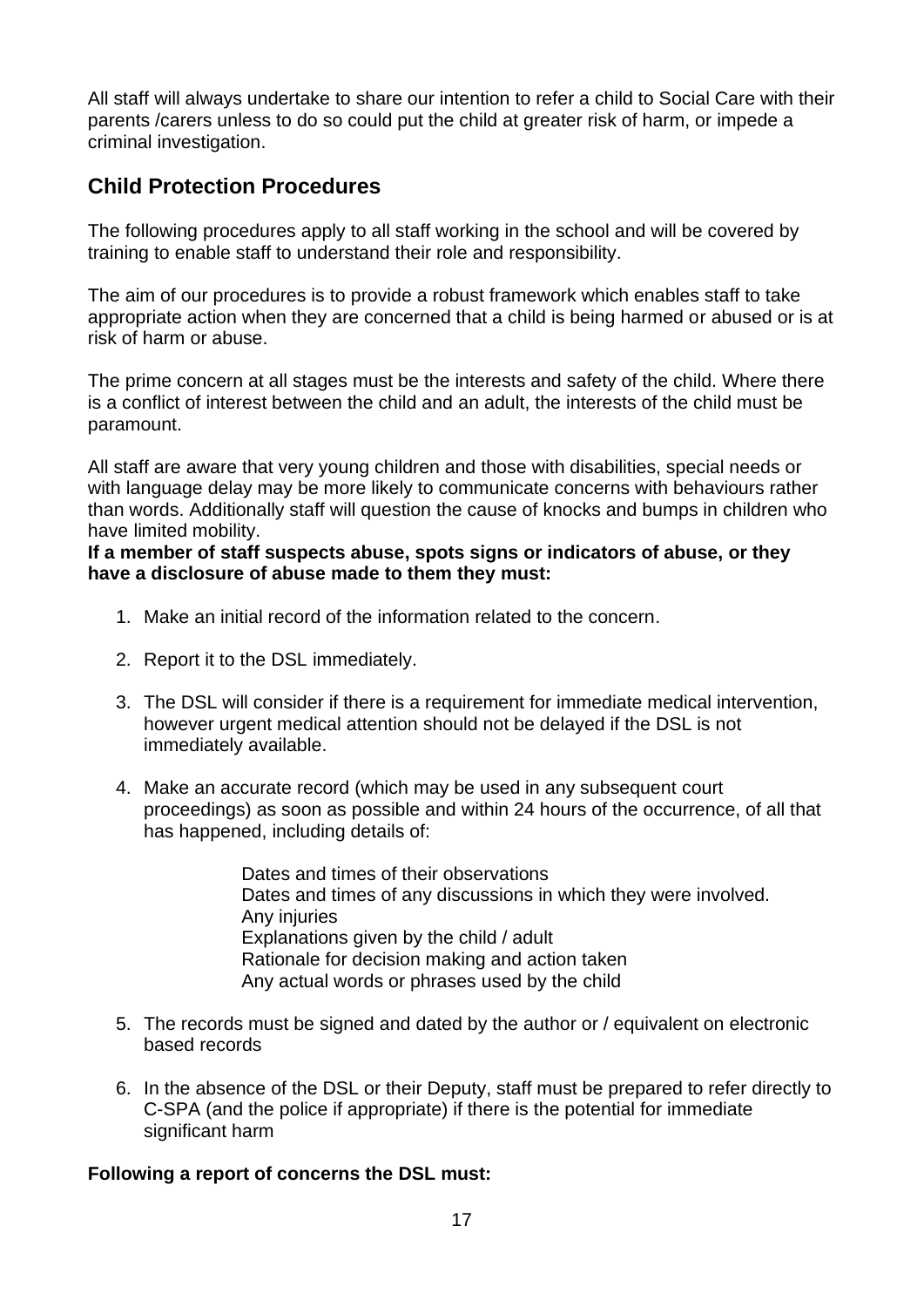- 1. Using the CSP Levels of Need,, decide whether or not there are sufficient grounds for suspecting significant harm, in which case a referral must be made to the MASH and the police if it is appropriate.
- 2. Normally the school should try to discuss any concerns about a child's welfare with the family and where possible to seek their agreement before making a referral to the C-SPA. However, this should only be done when it will not place the child at increased risk or could impact a police investigation. The child's views should also be taken into account.

If there are grounds to suspect a child is suffering, or is likely to suffer, significant harm or abuse the DSL must contact the c-spa. By sending a Request for Support Form by secure email to: csmash@surreycc.gov.uk or contact the C-SPAon 0300 470 9100. If a child is in immediate danger and urgent protective action is required, the Police (dial 999) must be called. The DSL must also notify MASH of the occurrence and what action has been taken

- 3. If the DSL feels unsure about whether a referral is necessary they can phone the C-SPA to discuss concerns
- 4. If there is not a risk of significant harm, the DSL will either actively monitor the situation or consider offering early help.
- **5.** Where there are doubts or reservations about involving the child's family, the DSL should clarify with the C-SPA or the police whether the parents should be told about the referral and, if so, when and by whom. This is important in cases where the police may need to conduct a criminal investigation.
- **6.** When a pupil is in need of urgent medical attention and there is suspicion of abuse the DSL or their Deputy should take the child to the accident and emergency unit at the nearest hospital, having first notified the MASH. The DSL should seek advice about what action the MASH will take and about informing the parents, remembering that parents should normally be informed that a child requires urgent hospital attention.
- **7.** The exception to this process will be in those cases of known FGM where there is a mandatory requirement for the teacher to report directly to the police. The DSL should also be made aware.

# **Child Protection Procedures Flowchart**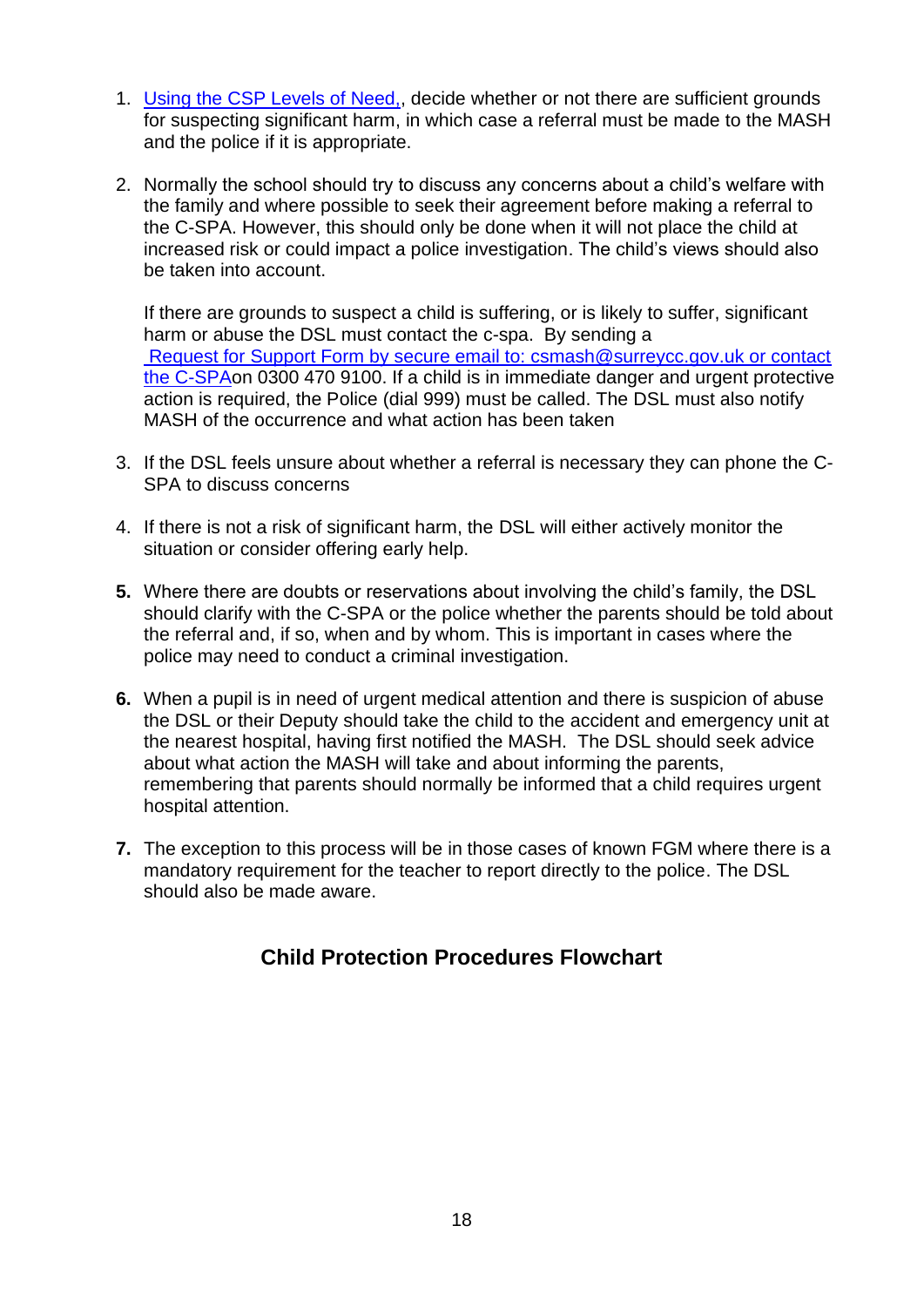

\* In the cases of known FGM, the teacher who was made aware will also make contact with the police

# **Dealing with disclosures**

**All staff**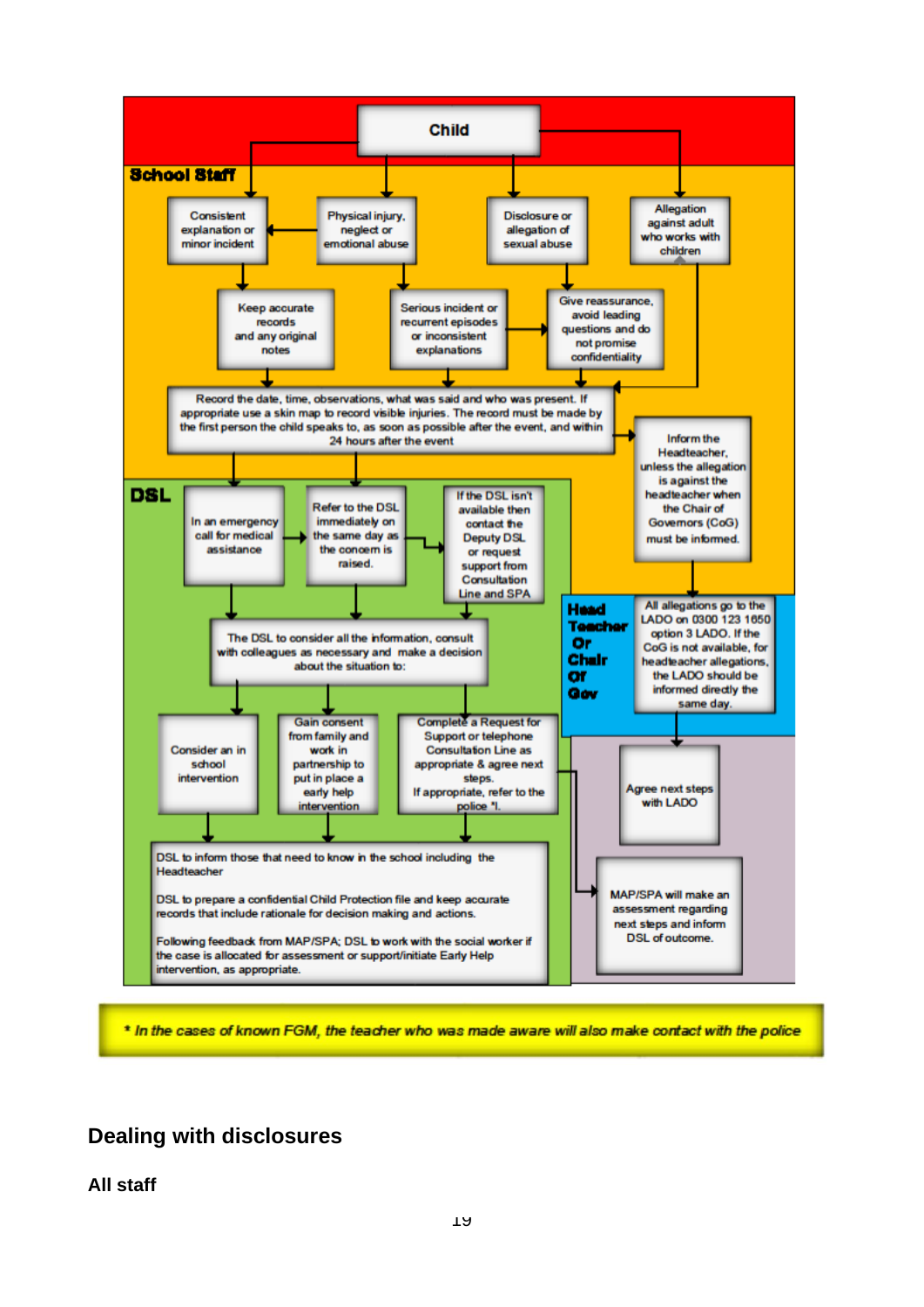A member of staff who is approached by a child should listen positively and try to reassure them. They cannot promise complete confidentiality and should explain that they may need to pass information to other professionals to help keep the child or other children safe. The degree of confidentiality should always be governed by the need to protect the child.

Additional consideration needs to be given to children with communication difficulties and for those whose preferred language is not English. It is important to communicate with them in a way that is appropriate to their age, understanding and preference.

All staff should know who the DSL is and who to approach if the DSL is unavailable. All staff have the right to make a referral to the C-SPA or Police directly and should do this if, for whatever reason, there are difficulties following the agreed protocol, for example, they are the only adult on the school premises at the time and have concerns about sending a child home.

### **Guiding principles, the seven R's**

#### **Receive**

- Listen to what is being said, without displaying shock or disbelief
- Accept what is said and take it seriously
- Make a note of what has been said as soon as practicable

### **Reassure**

- Reassure the pupil, but only so far as is honest and reliable
- Don't make promises you may not be able to keep e.g. 'I'll stay with you' or 'everything will be alright now' or 'I'll keep this confidential'
- Do reassure, for example, you could say: 'I believe you', 'I am glad you came to me', 'I am sorry this has happened', 'We are going to do something together to get help'

### **Respond**

- Respond to the pupil only as far as is necessary for you to establish whether or not you need to refer this matter, but do not interrogate for full details
- Do not ask 'leading' questions i.e. 'did he touch your private parts?' or 'did she hurt you?' Such questions may invalidate your evidence (and the child's) in any later prosecution in court
- Do not ask the child why something has happened.
- Do not criticize the alleged perpetrator; the pupil may care about him/her, and reconciliation may be possible
- Do not ask the pupil to repeat it all for another member of staff. Explain what you have to do next and whom you have to talk to. Reassure the pupil that it will be a senior member of staff

### **Report**

• Share concerns with the DSL immediately.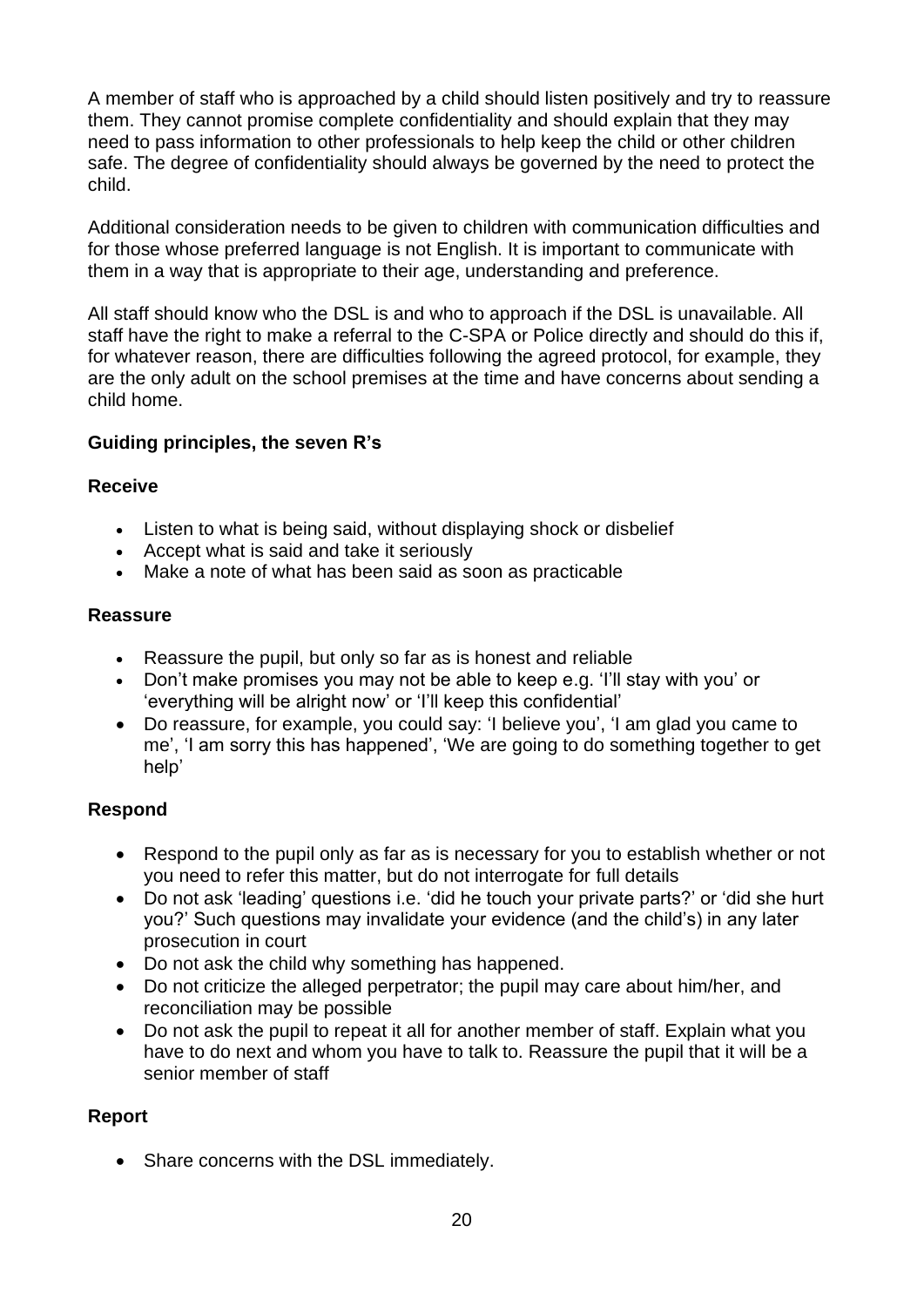- If you are not able to contact your DSL or the Deputy DSL, and the child is at risk of immediate harm, contact the C-SPA or Police, as appropriate directly
- If you are dissatisfied with the level of response you receive following your concerns, you should press for re-consideration

### **Record**

- If possible make some very brief notes at the time, and write them up as soon as possible
- Keep your original notes on file
- Record the date, time, place, persons present and noticeable nonverbal behaviour, and the words used by the child. If the child uses sexual 'pet' words, record the actual words used, rather than translating them into 'proper' words
- If appropriate, complete a body map to indicate the position of any noticeable bruising
- Record facts and observable things, rather than your 'interpretations' or 'assumptions'

### **Remember**

- Support the child: listen, reassure, and be available
- Complete confidentiality is essential. Share your knowledge only with appropriate professional colleagues
- Get some support for yourself if you need it

### **Review (led by DSL)**

- Has the action taken provided good outcomes for the child?
- Did the procedure work?
- Were any deficiencies or weaknesses identified in the procedure? Have these been remedied?
- Is further training required?

#### **What happens next?**

It is important that concerns are followed up and it is everyone's responsibility to ensure that they are. The member of staff should be informed by the DSL what has happened following a report being made. If they do not receive this information they should seek it out.

If they have concerns that the disclosure has not been acted upon appropriately they might inform the Headteacher or Safeguarding Governor of the school and/or may contact the C-SPA.

Receiving a disclosure can be upsetting for the member of staff and schools should have a procedure for supporting them after the disclosure. This might include reassurance that they have followed procedure correctly and that their swift actions will enable the allegations to be handled appropriately.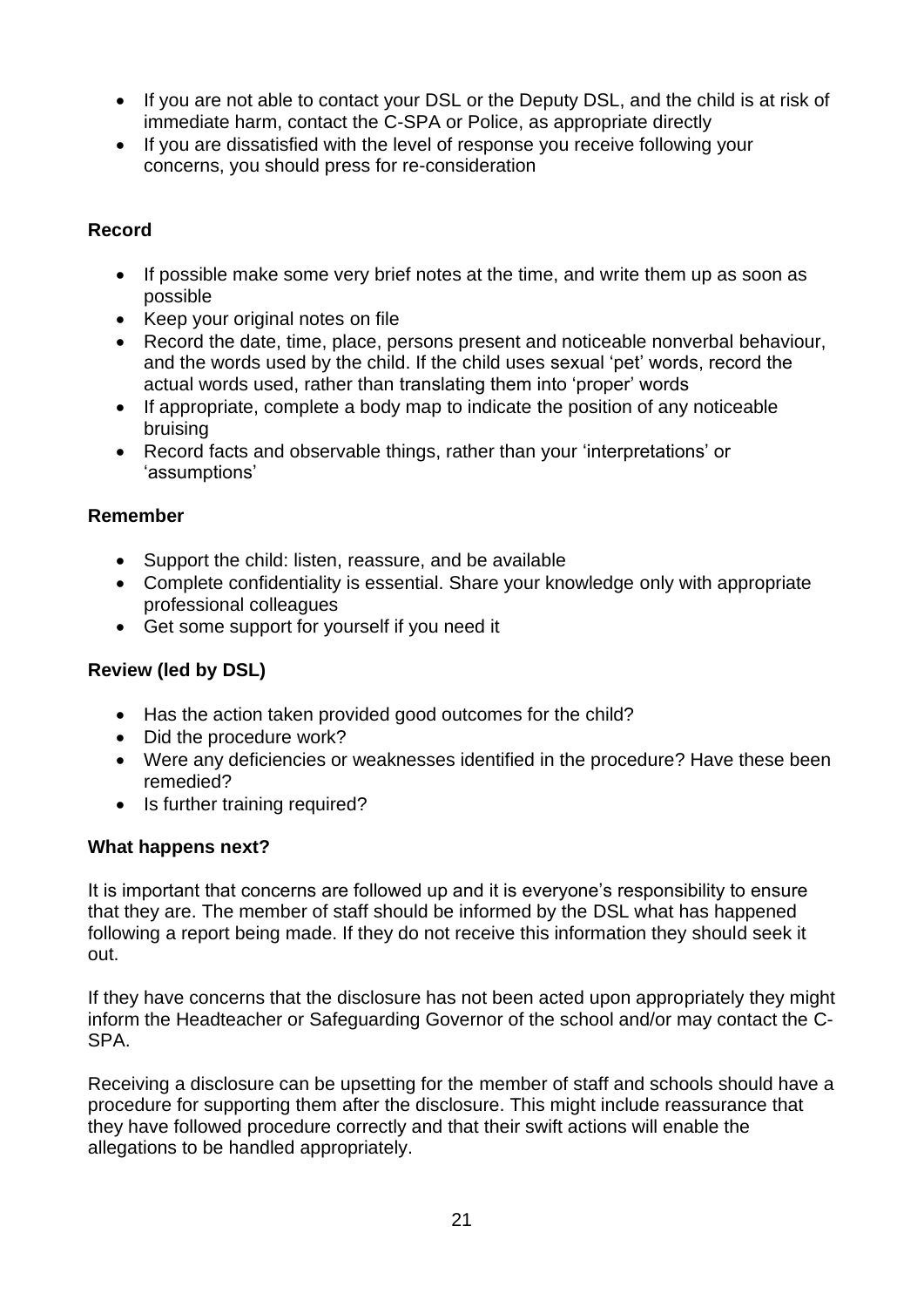In some cases additional counselling might be needed and staff should be encouraged to recognise that disclosures can have an impact on their own emotions.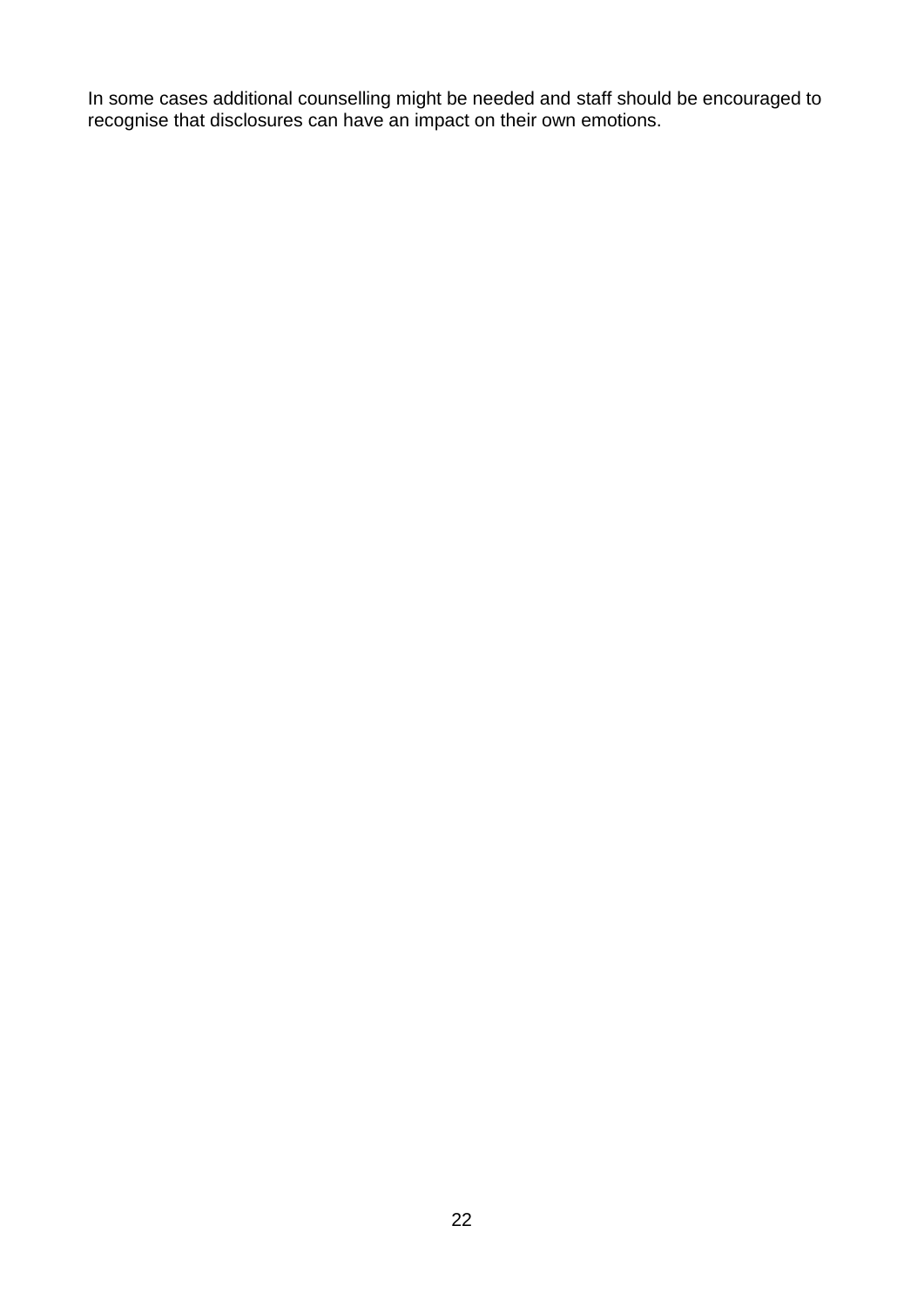# **Allegations against adults who work with children**

### Procedure

This procedure should be used in all cases in which it is alleged a member of staff or volunteer in a school, or another adult who works with children has:

- *behaved in a way that has harmed a child, or may have harmed a child;*
- *possibly committed a criminal offence against or related to a child; or*
- *behaved towards a child or children in a way that indicates he or she would pose a risk of harm to children*

In dealing with allegations or concerns against an adult, staff must:

- Report any concerns about the conduct of any member of staff or volunteer to the Headteacher immediately.
- If an allegation is made against the Headteacher, the concerns need to be raised with the Chair of Governor as soon as possible. If the Chair of Governors is not available, then the LADO should be contacted directly.
- There may be situations when the Headteacher or Chair of Governors will want to involve the police immediately if the person is deemed to be an immediate risk to children or there is evidence of a possible criminal offence.
- Once an allegation has been received by the Headteacher or Chair of Governors they will contact the LADO on 0300123 1650 option 3 *LADO* Email: [LADO@surreycc.gov.uk](mailto:LADO@surreycc.gov.uk) immediately and before taking any action or investigation.
- Following consultation with the LADO inform the parents of the allegation unless there is a good reason not to

In liaison with the LADO, the school will determine how to proceed and if necessary the LADO will refer the matter to Children's Social Care and/or the police.

If the matter is investigated internally, the LADO will advise the school to seek guidance from local authority colleagues in following procedures set out in part 4 of 'Keeping Children Safe in Education' (2019) and the SSCB procedures.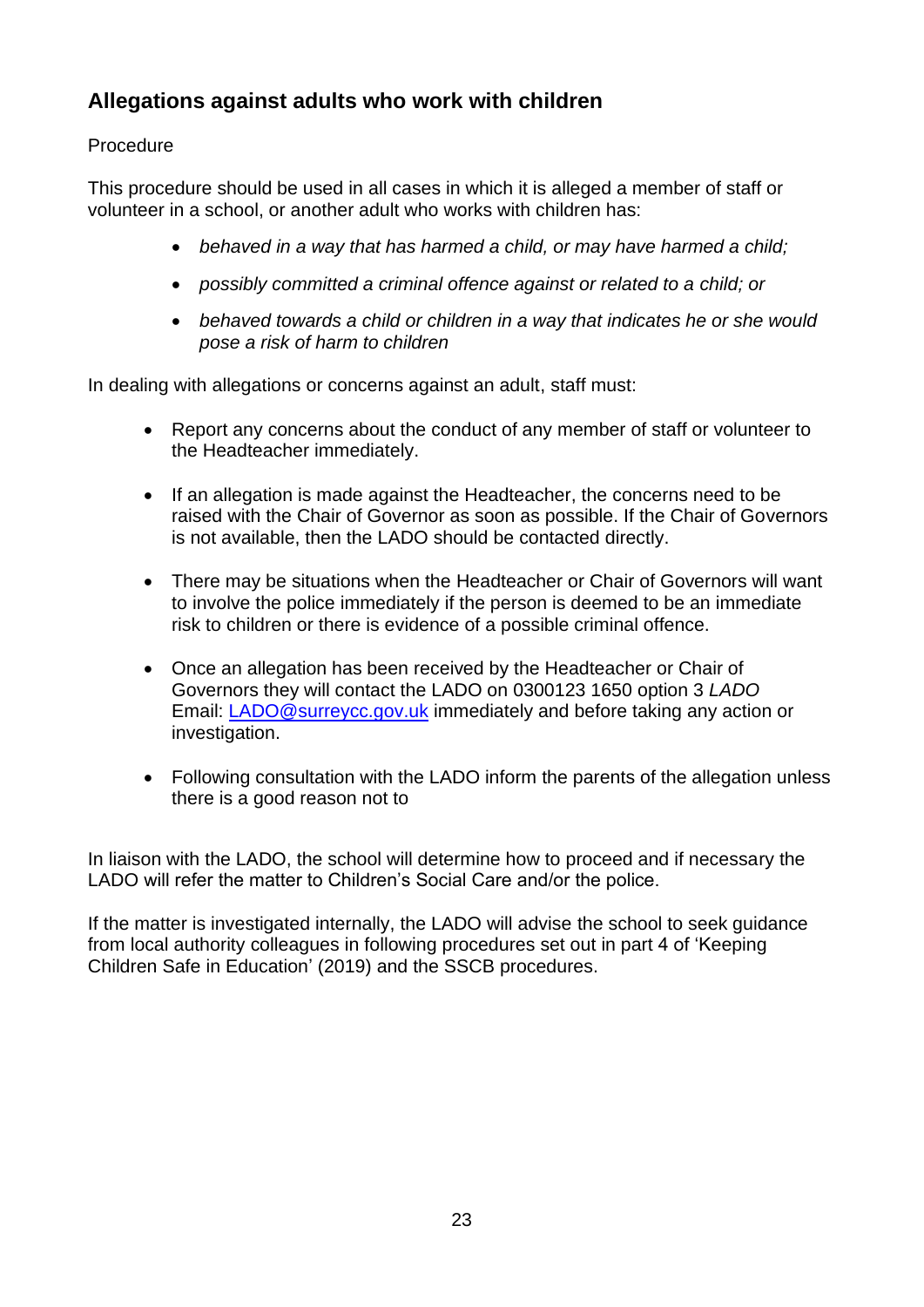# **What is child abuse?**

The following definitions are taken from W*orking Together to Safeguard Children* HM Government (2018). In addition to these definitions, it should be understood that children can also be abused by being sexually exploited, honour based violence, forced marriage or female genital mutilation. To support the local context, all staff have access to the Children's Safeguarding Partnership Levels of Need Threshold Document.

## **What is abuse and neglect?**

Abuse and neglect are forms of maltreatment of a child. Somebody may abuse or neglect a child by inflicting harm, or by failing to act to prevent harm. Children may be abused in a family or in an institutional or community setting, by those known to them or, more rarely, by a stranger. They may be abused by an adult or adults, or another child or children.

#### **Physical abuse**

Physical abuse may involve hitting, shaking, throwing, poisoning, burning or scalding, drowning, suffocating, or otherwise causing physical harm to a child. Physical harm may also be caused when a parent or carer fabricates the symptoms of, or deliberately induces, illness in a child.

#### **Emotional abuse**

The persistent emotional maltreatment of a child such as to cause severe and persistent adverse effects on the child's emotional development.

It may involve conveying to a child that they are worthless or unloved, inadequate, or valued only insofar as they meet the needs of another person. It may include not giving the child opportunities to express their views, deliberately silencing them or 'making fun' of what they say or how they communicate. It may feature age or developmentally inappropriate expectations being imposed on children.

These may include interactions that are beyond a child's developmental capability, as well as overprotection and limitation of exploration and learning, or preventing the child participating in normal social interaction. It may involve seeing or hearing the ill-treatment of another.

It may involve serious bullying (including cyber bullying), causing children frequently to feel frightened or in danger, or the exploitation or corruption of children. Some level of emotional abuse is involved in all types of maltreatment of a child, although it may occur in isolation.

#### **Sexual abuse**

Involves forcing or enticing a child or young person to take part in sexual activities, not necessarily involving a high level of violence, whether or not the child is aware of what is happening.

The activities may involve physical contact, including assault by penetration (for example, rape or oral sex) or non-penetrative acts such as masturbation, kissing, rubbing and touching outside of clothing. They may also include non-contact activities, such as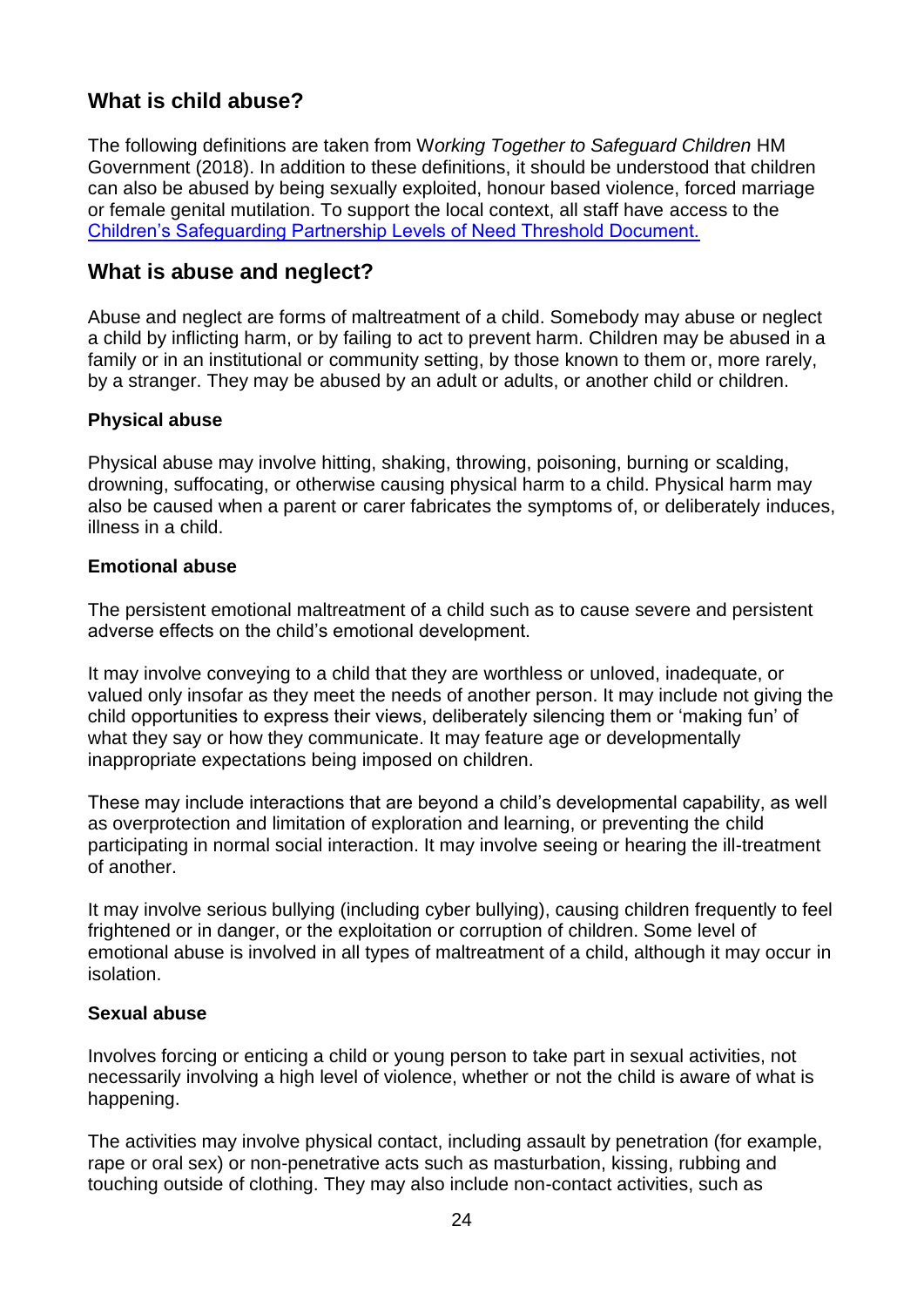upskirting, involving children in looking at, or in the production of, sexual images, watching sexual activities, encouraging children to behave in sexually inappropriate ways, or grooming a child in preparation for abuse (including online).

Sexual abuse is not solely perpetrated by adult males. Women can also commit acts of sexual abuse, as can other children.

### **Neglect**

Neglect is the persistent failure to meet a child's basic physical and/or psychological needs, likely to result in the serious impairment of the child's health or development.

Neglect may occur during pregnancy as a result of maternal substance abuse. Once a child is born, neglect may involve a parent or carer failing to:

- provide adequate food, clothing and shelter (including exclusion from home or abandonment)
- protect a child from physical and emotional harm or danger
- ensure adequate supervision (including the use of inadequate care-givers)
- ensure access to appropriate medical care or treatment

It may also include neglect of, or unresponsiveness to, a child's basic emotional needs.

The [Neglect Risk Assessment Tool](http://www.surreyscb.org.uk/professionals/guidance-protocols/) is available to provide a more detailed information regarding neglect.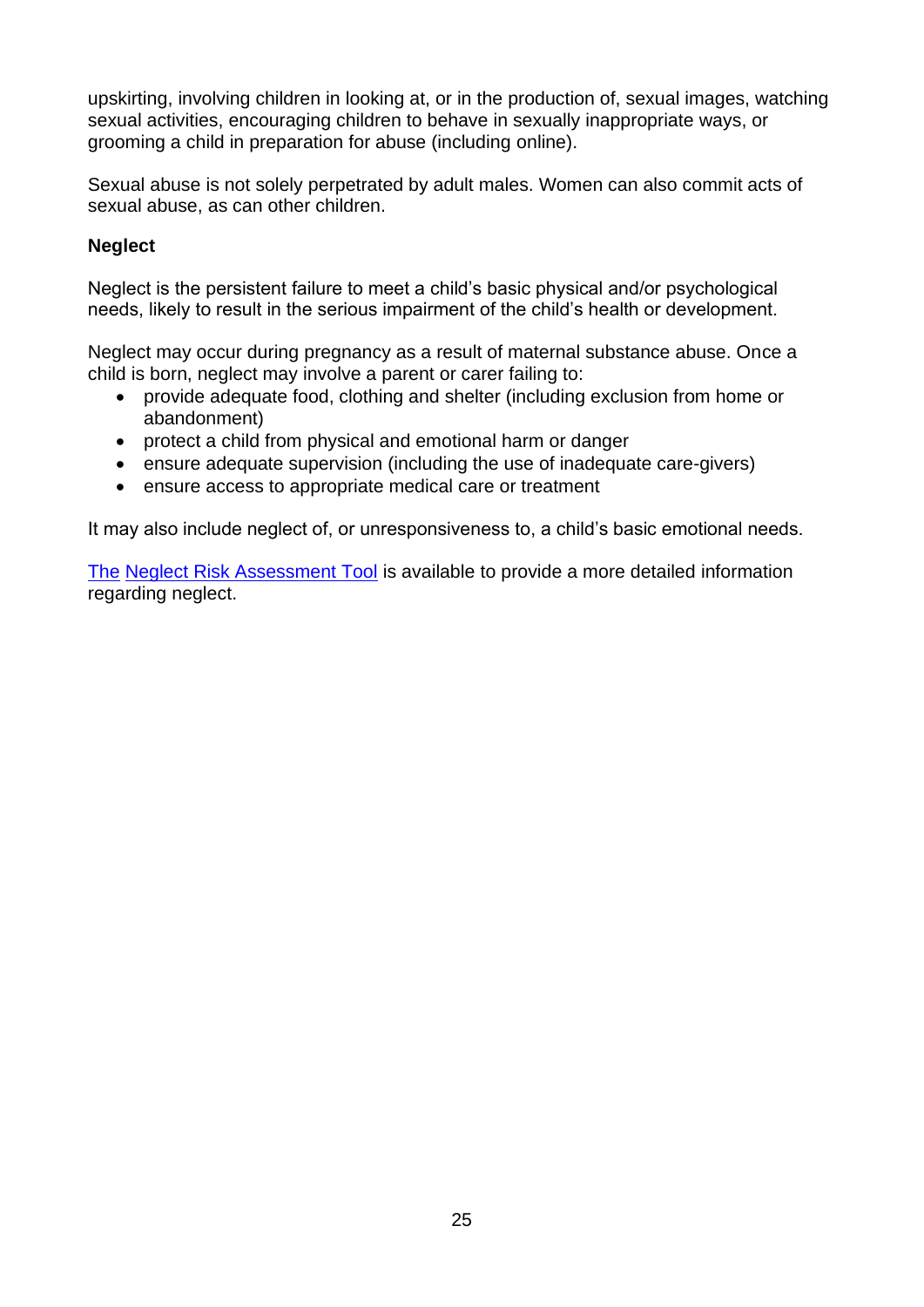# **Indicators of abuse**

### **Neglect**

The nature of neglect

Neglect is a lack of parental care but poverty and lack of information or adequate services can be contributory factors.

Far more children are registered to the category of neglect on Child in Need and Child Protection plans than to the other categories. As with abuse, the number of children experiencing neglect is likely to be much higher than the numbers on the plans.

Neglect can include parents or carers failing to:

- provide adequate food, clothing and shelter
- protect a child from physical and emotional harm or danger
- ensure adequate supervision or stimulation
- ensure access to appropriate medical care or treatment

NSPCC research has highlighted the following examples of the neglect of children under 12 years old:

- frequently going hungry
- frequently having to go to school in dirty clothes
- regularly having to look after themselves because of parents being away or having problems such as drug or alcohol misuse
- being abandoned or deserted
- living at home in dangerous physical conditions
- not being taken to the doctor when ill
- not receiving dental care.

Neglect is a difficult form of abuse to recognise and is often seen as less serious than other categories. It is, however, very damaging: children who are neglected often develop more slowly than others and may find it hard to make friends and fit in with their peer group.

Neglect is often noticed at a stage when it does not pose a risk to the child. The duty to safeguard and promote the welfare of children (*What to do if You're Worried a Child is Being Abused* DfE 2015) would suggest that an appropriate intervention or conversation at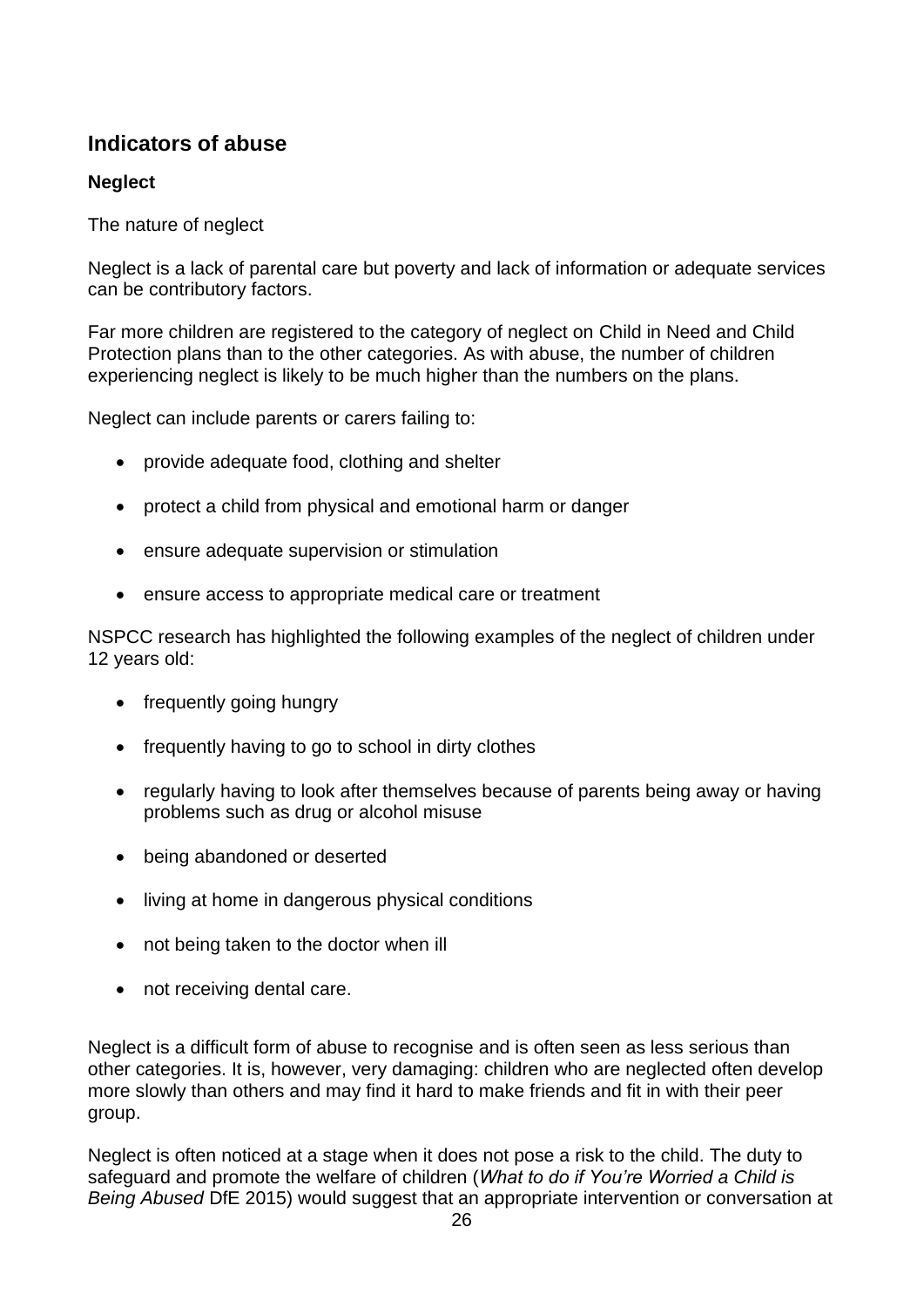this early stage can address the issue and prevent a child continuing to suffer until it reaches a point when they are at risk of harm or in significant need.

Neglect is often linked to other forms of abuse, so any concerns school staff should be discussed with the DSL.

#### **Indicators of neglect**

The following is a summary of some of the indicators that may suggest a child is being abused or is at risk of harm.

It is important to recognise that indicators alone cannot confirm whether a child is being abused. Each child should be seen in the context of their family and wider community and a proper assessment carried out by appropriate persons. What is important to keep in mind is that if you feel unsure or concerned, do something about it. Don't keep it to yourself. The [Neglect Risk Assessment Tool](http://www.surreyscb.org.uk/professionals/guidance-protocols/) provides staff with a resource to identify and act on concerns regarding neglect.

Physical indicators of neglect

- Constant hunger and stealing food
- Poor personal hygiene unkempt, dirty or smelly
- Underweight
- Dress unsuitable for weather
- Poor state of clothing
- Illness or injury untreated

Behavioural indicators of neglect

- Constant tiredness
- Frequent absence from school or lateness
- Missing medical appointments
- Isolated among peers
- Frequently unsupervised
- Stealing or scavenging, especially food
- Destructive tendencies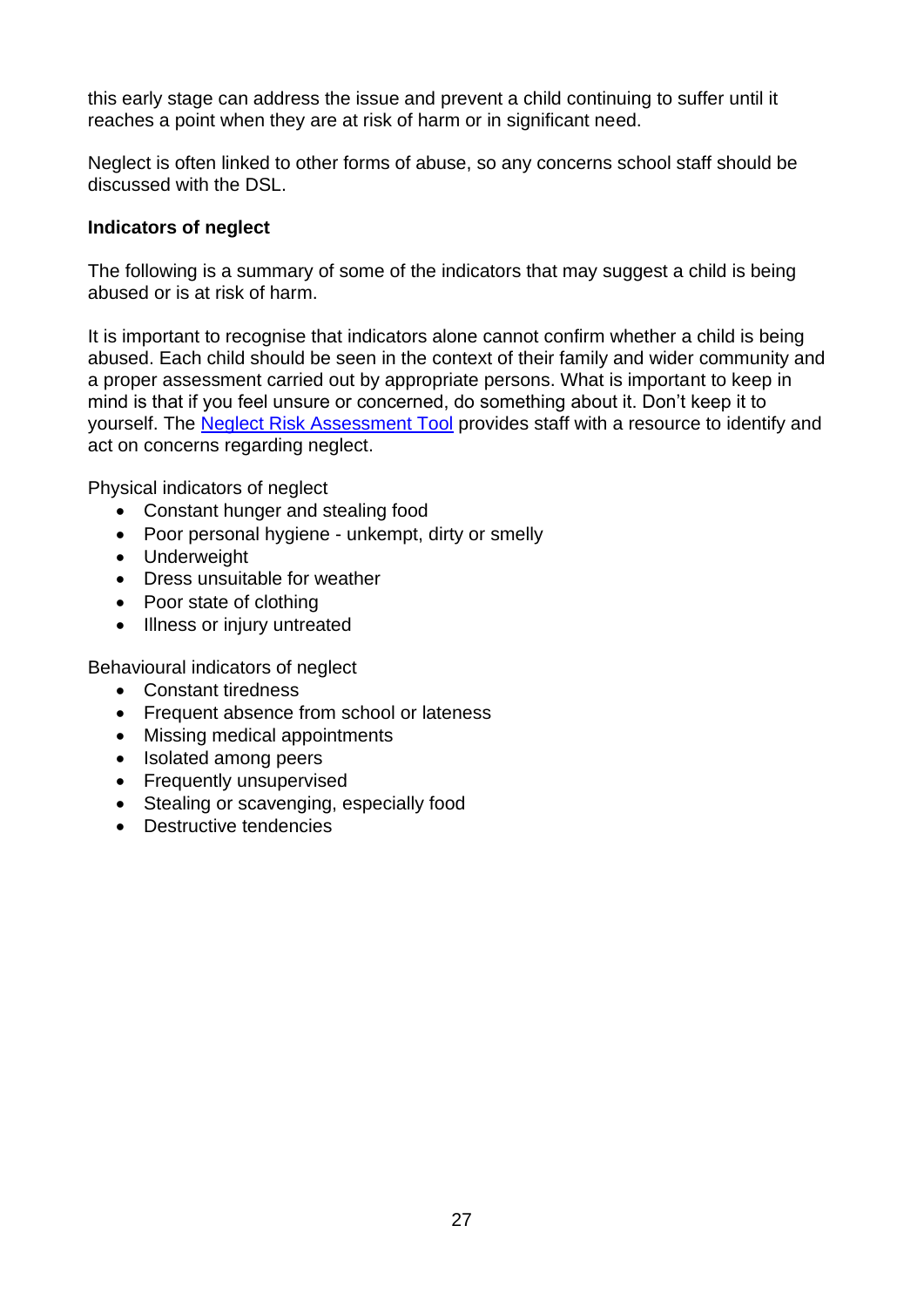# **Emotional abuse**

The nature of emotional abuse

Most harm is produced in *low warmth, high criticism* homes, not from single incidents.

Emotional abuse is difficult to define, identify/recognise and/or prove.

Emotional abuse is chronic and cumulative and has a long-term impact.

All kinds of abuse and neglect have emotional effects although emotional abuse can occur by itself.

Children can be harmed by witnessing someone harming another person – as in domestic abuse.

It is sometimes possible to spot emotionally abusive behavior from parents and carers to their children, by the way that the adults are speaking to, or behaving towards children. An appropriate challenge or intervention could affect positive change and prevent more intensive work being carried out later on.

#### **Indicators of emotional abuse**

Developmental issues

- Delays in physical, mental and emotional development
- Poor school performance
- Speech disorders, particularly sudden disorders or changes.

Behaviour

- Acceptance of punishment which appears excessive
- Over-reaction to mistakes
- Continual self-deprecation (I'm stupid, ugly, worthless etc)
- Neurotic behaviour (such as rocking, hair-twisting, thumb-sucking)
- Self-mutilation
- Suicide attempts
- Drug/solvent abuse
- Running away
- Compulsive stealing, scavenging
- Acting out
- Poor trust in significant adults
- Regressive behaviour  $-$  e.g., wetting
- Eating disorders
- Destructive tendencies
- Neurotic behaviour
- Arriving early at school, leaving late

Social issues

- Withdrawal from physical contact
- Withdrawal from social interaction
- Over-compliant behaviour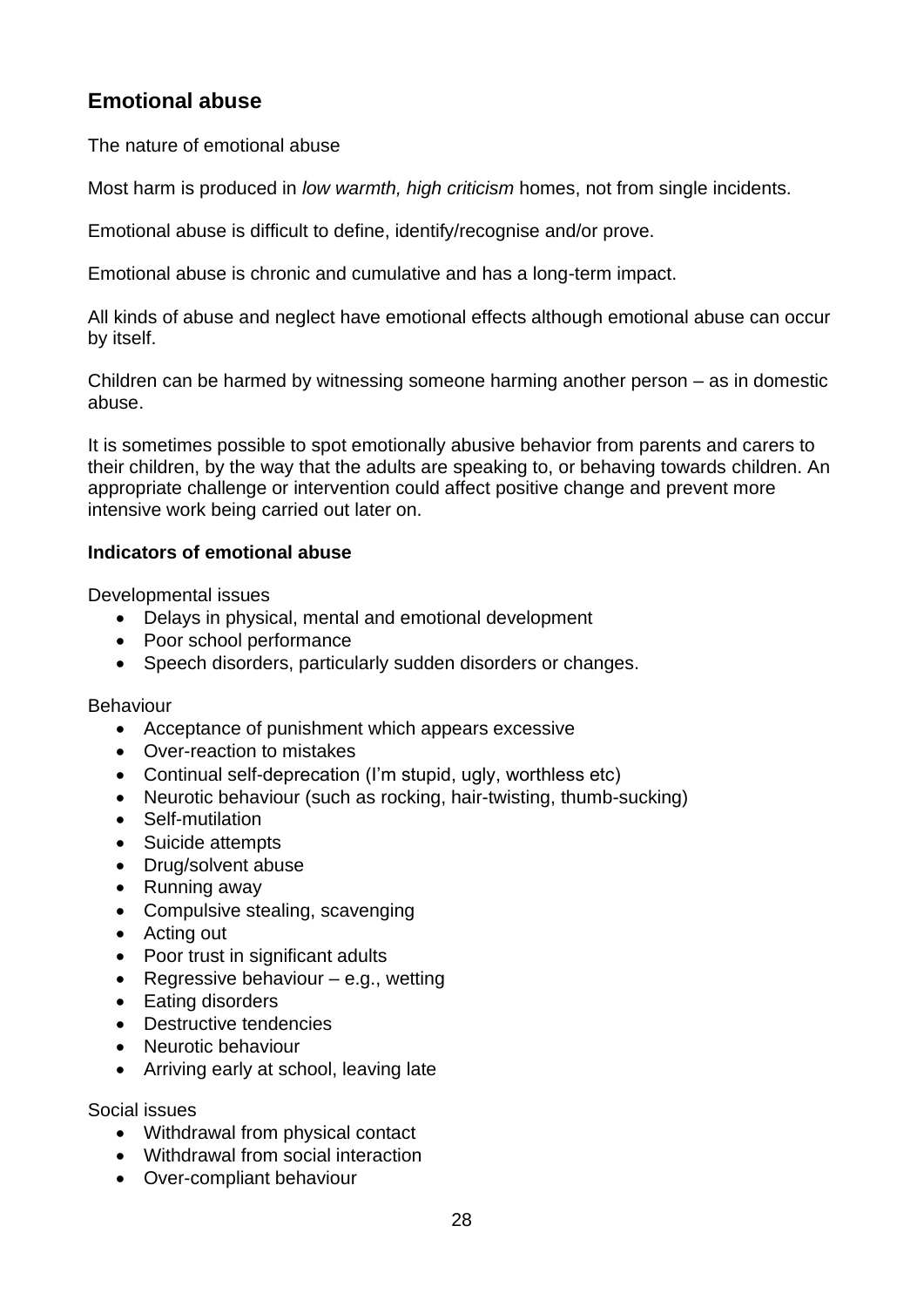- Insecure, clinging behaviour
- Poor social relationships

Emotional responses

- Extreme fear of new situations
- Inappropriate emotional responses to painful situations ("I deserve this")
- Fear of parents being contacted
- Self-disgust
- Low self-esteem
- Unusually fearful with adults
- Lack of concentration, restlessness, aimlessness
- Extremes of passivity or aggression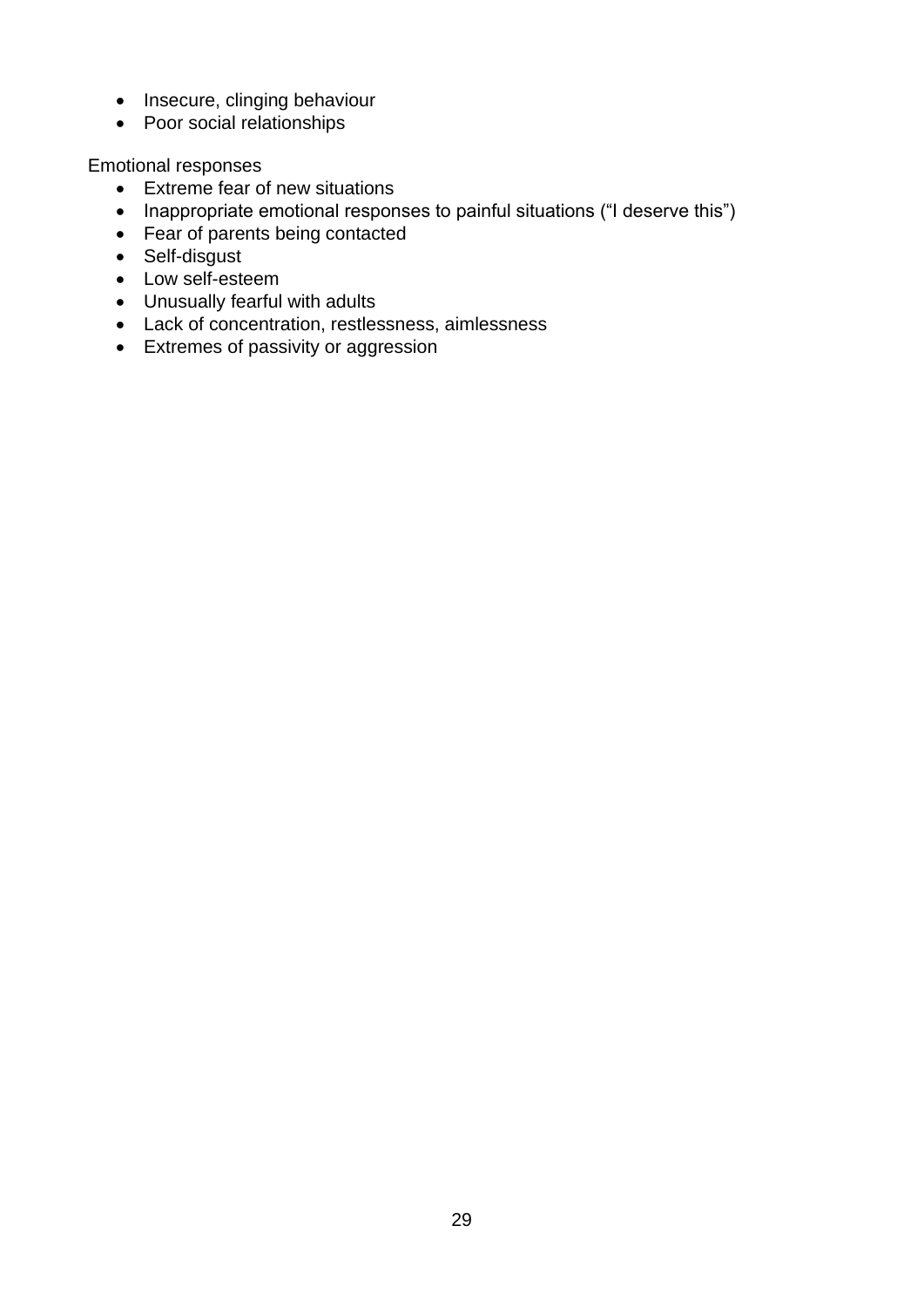# **Physical abuse**

The nature of physical abuse

Most children collect cuts and bruises quite routinely as part of the rough and tumble of daily life. Clearly, it is not necessary to be concerned about most of these minor injuries. But accidental injuries normally occur on the *bony prominences* – e.g. knees, shins.

Injuries on the *soft* areas of the body are more likely to be inflicted intentionally and should therefore make us more alert to other concerning factors that may be present.

A body map can assist in the clear recording and reporting of physical abuse. The body map should only be used to record observed injuries and no child should be asked to remove clothing by a member of staff of the school.

#### **Indicators of physical abuse / factors that should increase concern**

- Multiple bruising or bruises and scratches (especially on the head and face)
- Clusters of bruises  $-$  e.g., fingertip bruising (caused by being grasped)
- Bruises around the neck and behind the ears the most common abusive injuries are to the head
- Bruises on the back, chest, buttocks, or on the inside of the thighs
- Marks indicating injury by an instrument e.g., linear bruising (stick), parallel bruising (belt), marks of a buckle
- Bite marks
- Deliberate burning may also be indicated by the pattern of an instrument or object e.g., electric fire, cooker, cigarette
- Scalds with upward splash marks or *tide marks*
- Untreated injuries
- Recurrent injuries or burns
- Bald patches.

In the context of the school, it is normal to ask about a noticeable injury. The response to such an enquiry is generally light-hearted and detailed. So, most of all, concern should be increased when:

- the explanation given does not match the injury
- the explanation uses words or phrases that do not match the vocabulary of the child (adults words)
- no explanation is forthcoming
- the child (or the parent/carer) is secretive or evasive
- the injury is accompanied by allegations of abuse or assault

You should be concerned if a child:

- is reluctant to have parents/carers contacted
- runs away or shows fear of going home
- is aggressive towards themselves or others
- flinches when approached or touched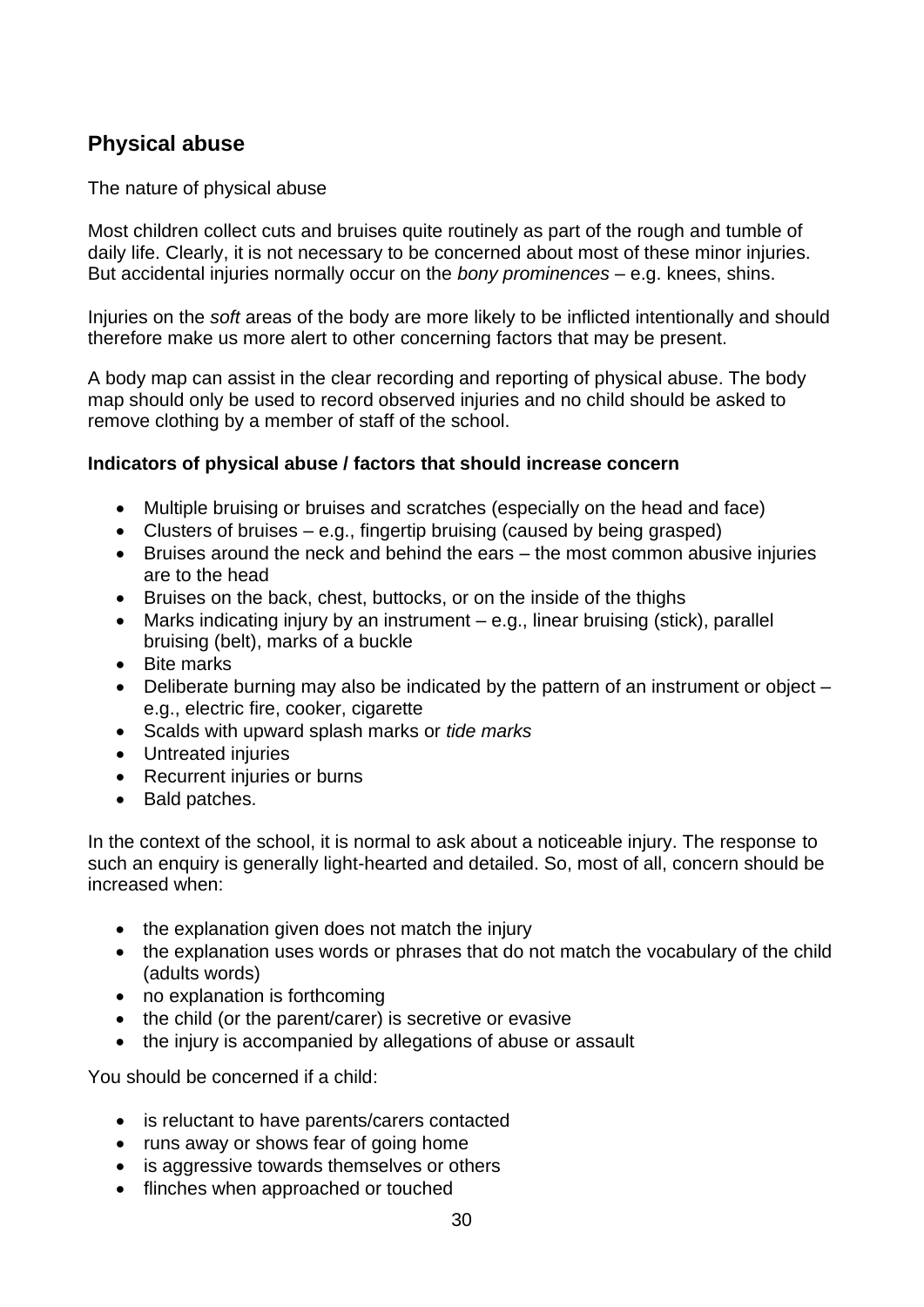- is reluctant to undress to change clothing for sport
- wears long sleeves during hot weather
- is unnaturally compliant in the presence of parents/carers.
- has a fear of medical help or attention
- admits to a punishment that appears excessive.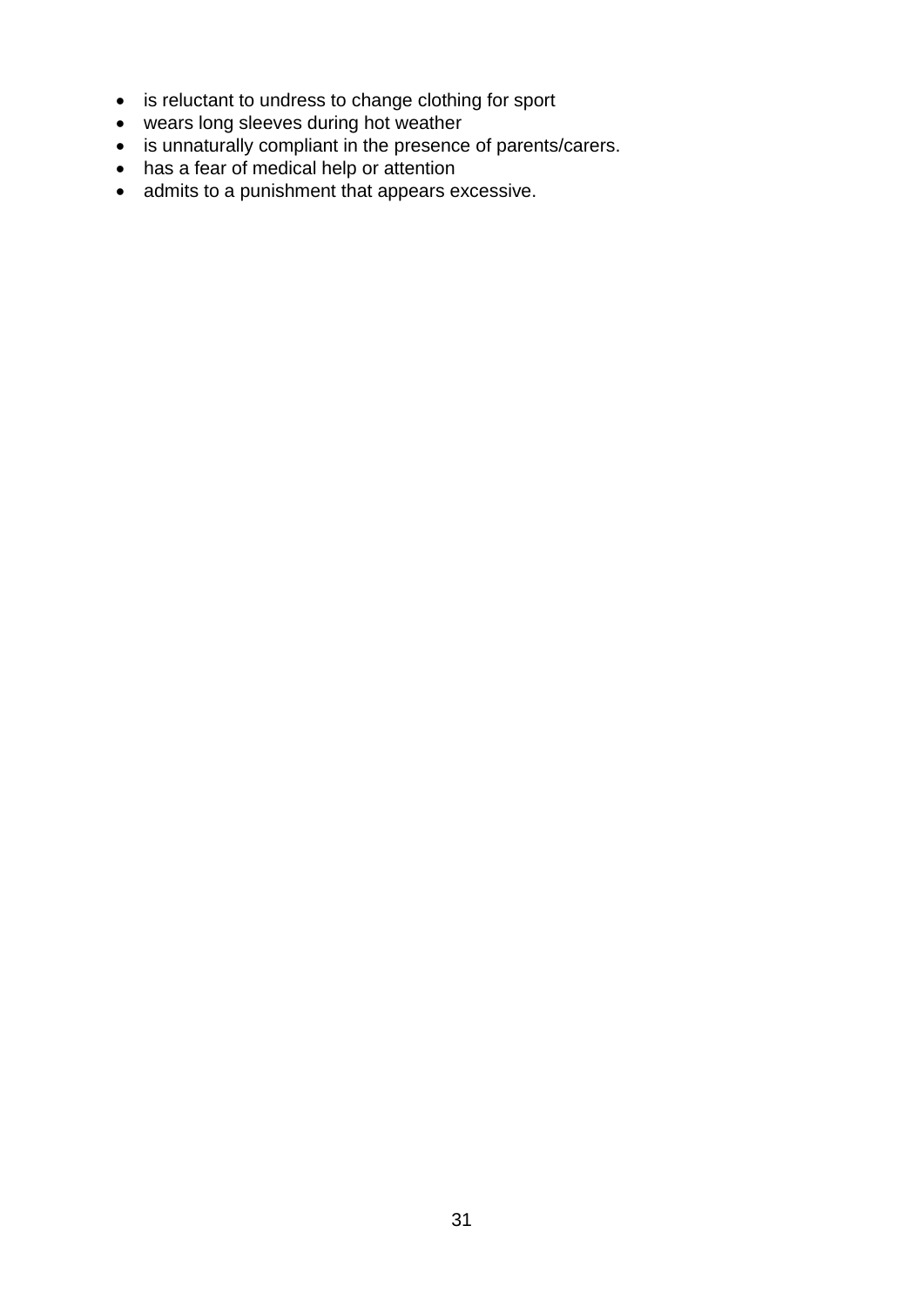# **Sexual abuse**

The nature of sexual abuse

Sexual abuse is often perpetrated by people who are known and trusted by the child – e.g., relatives, family friends, neighbours, babysitters, and people working with the child in school, faith settings, clubs or activities. Children can also be subject to child sexual exploitation.

Sexual exploitation is seen as a separate category of sexual abuse. The CSP professional guidance provides school staff with information regarding indicators of CSE (further information about CSE is available on pages 45-46).

Characteristics of child sexual abuse:

- it is often planned and systematic people do not sexually abuse children by accident, though sexual abuse can be opportunistic
- grooming the child people who abuse children take care to choose a vulnerable child and often spend time making them dependent (this may occur online)
- grooming the child's environment abusers try to ensure that potential adult protectors (parents and other carers especially) are not suspicious of their motives.

Most people who sexually abuse children are men, but some women sexually abuse too.

#### **Indicators of sexual abuse**

Physical observations:

- Damage to genitalia, anus or mouth
- Sexually transmitted diseases
- Unexpected pregnancy, especially in very young girls
- Soreness in genital area, anus or mouth and other medical problems such as chronic itching
- Unexplained recurrent urinary tract infections and discharges or abdominal pain

Behavioural observations:

- Sexual knowledge inappropriate for age
- Sexualised behaviour or affection inappropriate for age
- Sexually inappropriate behaviour
- Hinting at sexual activity
- Inexplicable decline in education progress
- Depression or other sudden apparent changes in personality as becoming insecure
- Lack of concentration, restlessness, aimlessness
- Socially isolated or withdrawn
- Overly-compliant behaviour
- Acting out, aggressive behaviour
- Poor trust or fear concerning significant adults
- Regressive behaviour,
- Onset of wetting, by day or night; nightmares
- Arriving early at school, leaving late, running away from home
- Suicide attempts, self-mutilation,
- Suddenly drawing sexually explicit pictures
- Eating disorders or sudden loss of appetite or compulsive eating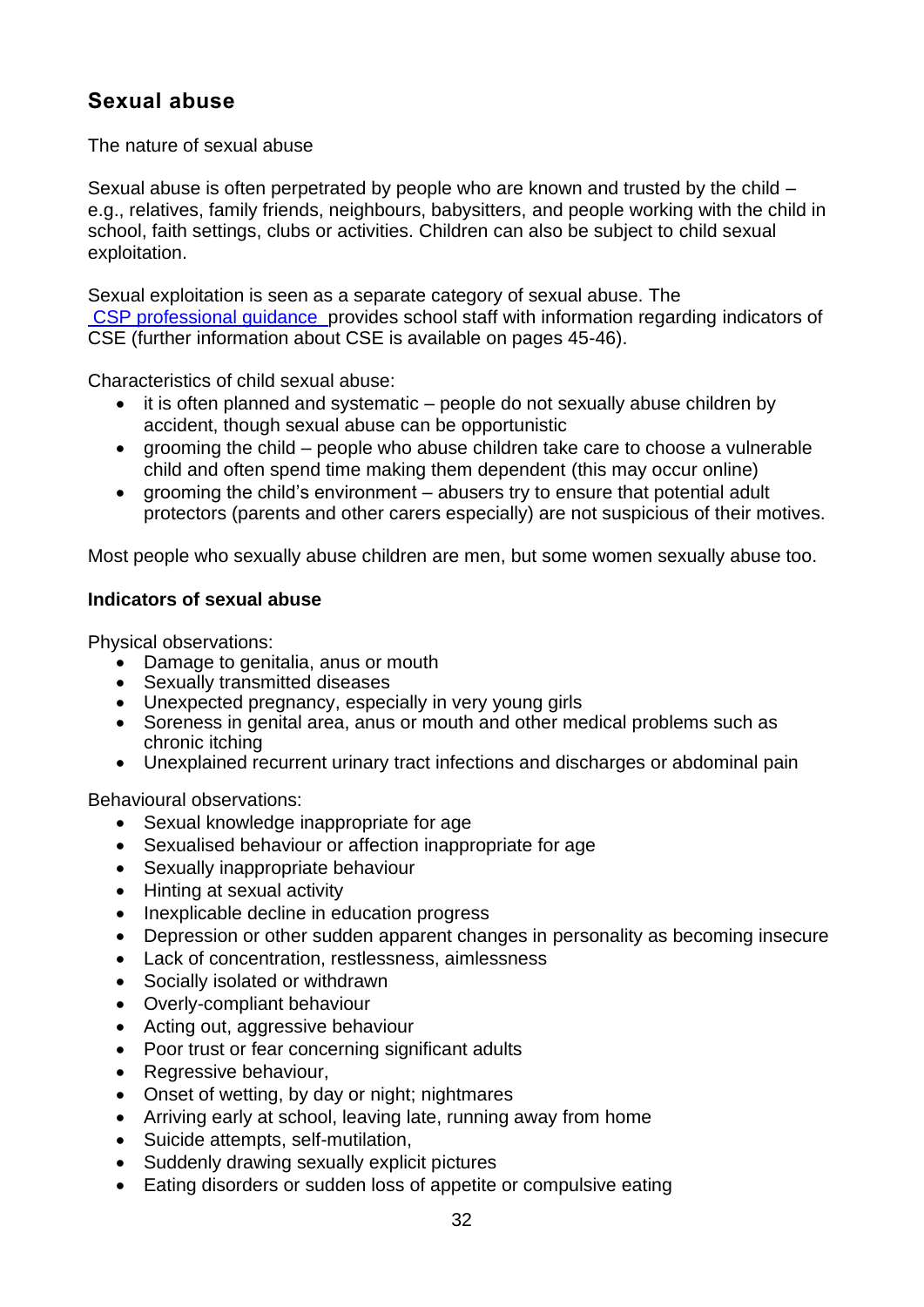- Regressing to younger behaviour patterns such as thumb sucking or bringing out discarded cuddly toys
- Become worried about clothing being removed
- Trying to be 'ultra-good' or perfect; overreacting to criticism.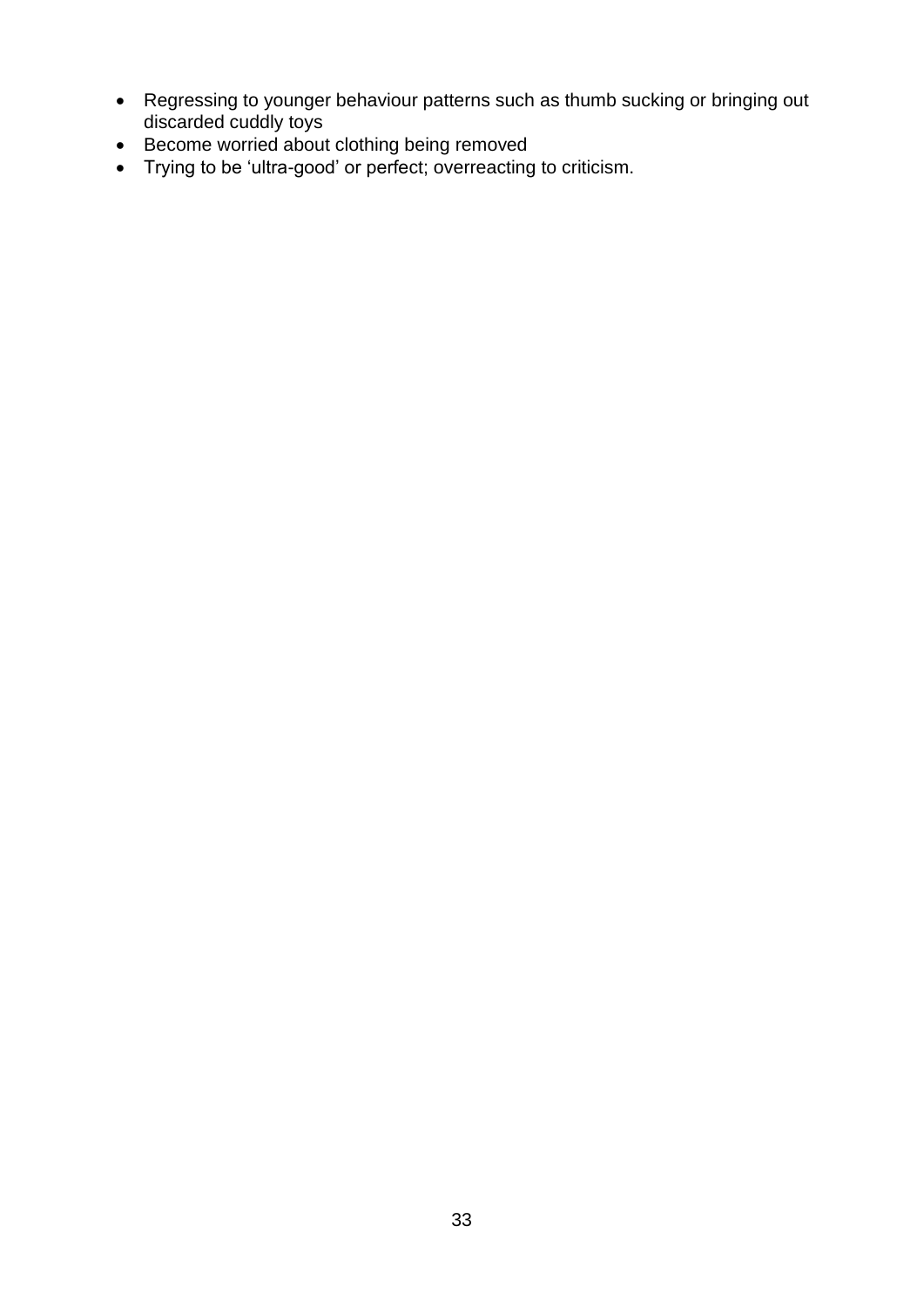# **Sexual violence and sexual harassment between children in schools**

### **Peer on Peer Abuse – Policy Framework**

#### **Context**

Sexual violence and sexual harassment can occur between two children of any age and sex. It can also occur through a group of children sexually assaulting or sexually harassing a single child or group of children.

Children who are victims of sexual violence and sexual harassment will likely find the experience stressful and distressing. This will, in all likelihood, adversely affect their education attainment as well as their emotional well-being. Sexual violence and sexual harassment exist on a continuum and may overlap; they can occur online and offline (both physically and verbally) and are never acceptable. It is important that all victims are taken seriously and offered appropriate support.

Reports of sexual violence and sexual harassment are extremely complex to manage. It is essential that victims are protected, offered appropriate support and every effort is made to ensure their education is not disrupted. It is also important that other children, adult students and school and college staff are supported and protected as appropriate.

#### **Policy**

We believe that all children have a right to attend school and learn in a safe environment. Children should be free from harm by adults and other children in school

We recognise that children are capable of abusing their peers and this will be dealt with under our child protection policy and in line with KCSiE (2019)

We are clear that sexual violence and sexual harassment is not acceptable, will never be tolerated and is not an inevitable part of growing up

We will minimise the risk of peer on peer abuse through:-

#### **Prevention**

Taking a whole school approach to safeguarding & child protection

Providing training to staff

Providing a clear set of values and standards, underpinned by the school's behaviour policy and pastoral support; and by a planned programme of evidence based content delivered through the curriculum.

Engaging with specialist support and interventions.

#### **Responding to reports of sexual violence and sexual harassment**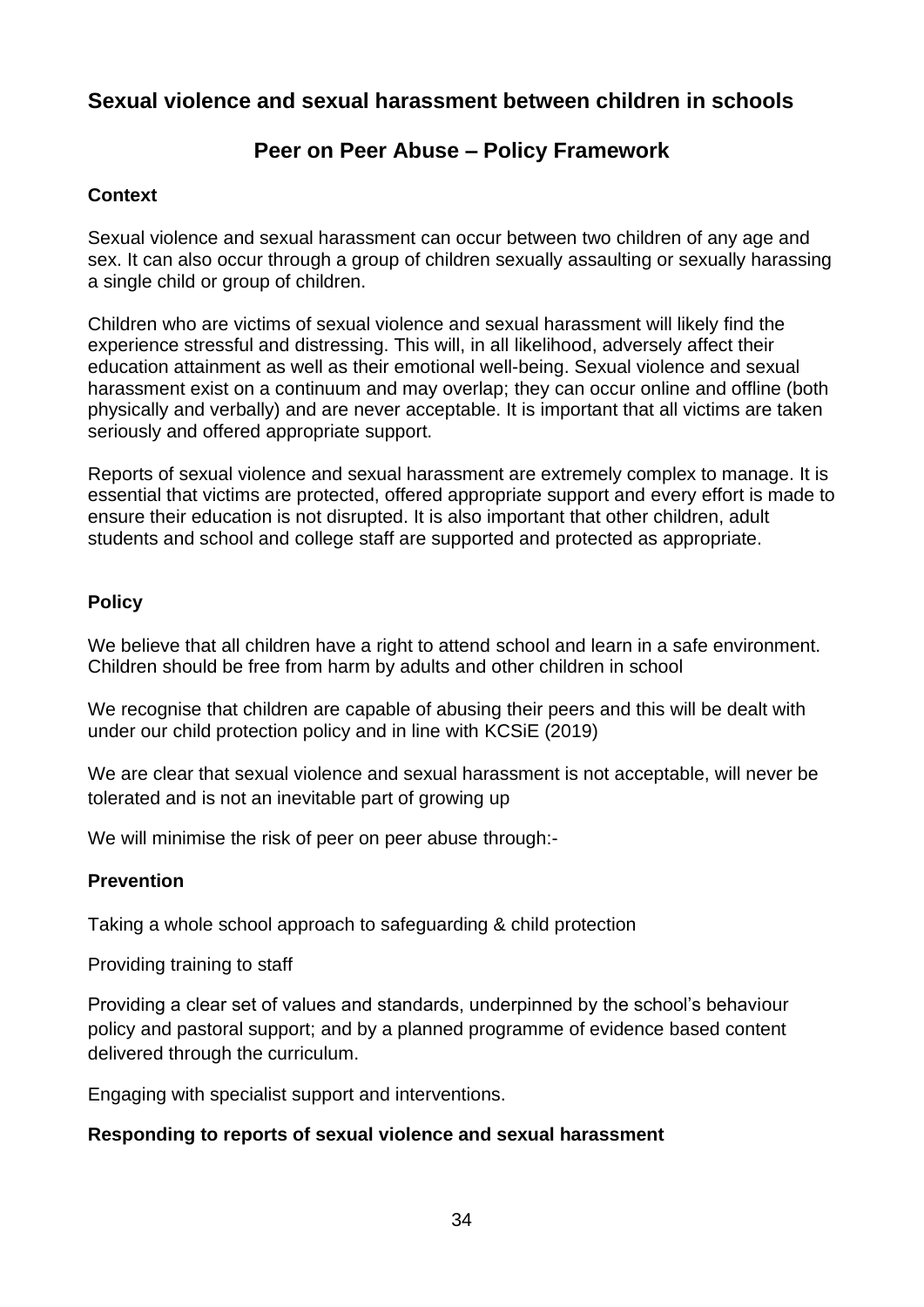Children making a report of sexual violence or sexual harassment will be taken seriously, kept safe and be well supported.

If the report includes an online element staff will be mindful of the Searching, Screening and Confiscation: advice for schools (DfE 2018) guidance.

Staff taking the report will inform the DSL or the Deputy DSL immediately.

Staff taking a report will never promise confidentiality.

Parents or carers should usually be informed (unless this would put the child at greater risk).

If a child is at risk of harm, is in immediate danger, or has been harmed, a

Request for Support will be made to the C-SPA securely email: csmash@surreycc.gov.uk or telephone

0300 470 9100, as appropriate.

#### **Risk Assessment:-**

Following a report the DSL will make an immediate risk and needs assessment on a caseby-case basis.

The Risk assessment will consider;

The victim, especially their protection and support.

The alleged perpetrator, their support needs and any discipline action.

All other children at the school.

The victim and the alleged perpetrator sharing classes and space at school.

The risk assessment will be recorded and kept under review.

Where there has been other professional intervention and/or other specialist risk assessments, these professional assessments will be used to inform the school's approach to supporting and protecting pupils.

Support regarding risk assessments can be accessed from the [Education Safeguarding](https://www.surreycc.gov.uk/schools-and-learning/teachers-and-education-staff/educational-advice-and-support-for-teachers/education-safeguarding-in-surrey-schools-and-learning)  [Team](https://www.surreycc.gov.uk/schools-and-learning/teachers-and-education-staff/educational-advice-and-support-for-teachers/education-safeguarding-in-surrey-schools-and-learning) – [education.safeguarding@surreycc.gov.uk](mailto:education.safeguarding@surreycc.gov.uk)

#### **Action: The DSL will consider:-**

The wishes of the victim.

The nature of the incident including whether a crime has been committed and the harm caused.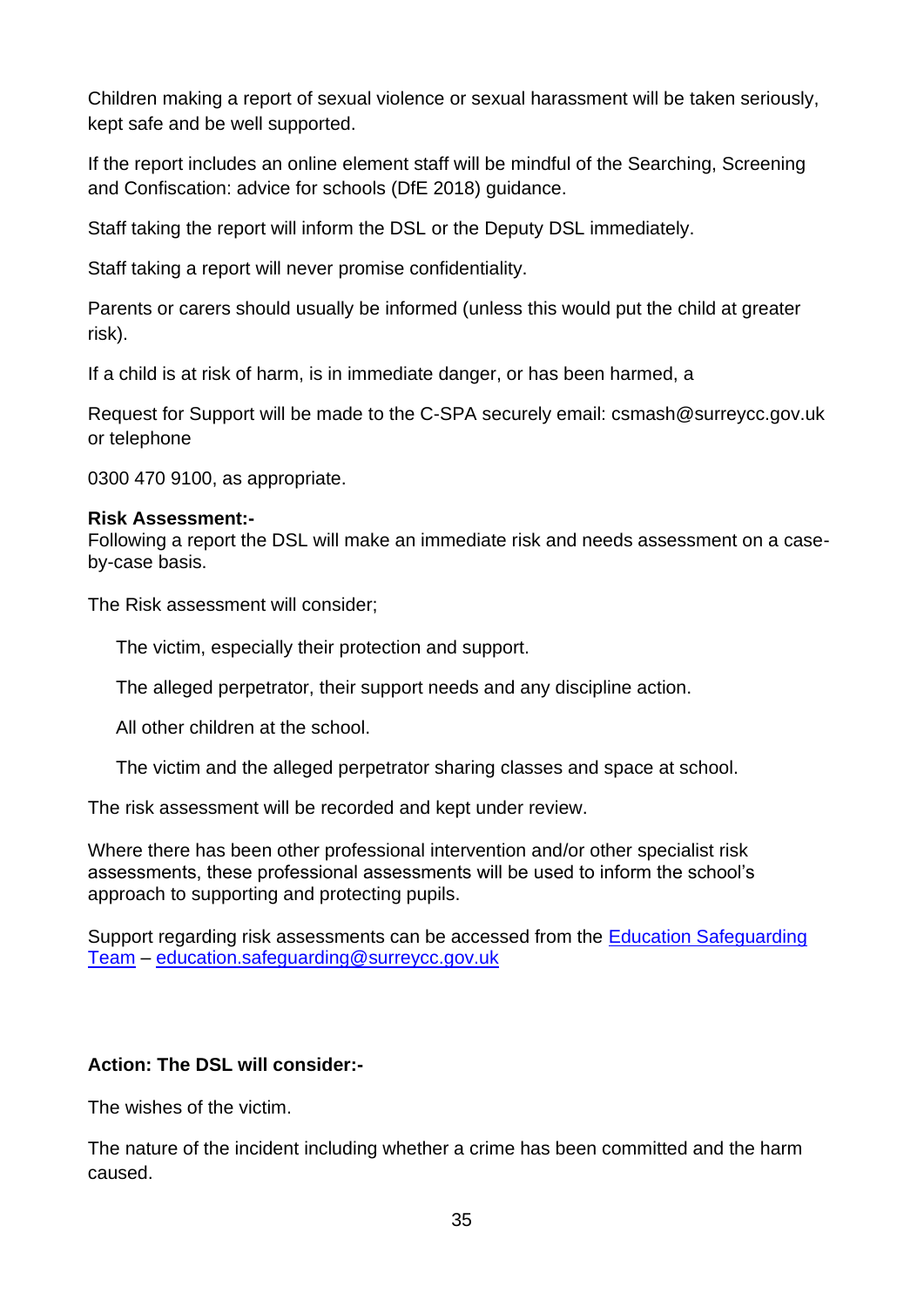Ages of the children involved.

Developmental stages of the children.

Any power imbalance between the children.

Any previous incidents.

Ongoing risks.

Other related issues or wider context.

### **Options: The DSL decision making regarding the issue with the following possible options:-**

Manage internally

Early Help intervention

Request for support to the C-SPAReport to the police (generally in parallel with a request for support to the C-SPA)

### **Ongoing Response:**

The DSL will manage each case individually and will ensure the risk assessment is reviewed regularly with relevant partner agencies, for example the Police and Children's Social Care.

Where there is a criminal investigation into a rape, assault by penetration or sexual assault, the alleged perpetrator should be removed from any classes they share with the victim.

The DSL will consider how best to keep the victim and perpetrator a reasonable distance apart on school premises and on transport where appropriate.

Where a criminal investigation into a rape or assault by penetration leads to a conviction or caution, the school will take suitable action. In all but the most exceptional of circumstances, the rape or assault is likely to constitute a serious breach of discipline and may lead to the view that allowing the perpetrator to remain in the same school or college would seriously harm the education or welfare of the victim (and potentially themselves and other pupils).

Where a criminal investigation into sexual assault leads to a conviction or caution, the school or college will, if it has not already, consider any suitable sanctions in light of their behaviour policy, which may include consideration of permanent exclusion. Where the perpetrator is going to remain at the school or college, the Headteacher should continue keeping the victim and perpetrator in separate classes and continue to consider the most appropriate way to manage potential contact on school and college premises and transport. The nature of the conviction or caution and wishes of the victim will be especially important in determining how to proceed in such cases.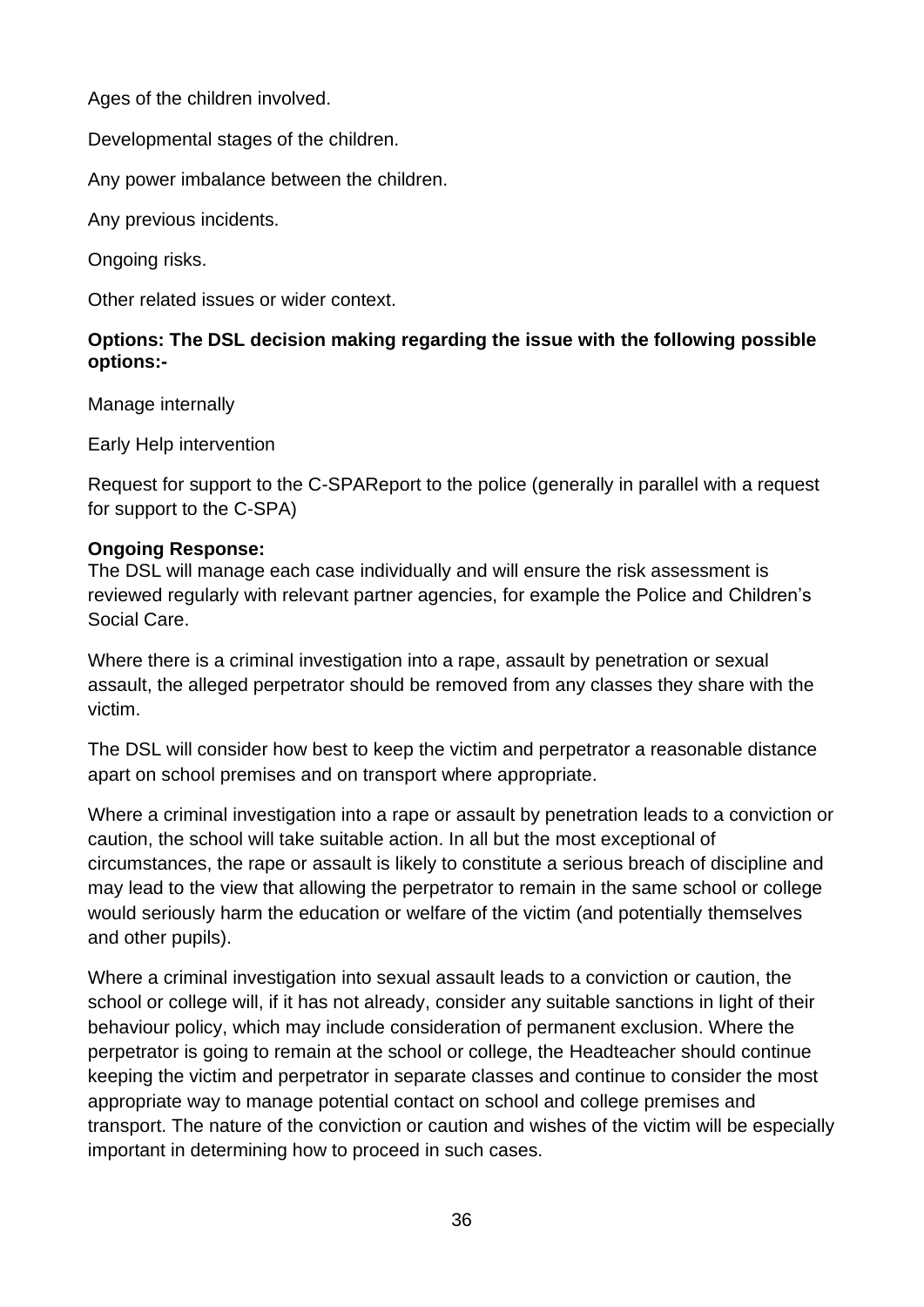The victim, alleged perpetrator and any other affected children& adults will receive appropriate support and safeguards on a case-by-case basis.

The school will take any disciplinary action against the alleged perpetrator in accordance with the school behaviour policy.

The school recognises that taking disciplinary action and providing appropriate support are not mutually exclusive actions and will occur at the same time if necessary.

#### **Physical Abuse**

While a clear focus of peer on peer abuse is around sexual abuse and harassment, physical assaults and initiation violence and rituals from pupils to pupils can also be abusive.

These are equally not tolerated and if it is believed that a crime has been committed, will be reported to the police.

The principles from the anti-bullying policy will be applied in these cases, with recognition that any police investigation will need to take priority.

### *References:*

*DfE Keeping Children Safe in Education 2019 DfE Sexual Violence and Sexual Harassment between Children in Schools and Colleges May 2018*

# **Harmful Sexual Behaviour**

The [Brook Traffic Light Tool](https://www.brook.org.uk/our-work/the-sexual-behaviours-traffic-light-tool) uses a traffic light system to categorise the sexual behaviours of young people and is designed to help professionals:

- Make decisions about safeguarding children and young people
- Assess and respond appropriately to sexual behaviour in children and young people
- Understand healthy sexual development and distinguish it from harmful behaviour
- By categorising sexual behaviours, school can work with other agencies to the same standardised criteria when making decisions and can protect children and young people with a multi-agency approach.

The school recognise that it is vital that professionals agree on how behaviours should be categorised regardless of culture, faith, beliefs, and their own experiences or values.

# **Brook sexual behaviours traffic light tool**

# **Behaviours: age 0 to 5**

All green, amber and red behaviours require some form of attention and response. It is the level of intervention that will vary.

**What is a green behaviour?**

Green behaviours reflect safe and healthy sexual development. They are displayed between children or young people of similar age or

developmental ability. They are reflective of natural curiosity, experimentation, consensual activities and positive choices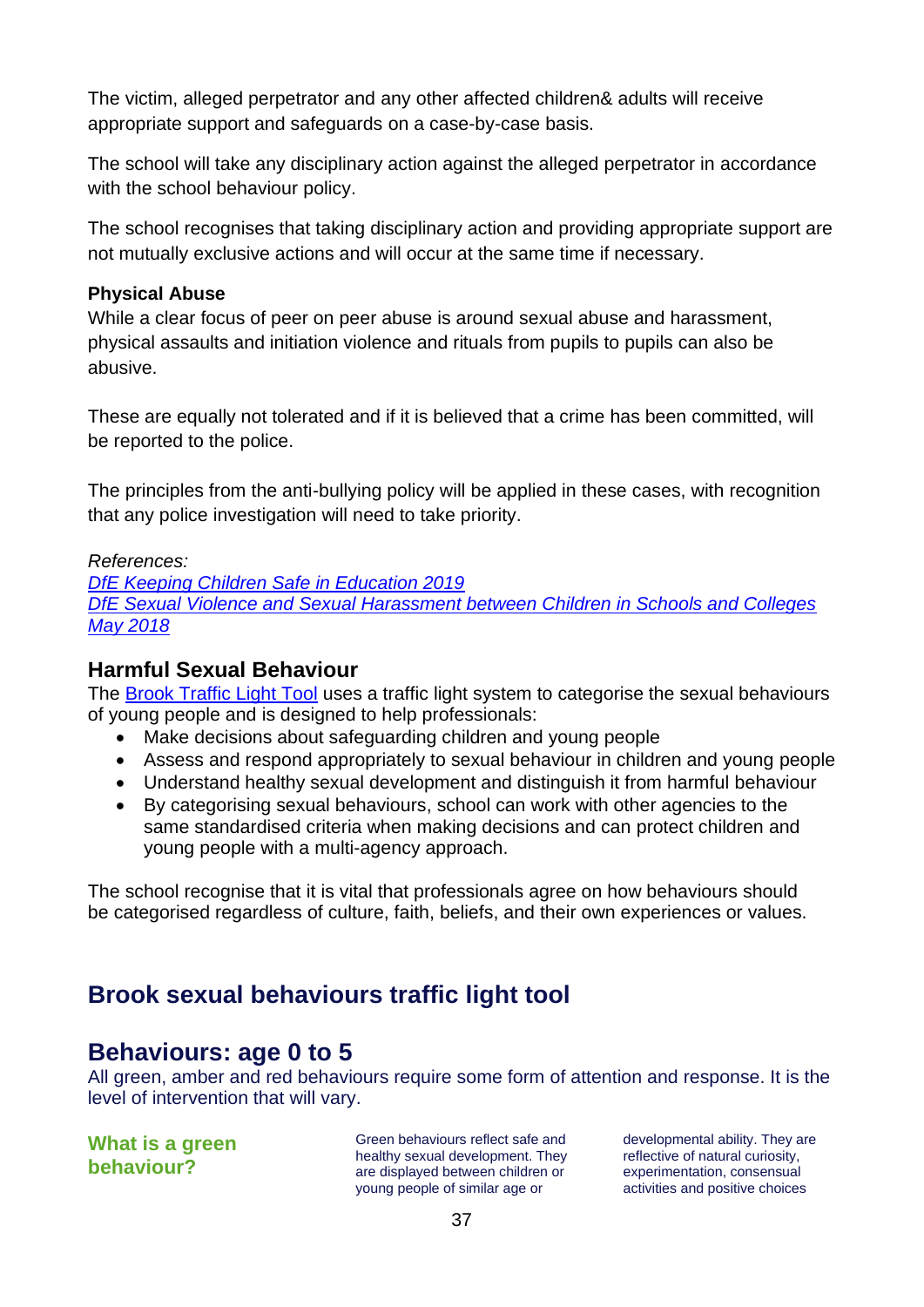#### **What can you do?**

Green behaviours provide opportunities to give positive feedback and additional information.

#### **Green behaviours**

- holding or playing with own genitals
- attempting to touch or curiosity about other children's genitals
- attempting to touch or curiosity about breasts, bottoms or genitals of adults
- games e.g. mummies and daddies,
- doctors and nurses
- enjoying nakedness
- interest in body parts and what they do
- curiosity about the differences between boys and girls

#### **What is an amber**

#### **behaviour?**

Amber behaviours have the potential to be outside of safe and healthy behaviour. They may be of potential concern due to age, or developmental differences. A

potential concern due to activity type, frequency, duration or context in which they occur.

#### **What can you do?**

Amber behaviours signal the need to take notice and gather information to assess the appropriate action.

#### **Amber behaviours**

- preoccupation with adult sexual
- behaviour
- pulling other children's pants down/skirts up/trousers down against their will
- talking about sex using adult slang
- preoccupation with touching the genitals of other people
- following others into toilets or changing rooms to look at them or touch them
- talking about sexual activities seen on TV/online

#### **What is a red**

#### **behaviour?**

Red behaviours are outside of safe and healthy behaviour. They may be excessive, secretive,

compulsive, coercive, degrading or threatening and involving significant age, developmental, or power differences. They may pose a concern due to the activity type, frequency, duration or the context in which they occur

#### **What can you do?**

Red behaviours indicate a need for immediate intervention and action.

### **Red behaviours**

- persistently touching the genitals of other children
- persistent attempts to touch the genitals of adults
- simulation of sexual activity in play
- sexual behaviour between young children involving penetration with objects
- forcing other children to engage in sexual play

This is intended to be used as a guide only. Please refer to the guidance tool at **[https://www.brook.org.uk/our](https://www.brook.org.uk/our-work/the-sexual-behaviours-traffic-light-tool)**[work/the-sexual-behaviours-traffic-light-tool](https://www.brook.org.uk/our-work/the-sexual-behaviours-traffic-light-tool) for further information

Print date: 01/10/2015 - Brook has taken every care to ensure that the information contained in this publication is accurate and upto-date at the time of being published. As information and knowledge is constantly changing, readers are strongly advised to use this information for up to one month from print date. Brook accepts no responsibility for difficulties that may arise as a result of an individual acting on the advice and recommendations it contains. Brook sexual behaviours traffic light tool adapted from Family Planning Queensland. (2012). Traffic Lights guide to sexual

behaviours. Brisbane: Family Planning Queensland, Australia.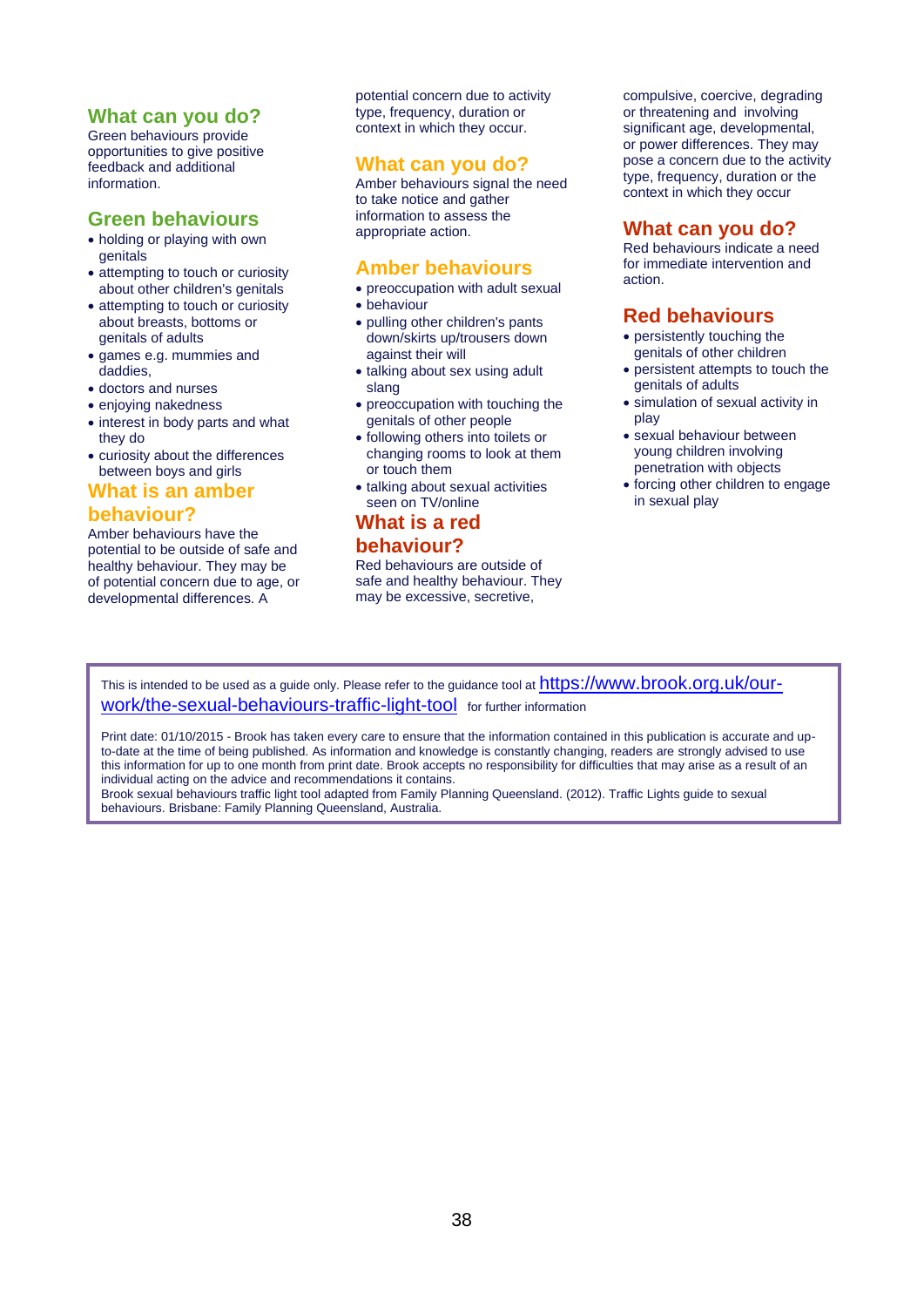# **Behaviours: age 5 to 9 and 9 to 13**

All green, amber and red behaviours require some form of attention and response. It is the level of intervention that will vary.

#### **What is a green behaviour?**

Green behaviours reflect safe and healthy sexual development. They are displayed between children or young people of similar age or developmental ability and reflective of natural curiosity, experimentation, consensual activities and positive choices

#### **What can you do?**

Green behaviours provide opportunities to give positive feedback and additional information.

### **Green behaviours 5-9**

- feeling and touching own genitals
- curiosity about other children's genitals
- curiosity about sex and relationships, e.g. differences between boys and girls, how sex happens, where babies come from, same-sex relationships
- sense of privacy about bodies
- telling stories or asking questions using swear and slang words for parts of the body

#### **Green behaviours 9-13**

- solitary masturbation
- use of sexual language including swear and slang words
- having girl/boyfriends who are of the same, opposite or any gender
- interest in popular culture, e.g. fashion, music, media, online games, chatting online
- need for privacy
- consensual kissing, hugging, holding hands with peers

#### **What is an amber behaviour?**

Amber behaviours have the potential to be outside of safe and healthy behaviour. They may be of potential concern due to age, or developmental differences. A potential concern due to activity type, frequency, duration or context in which they occur.

#### **What can you do?**

Amber behaviours signal the need to take notice and gather information to assess the appropriate action.

### **Amber behaviours 5-9**

- questions about sexual activity which persist or are repeated frequently, despite an answer having been given
- sexual bullying face to face or through texts or online messaging
- engaging in mutual masturbation • persistent sexual images and ideas in talk, play and art
- use of adult slang language to discuss sex

#### **Amber behaviours 9-13**

- uncharacteristic and risk-related behaviour, e.g. sudden and/or provocative changes in dress, withdrawal from friends, mixing with new or older people, having more or less money than usual, going missing
- verbal, physical or cyber/virtual sexual bullying involving sexual aggression
- LGBT (lesbian, gay, bisexual, transgender) targeted bullying
- exhibitionism, e.g. flashing or mooning
- giving out contact details online
- viewing pornographic material
- worrying about being pregnant or having STIs

#### **What is a red behaviour?**

Red behaviours are outside of safe and healthy behaviour. They may be excessive, secretive, compulsive, coercive, degrading or threatening and involving significant age, developmental,

or power differences. They may pose a concern due to the activity type, frequency, duration or the context in which they occur

#### **What can you do?**

Red behaviours indicate a need for immediate intervention and action.

### **Red behaviours 5-9**

- frequent masturbation in front of others
- sexual behaviour engaging significantly younger or less able children
- forcing other children to take part in
- sexual activities
- simulation of oral or penetrative sex
- sourcing pornographic material online

### **Red behaviours 9-13**

- exposing genitals or masturbating in public
- distributing naked or sexually provocative images of self or others
- sexually explicit talk with younger
- children
- sexual harassment
- arranging to meet with an online acquaintance in secret
- genital injury to self or others
- forcing other children of same age, younger or less able to take part in sexual activities
- sexual activity e.g. oral sex or intercourse
- presence of sexually transmitted infection (STI)
- evidence of pregnancy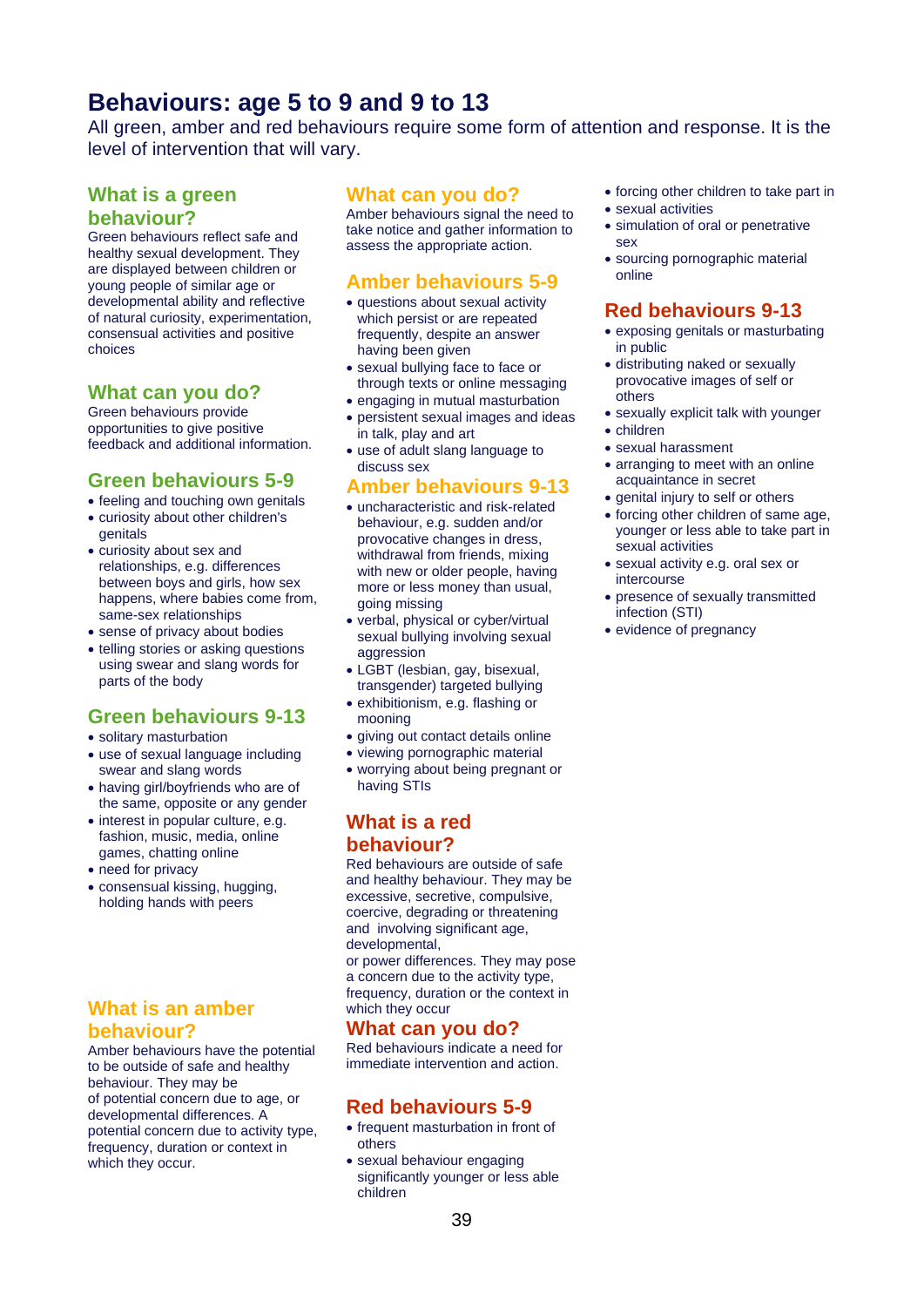# Behaviours: age 13 to 17

All green, amber and red behaviours require some form of attention and response. It is the level of intervention that will vary.

# What is a green behaviour?

Green behaviours reflect safe and healthy sexual development. They are displayed between children or young people of similar age or developmental ability and reflective of natural curiosity, experimentation, consensual activities and positive choices

# What can you do?

Green behaviours provide opportunities to give positive feedback and additional information.

#### **Green behaviours**

- · solitary masturbation
- · sexually explicit conversations with peers
- · obscenities and jokes within the current cultural norm
- · interest in erotica/pornography
- · use of internet/e-media to chat online
- · having sexual or non-sexual relationships
- · sexual activity including hugging, kissing, holding hands
- · consenting oral and/or penetrative sex with others of the same or opposite gender who are of similar age and developmental ability
- . choosing not to be sexually active

### What is an amber behaviour?

Amber behaviours have the potential to be outside of safe and healthy behaviour. They may be of potential concern due to age, or developmental differences. A potential concern due to activity type, frequency, duration or context in which they occur.

### What can you do?

Amber behaviours signal the need to take notice and gather information to assess the appropriate action.

#### Amber behaviours

- · accessing exploitative or violent pornography
- · uncharacteristic and risk-related behaviour, e.g. sudden and/or provocative changes in dress.
- · withdrawal from friends, mixing with new or older people, having more or less money than usual, going missing
- · concern about body image
- · taking and sending naked or sexually provocative images of self or others
- · single occurrence of peeping, exposing, mooning or obscene gestures
- · giving out contact details online
- · joining adult- only social networking sites and giving false personal information
- · arranging a face to face meeting with an online contact alone

# What is a red behaviour?

Red behaviours are outside of safe and healthy behaviour. They may be excessive, secretive, compulsive, coercive, degrading or threatening and involving significant age, developmental,

or power differences. They may pose a concern due to the activity type. frequency, duration or the context in which they occur

### What can vou do?

Red behaviours indicate a need for immediate intervention and action.

#### **Red behaviours**

- · exposing genitals or masturbating in public
- · preoccupation with sex, which interferes with daily function
- · sexual degradation/humiliation of self or others
- · attempting/forcing others to expose genitals
- · sexually aggressive/exploitative behaviour
- · sexually explicit talk with younger children
- · sexual harassment
- · non-consensual sexual activity
- · use of/acceptance of power and control in sexual relationships
- · genital injury to self or others
- · sexual contact with others where there
- · is a big difference in age or ability
- · sexual activity with someone in authority and in a position of trust
- · sexual activity with family members
- · involvement in sexual exploitation and/or trafficking
- · sexual contact with animals
- · receipt of gifts or money in exchange for sex

This is intended to be used as a guide only. Please refer to the guidance tool a[t https://www.brook.org.uk/our-work/the](https://www.brook.org.uk/our-work/the-sexual-behaviours-traffic-light-tool)[sexual-behaviours-traffic-light-tool](https://www.brook.org.uk/our-work/the-sexual-behaviours-traffic-light-tool) for further information

40 behaviours. Brisbane: Family Planning Queensland, Australia.Print date: 01/10/2015 - Brook has taken every care to ensure that the information contained in this publication is accurate and up-to-date at the time of being published. As information and knowledge is constantly changing, readers are strongly advised to use this information for up to one month from print date. Brook accepts no responsibility for difficulties that may arise as a result of an individual acting on the advice and recommendations it contains. Brook sexual behaviours traffic light tool adapted from Family Planning Queensland. (2012). Traffic Lights guide to sexual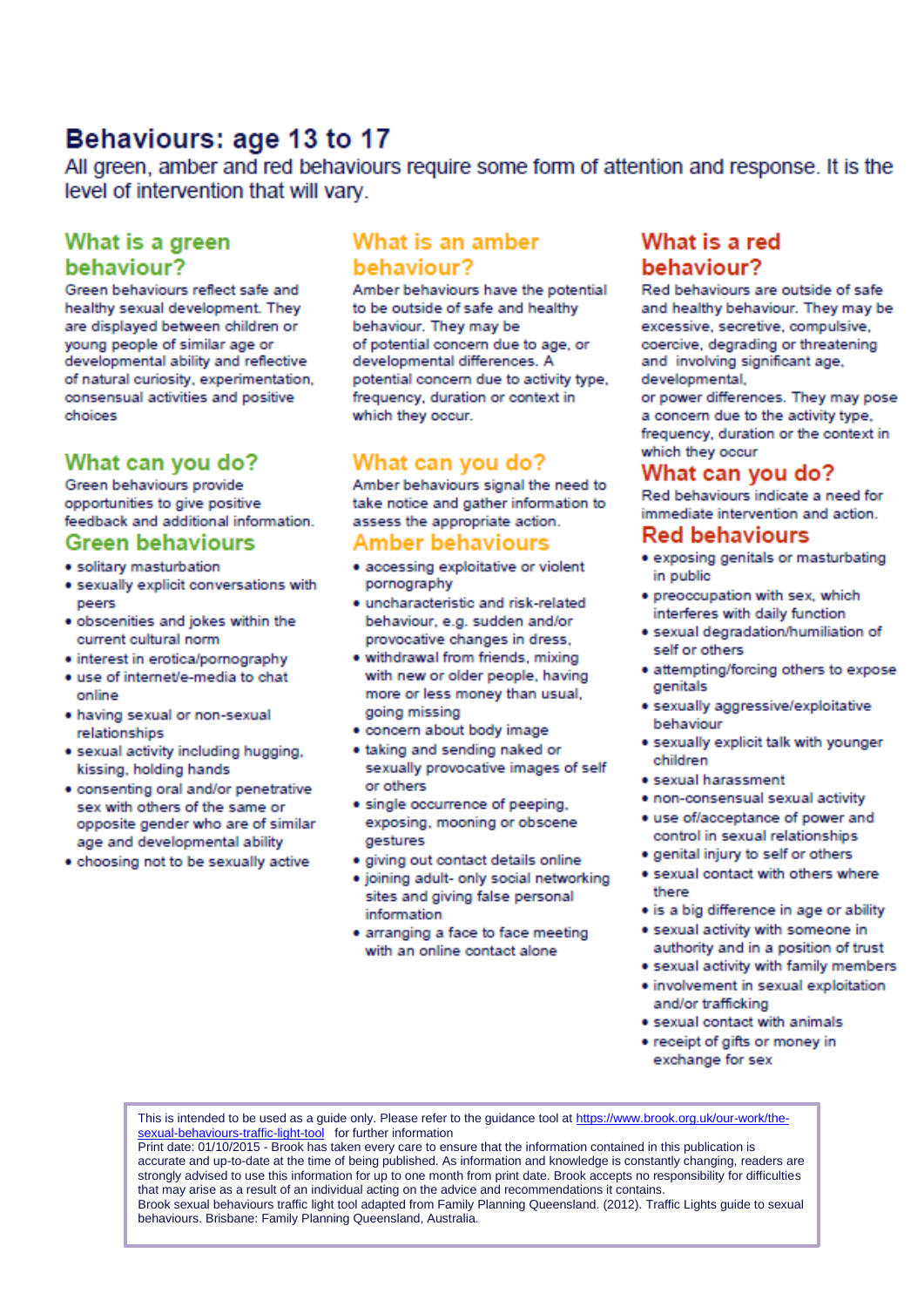# <sup>f</sup>**Anti-Bullying/Cyberbullying**

Our school policy on anti-bullying is set out in a separate document and acknowledges that to allow or condone bullying may lead to consideration under child protection procedures.

We keep a record of known bullying incidents which is shared with, and analysed by the Local Academy Committee. All staff are aware that children with SEND and/or differences/perceived differences are more susceptible to being bullied/victims of child abuse.

When there is 'reasonable cause to suspect that a child is suffering, or is likely to suffer, significant harm' a bullying incident should be addressed as a child protection concern. If the anti-bullying procedures are seen to be ineffective, the Headtecaher and the DSL will also consider child protection procedures.

PHSE education regularly provides opportunities for children to understand bullying is wrong, its impact and how to deal with it.

# **Online Safety**

The school has an online safety policy which explains how we try to keep pupils safe in school and how we respond to online safety incidents.

Children increasingly use electronic equipment on a daily basis to access the internet, share and view content and images via social media sites such as Facebook, twitter, Instagram, snapchat and voodoo and for online gaming.

Some adults and other children use these technologies to harm children. The harm might range from sending hurtful or abusive texts or emails, to grooming and enticing children to engage in extremist or sexual behaviour such as webcam photography or face-to-face meetings.

Pupils may also be distressed or harmed by accessing inappropriate material such as pornographic websites or those which promote extremist behaviour, criminal activity, suicide or eating disorders

Pupils are taught about online safety throughout the curriculum and all staff receive online safety training which is regularly updated. The school online safety coordinator is Mr Ben Sayers.

### **Racist Incidents**

Our policy on racist incidents is set out separately, and acknowledges that repeated racist incidents or a single serious incident may lead to consideration under child protection procedures. We keep a record of racist incidents.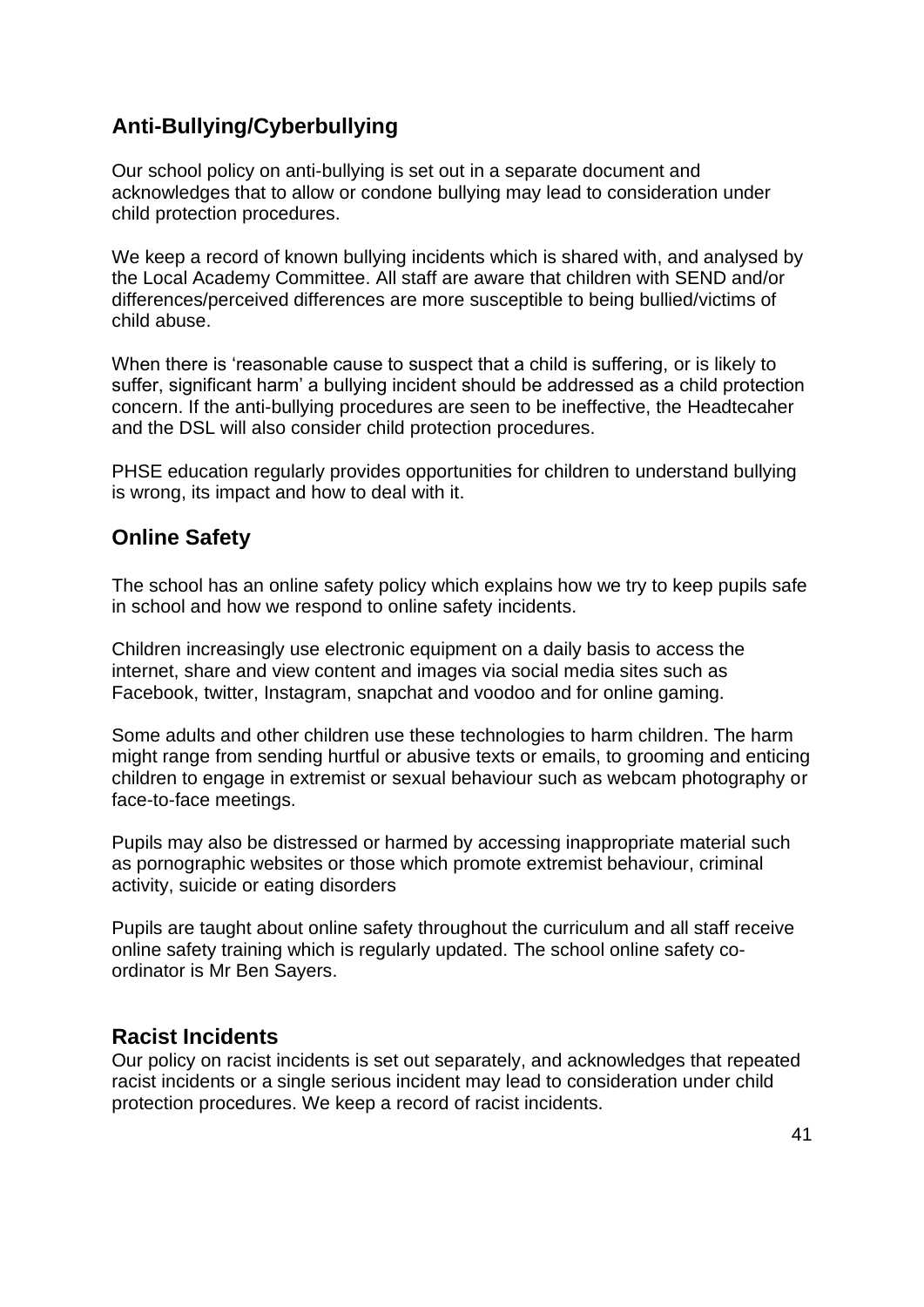## **Radicalisation and Extremism**

[The Prevent Duty for England and Wales \(2015\)](https://www.gov.uk/government/publications/protecting-children-from-radicalisation-the-prevent-duty) under section 26 of the Counter-Terrorism and Security Act 2015 places a duty on education and other children's services to have due regard to the need to prevent people from being drawn into terrorism.

Extremism is defined as 'as 'vocal or active opposition to fundamental British values, including democracy, the rule of law, individual liberty and mutual respect and tolerance of different faiths and beliefs'. We also include in our definition of extremism calls for the death of members of our armed forces, whether in this country or overseas.

Some children are at risk of being radicalised; adopting beliefs and engaging in activities which are harmful, criminal or dangerous. This can happen both online and offline.

The school is clear that exploitation of vulnerable children and radicalisation should be viewed as a safeguarding concern and follows the Department for Education guidance for schools and childcare providers on preventing children and young people from being drawn into terrorism.

The school seeks to protect children and young people against the messages of all violent extremism including, but not restricted to, those linked to Islamist ideology, or to Far Right / Neo Nazi / White Supremacist ideology, Irish Nationalist and Loyalist paramilitary groups, and extremist Animal Rights movements.

School staff receive training to help identify early signs of radicalisation and extremism.

Opportunities are provided in the curriculum to enable pupils to discuss issues of religion, ethnicity and culture and the school follows the [DfE advice Promoting](https://www.gov.uk/government/news/guidance-on-promoting-british-values-in-schools-published)  [Fundamental British Values as part of SMSC \(spiritual, moral, social and cultural](https://www.gov.uk/government/news/guidance-on-promoting-british-values-in-schools-published)  [education\) in Schools \(2014\).](https://www.gov.uk/government/news/guidance-on-promoting-british-values-in-schools-published)

The school governors, the Headteacher and the Designated Safeguarding Lead (DSL) will assess the level of risk within the school and put actions in place to reduce that risk. Risk assessment may include, [the use of school premises by external](https://www.surreycc.gov.uk/schools-and-learning/teachers-and-education-staff/educational-advice-and-support-for-teachers/education-safeguarding-in-surrey-schools-and-learning/safeguarding-children-in-education-policies-procedures-and-guidance)  [agencies,](https://www.surreycc.gov.uk/schools-and-learning/teachers-and-education-staff/educational-advice-and-support-for-teachers/education-safeguarding-in-surrey-schools-and-learning/safeguarding-children-in-education-policies-procedures-and-guidance) anti-bullying policy and other issues specific to the school's profile, community and philosophy.

When any member of staff has concerns that a pupil may be at risk of radicalisation or involvement in terrorism, they should speak with the DSL. They should then follow the safeguarding procedures and refer cases

by e-mail to preventreferrals@surrey.pnn.police.uk following the Prevent referral process and use the Prevent referral form. If the matter is urgent then Police must be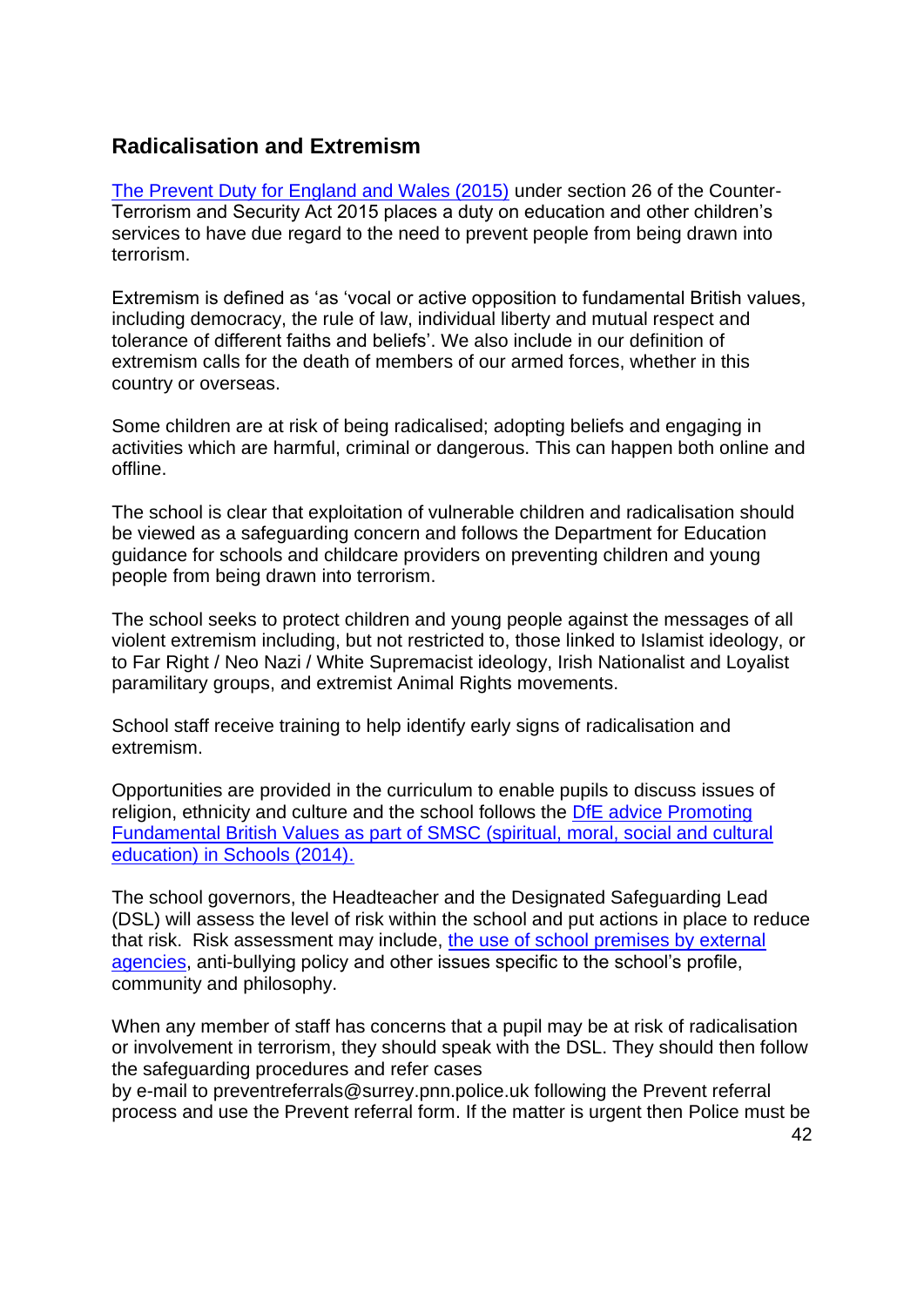contacted by dialling 999. In non-urgent cases where police advice is sought then dial 101 and ask to speak to the Prevent Supervisor for Surrey.

The Department of Education has also set up a dedicated telephone helpline for staff and governors to raise concerns around Prevent (020 7340 7264).

#### **Indicators of vulnerability to radicalisation**

Radicalisation refers to the process by which a person comes to support terrorism and forms of extremism leading to terrorism.

Extremism is defined by the Crown Prosecution Service as:

- The demonstration of unacceptable behaviour by using any means or medium to express views which:
- Encourage, justify or glorify terrorist violence in furtherance of particular beliefs;
- Seek to provoke others to terrorist acts:
- Encourage other serious criminal activity or seek to provoke others to serious criminal acts; or
- Foster hatred which might lead to inter-community violence in the UK.

There is no such thing as a "typical extremist": those who become involved in extremist actions come from a range of backgrounds and experiences, and most individuals, even those who hold radical views, do not become involved in violent extremist activity.

Pupils may become susceptible to radicalisation through a range of social, personal and environmental factors - it is known that violent extremists exploit vulnerabilities in individuals to drive a wedge between them and their families and communities. It is vital that school staff are able to recognise those vulnerabilities.

Indicators of vulnerability include:

- Identity Crisis the student / pupil is distanced from their cultural / religious heritage and experiences discomfort about their place in society;
- Personal Crisis the student / pupil may be experiencing family tensions; a sense of isolation; and low self-esteem; they may have dissociated from their existing friendship group and become involved with a new and different group of friends; they may be searching for answers to questions about identity, faith and belonging;
- Personal Circumstances migration; local community tensions; and events affecting the student / pupil's country or region of origin may contribute to a sense of grievance that is triggered by personal experience of racism or discrimination or aspects of Government policy;
- Unmet Aspirations the student / pupil may have perceptions of injustice or a feeling of failure,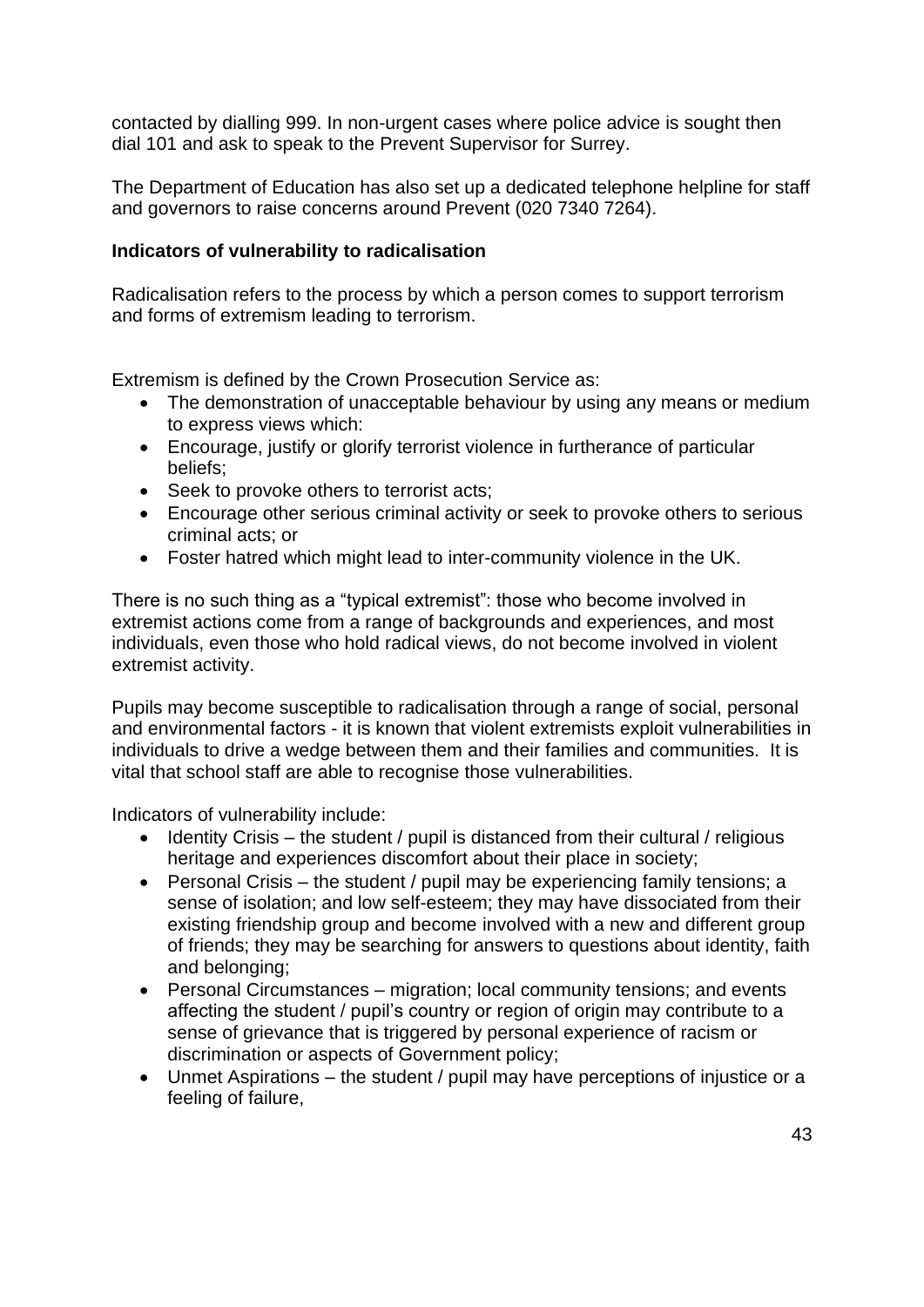- Experiences of Criminality which may include involvement with criminal groups, imprisonment, and poor resettlement / reintegration;
- Special Educational Needs and Disability students / pupils may experience difficulties with social interaction, empathy with others, understanding the consequences of their actions and awareness of the motivations of others.

However, this list is not exhaustive, nor does it mean that all young people experiencing the above are at risk of radicalisation for the purposes of violent extremism.

More critical risk factors could include:

- Being in contact with extremist recruiters;
- Accessing violent extremist websites, especially those with a social networking element;
- Possessing or accessing violent extremist literature;
- Using extremist narratives and a global ideology to explain personal disadvantage;
- Justifying the use of violence to solve societal issues;
- Joining or seeking to join extremist organisations; and
- Significant changes to appearance and / or behaviour;
- Experiencing a high level of social isolation resulting in issues of identity crisis and / or personal crisis.

The Department of Education guidance [The Prevent Duty](https://www.gov.uk/government/uploads/system/uploads/attachment_data/file/439598/prevent-duty-departmental-advice-v6.pdf) can be accessed via this link.

# **Domestic Abuse**

Domestic abuse represents one quarter of all violent crime. It is actual or threatened physical, emotional, psychological or sexual abuse. It involves the use of power and control by one person over another. It occurs regardless of race, ethnicity, gender, class, sexuality, age, religion, mental or physical ability. Domestic abuse can also involve other types of abuse.

We use the term domestic abuse to reflect that a number of abusive and controlling behaviours are involved beyond violence. Slapping, punching, kicking, bruising, rape, ridicule, constant criticism, threats, manipulation, sleep deprivation, social isolation, and other controlling behaviours all count as abuse.

Living in a home where domestic abuse takes place is harmful to children and can have a serious impact on their behaviour, wellbeing and understanding of healthy, positive relationships. Children who witness domestic abuse are at risk of significant harm and staff are alert to the signs and symptoms of a child suffering or witnessing domestic abuse.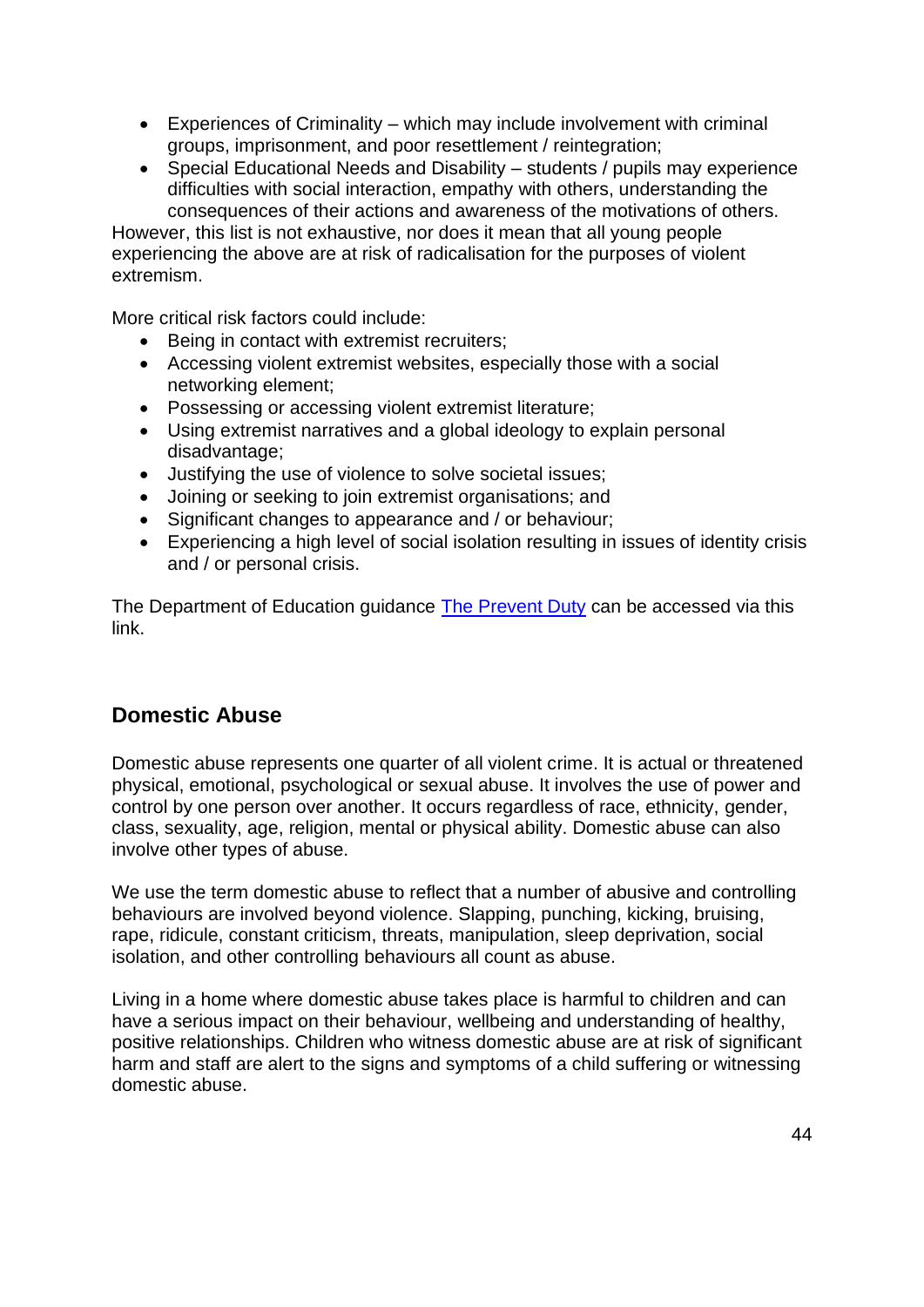The school is enrolled onto the Operation Encompass scheme, a joint project between Surrey Police, Surrey Domestic Abuse Service and Surrey Schools; where every school day morning our DSL is notified of all domestic abuse incidents that have occurred and been reported to Police in the previous 24 hours which involved a child at this school (72 hours on a Monday morning). This provides an opportunity for us to ensure the right support is in place at the right time for children who are experiencing domestic abuse.

# **Child Exploitation (CSE)**

Child sexual exploitation is a form of child sexual abuse.

It occurs where an individual or group takes advantage of an imbalance of power to coerce, manipulate or deceive a child or young person under the age of 18 into sexual activity (a) in exchange for something the victim needs or wants, and/or (b) for the financial advantage or increased status of the perpetrator or facilitator.

The victim may have been sexually exploited even if the sexual activity appears consensual.

Child sexual exploitation does not always involve physical contact; it can also occur through the use of technology. All staff are aware of the link between online safety and vulnerability to CSE.

Any concerns that a child is being or is at risk of being sexually exploited should be passed immediately to the DSL.

The School is aware there is a clear link between regular non-attendance at school and CSE. Staff will consider a child to be at potential CSE risk in the case of regular non-attendance at school and make reasonable enquiries with the child and parents to assess this risk.

The DSL will consider the published Children's Safeguarding Partnership guidance and advice when there is a concern that a child is being or is at risk of being sexually exploited or where indicators have been observed that are consistent with a child who is being or who is at risk of being sexually exploited.

In all cases if the DSL identifies any level of concern the DSL should contact the CSPA and email a Request for Support Form. If a child is in immediate danger the police should be called on 999.

The school is aware that a child often is not able to recognise the coercive nature of the abuse and does not see themselves as a victim. As a consequence the child may resent what they perceive as interference by staff. However, staff must act on their concerns as they would for any other type of abuse. Children also rarely selfreport CSE so staff must be particularly vigilant to potential indicators of risk.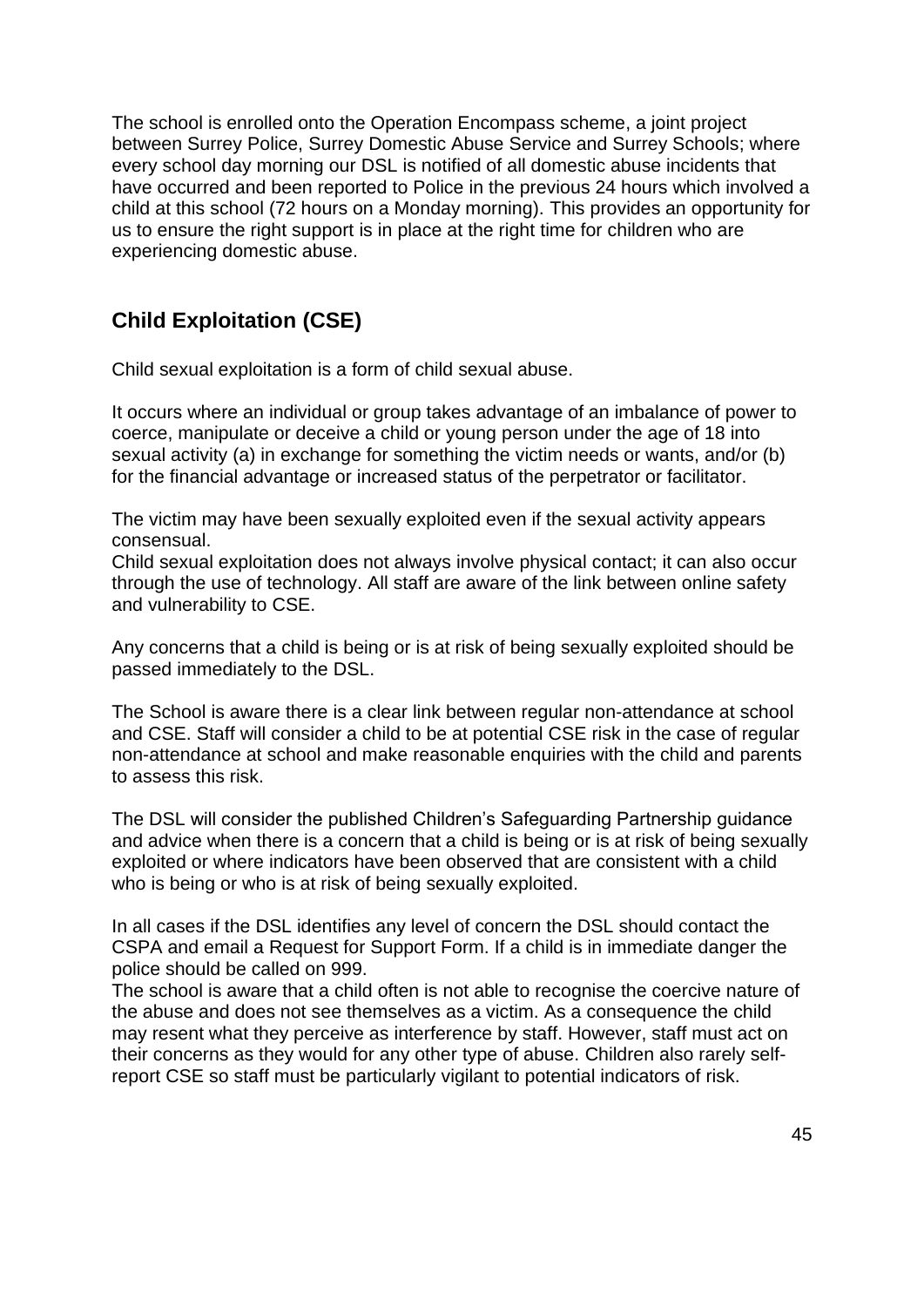The school includes the risks of sexual exploitation in the PHSE and SRE curriculum. Pupils will be informed of the grooming process and how to protect themselves from people who may potentially be intent on causing harm. They will be supported in terms of recognising and assessing risk in relation to CSE, including online, and knowing how and where to get help.

## **Child Criminal Exploitation & Gangs**

There are a number of areas in which young people are put at risk by gang activity, both through participation in, and as victims of, gang violence which can be in relation to their peers or to a gang-involved adult in their household.

A child who is affected by gang activity or serious youth violence may have suffered, or may be likely to suffer, significant harm through physical, sexual and emotional abuse or neglect.

Teenagers can be particularly vulnerable to recruitment into gangs and involvement in gang violence. This vulnerability may be exacerbated by risk factors in an individual's background, including violence in the family, involvement of siblings in gangs, poor educational attainment, or poverty or mental health problems.

Criminal exploitation of children is a typical feature of county lines criminal activity. Key identifying features of involvement in county lines are when children are missing, when the victim may have been trafficked for transporting drugs, a referral to the National Referral Mechanism should be considered with Social Care and Police colleagues.

A child who is affected by gang activity, criminal exploitation or serious youth violence can be at risk of significant harm through physical, sexual and emotional abuse. Girls may be particularly at risk of sexual exploitation.

Any concerns that a child is being or is at risk of being criminally exploited will be passed without delay to the DSL. The school is aware there is a clear link between regular non-attendance at school and exploitation. Staff will consider a child to be at potential risk in the case of regular non-attendance at school and make reasonable enquiries with the child and parents to assess this risk.

A request for support to the C-SPA will be made when any concern of harm to a child as a consequence of gang activity including child criminal exploitation becomes known. Any member of staff who has concerns that a child may be at risk of harm should immediately inform the DSL. The DSL will contact the MASH. If there is concern about a child's immediate safety, the Police will be contacted on 999.

# **Youth produced sexual imagery (sexting)**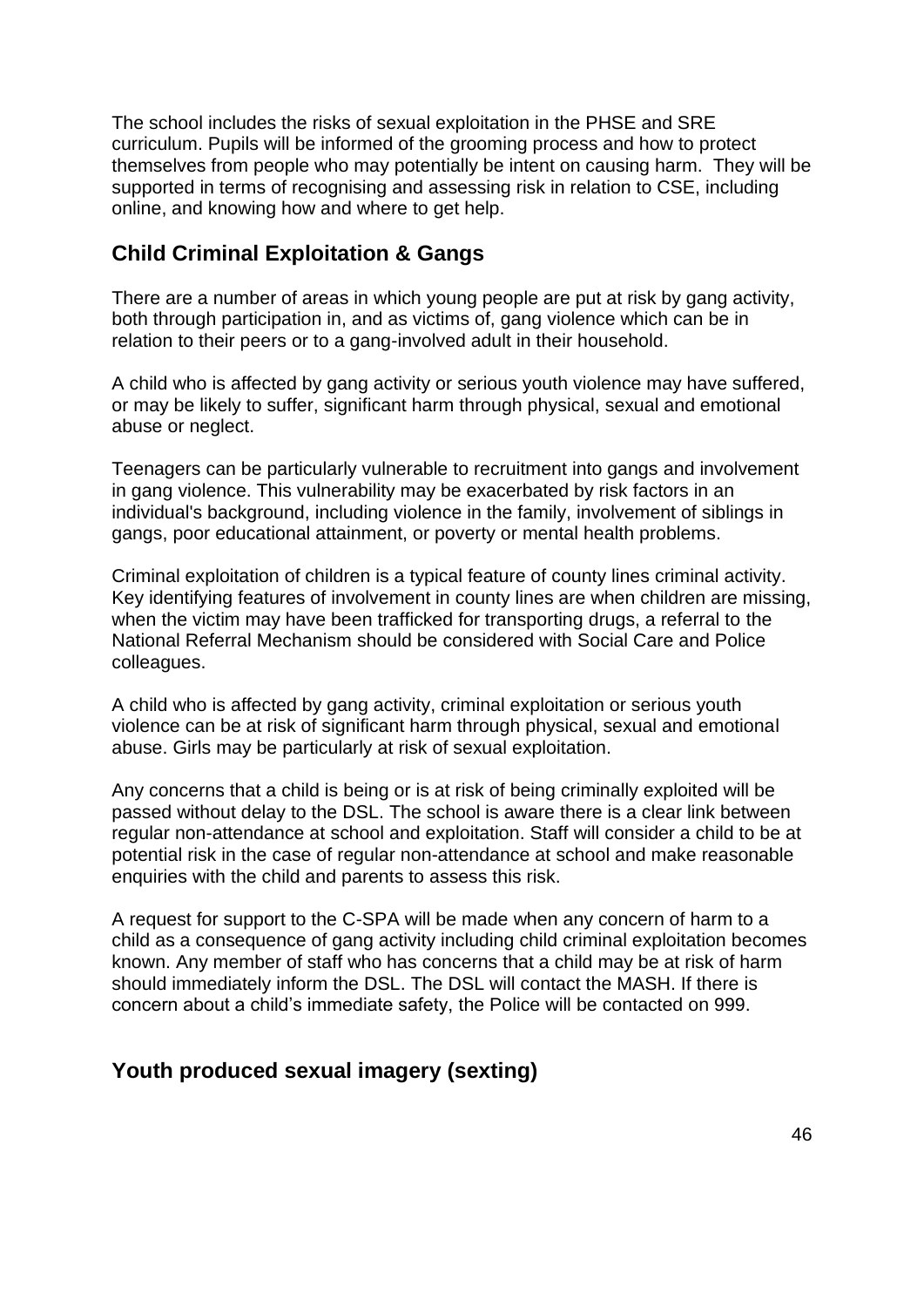The practice of children sharing images and videos via text message, email, social media or mobile messaging apps has become commonplace. However, this online technology has also given children the opportunity to produce and distribute sexual imagery in the form of photos and videos including upskirting. Such imagery involving anyone under the age of 18 is unlawful.

Youth produced sexual imagery refers to both images and videos where:

- A person under the age of 18 creates and shares sexual imagery of themselves with a peer under the age of 18.
- A person under the age of 18 shares sexual imagery created by another person under the age of 18 with a peer under the age of 18 or an adult.
- A person under the age if 18 is in possession of sexual imagery created by another person under the age of 18.

All incidents of this nature should be treated as a safeguarding concern and in line with the UKCCIS guidance 'Sexting in schools and colleges: responding to incidents [and safeguarding young people'](https://assets.publishing.service.gov.uk/government/uploads/system/uploads/attachment_data/file/609874/6_2939_SP_NCA_Sexting_In_Schools_FINAL_Update_Jan17.pdf)

Cases where sexual imagery of people under 18 has been shared by adults and where sexual imagery of a person of any age has been shared by an adult to a child is child sexual abuse and should be responded to.

If a member of staff becomes aware of an incident involving youth produced sexual imagery they should follow the child protection procedures and refer to the DSL immediately.

The member of staff should confiscate the device involved and set it to flight mode or, if this is not possible, turn it off. Staff must not view, copy or print the youth produced sexual imagery.

The DSL should hold an initial review meeting with appropriate school staff and subsequent interviews with the children involved (if appropriate).

Parents should be informed at an early stage and involved in the process unless there is reason to believe that involving parents would put the child at risk of harm.

At any point in the process if there is concern a young person has been harmed or is at risk of harm a request for support should be made to the C-SPAor the Police as appropriate.

Immediate referral at the initial review stage should be made to Children's Social Care/Police if:

The incident involves an adult.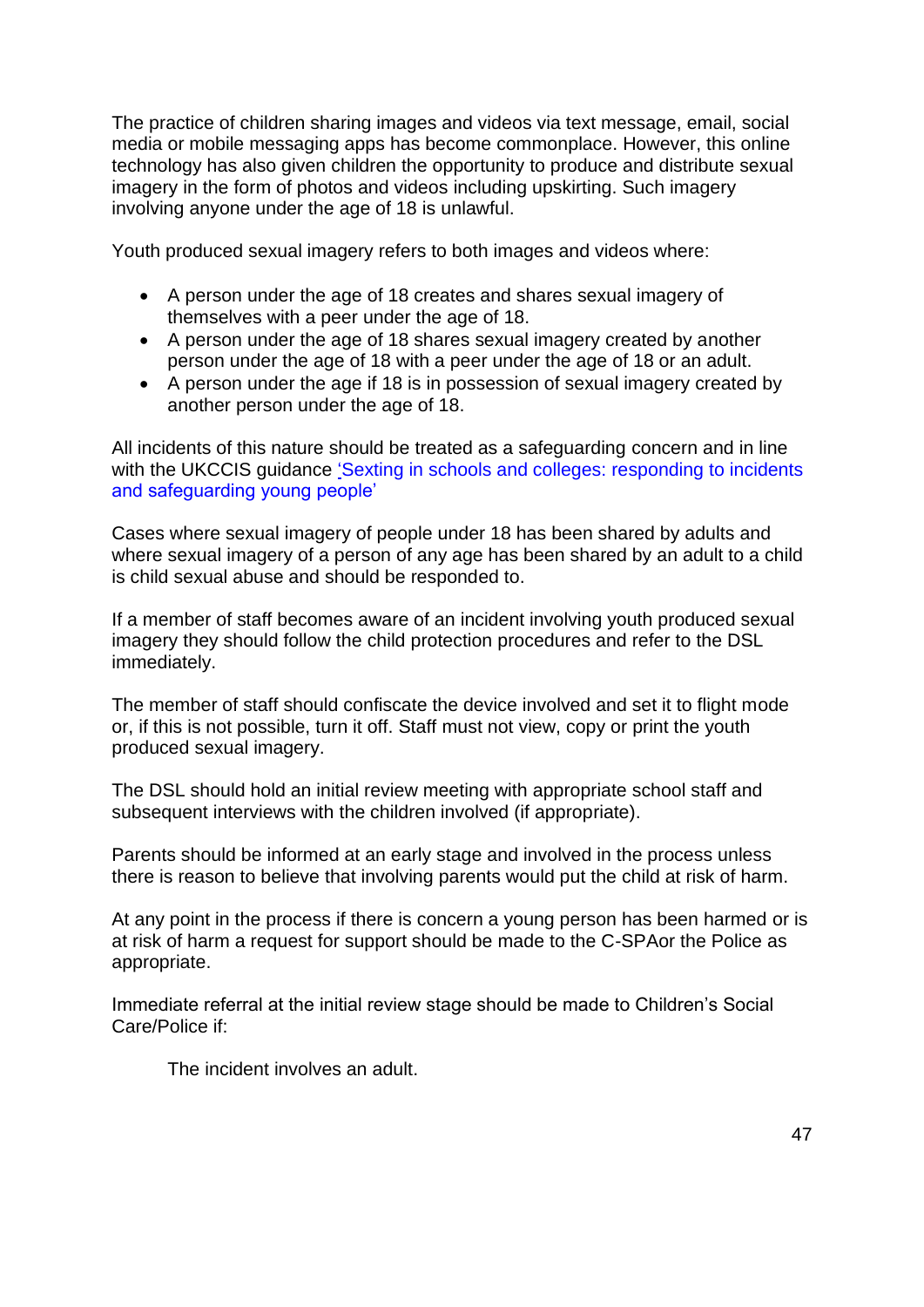There is good reason to believe that a young person has been coerced, blackmailed or groomed or if there are concerns about their capacity to consent (for example, owing to special education needs).

What you know about the imagery suggests the content depicts sexual acts which are unusual for the child's development stage or are violent.

The imagery involves sexual acts.

The imagery involves anyone aged 12 or under.

There is reason to believe a child is at immediate risk of harm owing to the sharing of the imagery, for example the child is presenting as suicidal or selfharming.

If none of the above apply then the DSL will use their professional judgement to assess the risk to pupils involved and may decide, with input from the Headteacher, to respond to the incident without referral to the C-SPA or the Police.

During the decision making the DSL will consider if:

- There is a significant age difference between the sender/receiver.
- There is any coercion or encouragement beyond the sender/receiver.
- The imagery was shared and received with the knowledge of the child in the imagery.
- The child is vulnerable, for example subject to Child in Need, Child Protection or Early Help plans, Looked After, SEND.
- There is a significant impact on the children involved.
- The image is of a severe or extreme nature.
- The child involved understands consent.
- The situation is isolated or if the image been more widely distributed.
- There other circumstances relating to either the sender or recipient that may add cause for concern.
- The children have been involved in incidents relating to youth produced sexual imagery previously.

If any of these circumstances are present the situation will be referred according to our child protection procedures, including referral to the C-SPA or the Police.

The DSL will record all incidents of youth produced sexual imagery, including the actions taken, rationale for actions and the outcome.

# **Female Genital Mutilation (FGM)**

Female Genital Mutilation (FGM) is illegal in England and Wales under the FGM Act (2003). It is a form of child abuse and violence against women. [A mandatory](https://www.gov.uk/government/publications/mandatory-reporting-of-female-genital-mutilation-procedural-information)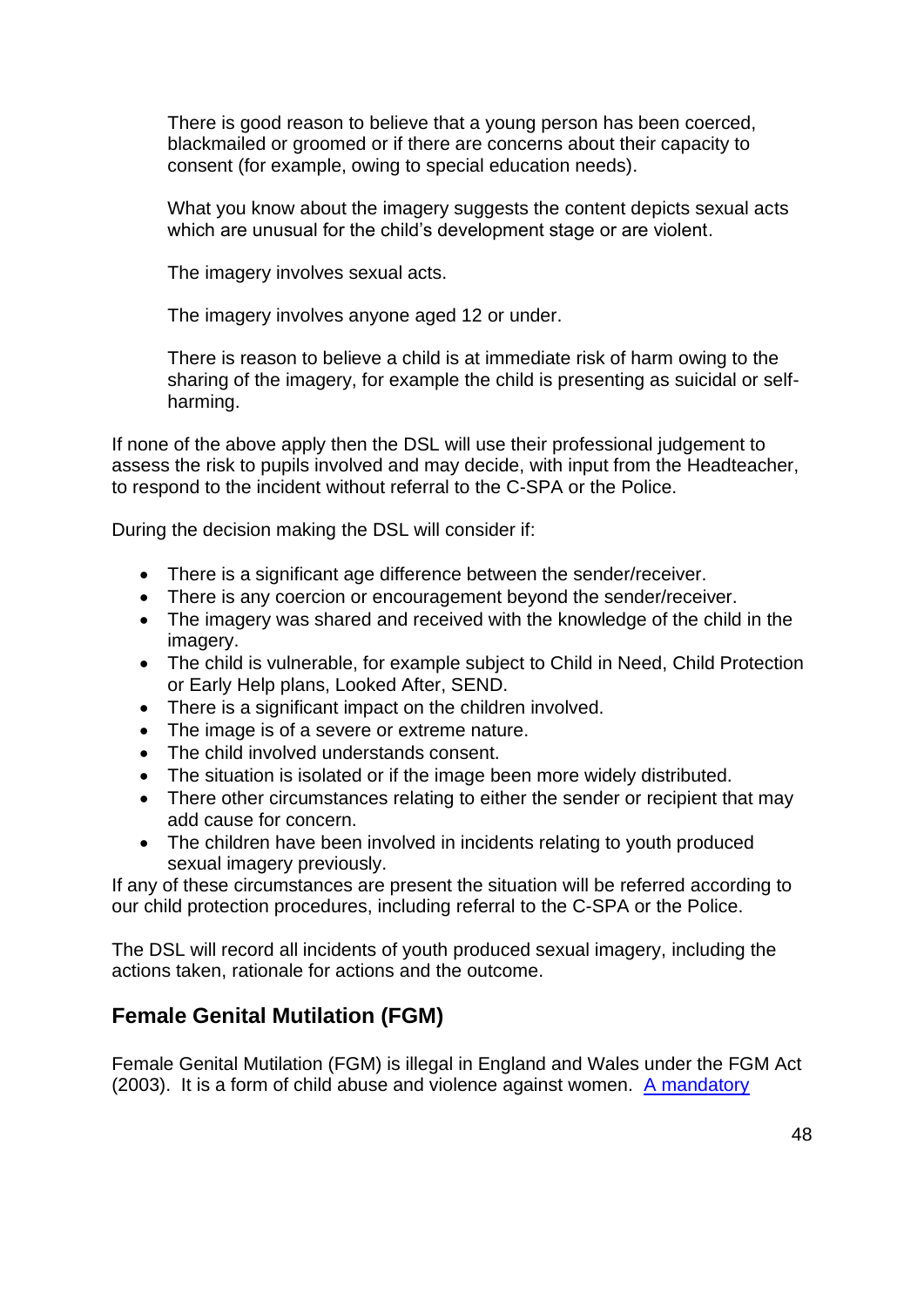[reporting duty requires teachers to report 'known' cases of FGM in under 18s,](https://www.gov.uk/government/publications/mandatory-reporting-of-female-genital-mutilation-procedural-information) which are identified in the course of their professional work, to the police.

The duty applies to all persons in school who is employed or engaged to carry out 'teaching work' in the school, whether or not they have qualified teacher status.

The duty applies to the individual who becomes aware of the case to make a report. It should not be transferred to the Designated Safeguarding Lead, however the DSL should be informed.

If a teacher is informed by a girl under 18 that an act of FGM has been carried out on her or a teacher observes physical signs which appear to show that an act of FGM has been carried out on a girl under 18 and they have no reason to believe the act was necessary for the girl's physical or mental health or for purposes connected with labour or birth, the teacher should personally make a report to the police force in which the girl resides by calling 101. The report should be made immediately.

School staff are trained to be aware of risk indicators of FGM. Concerns about FGM outside of the mandatory reporting duty should be reported using the school's child protection procedures. Staff should be particularly alert to suspicions or concerns expressed by female pupils about going on a long holiday during the summer holiday.

There should also be consideration of potential risk to other girls in the family and practicing community. Where there is a risk to life or likelihood of serious immediate harm the teacher should report the case immediately to the police, including dialling 999 if appropriate.

There are no circumstances in which a teacher or other member of staff should examine a girl.

### **Forced Marriage**

A forced marriage is a marriage in which one or both people do not (or in cases of people with learning disabilities cannot) consent to the marriage but are coerced into it. Coercion may include physical, psychological, financial, sexual and emotional pressure. It may also involve physical or sexual violence and abuse.

Forced marriage is recognised in the UK as a form of violence against women and men, domestic/child abuse and a serious abuse of human rights. Since June 2014 forcing someone to marry has become a criminal offence in England and Wales under the Anti-Social Behaviour, Crime and Policing Act 2014.

A forced marriage is not the same as an arranged marriage which is common in many cultures. The families of both spouses take a leading role in arranging the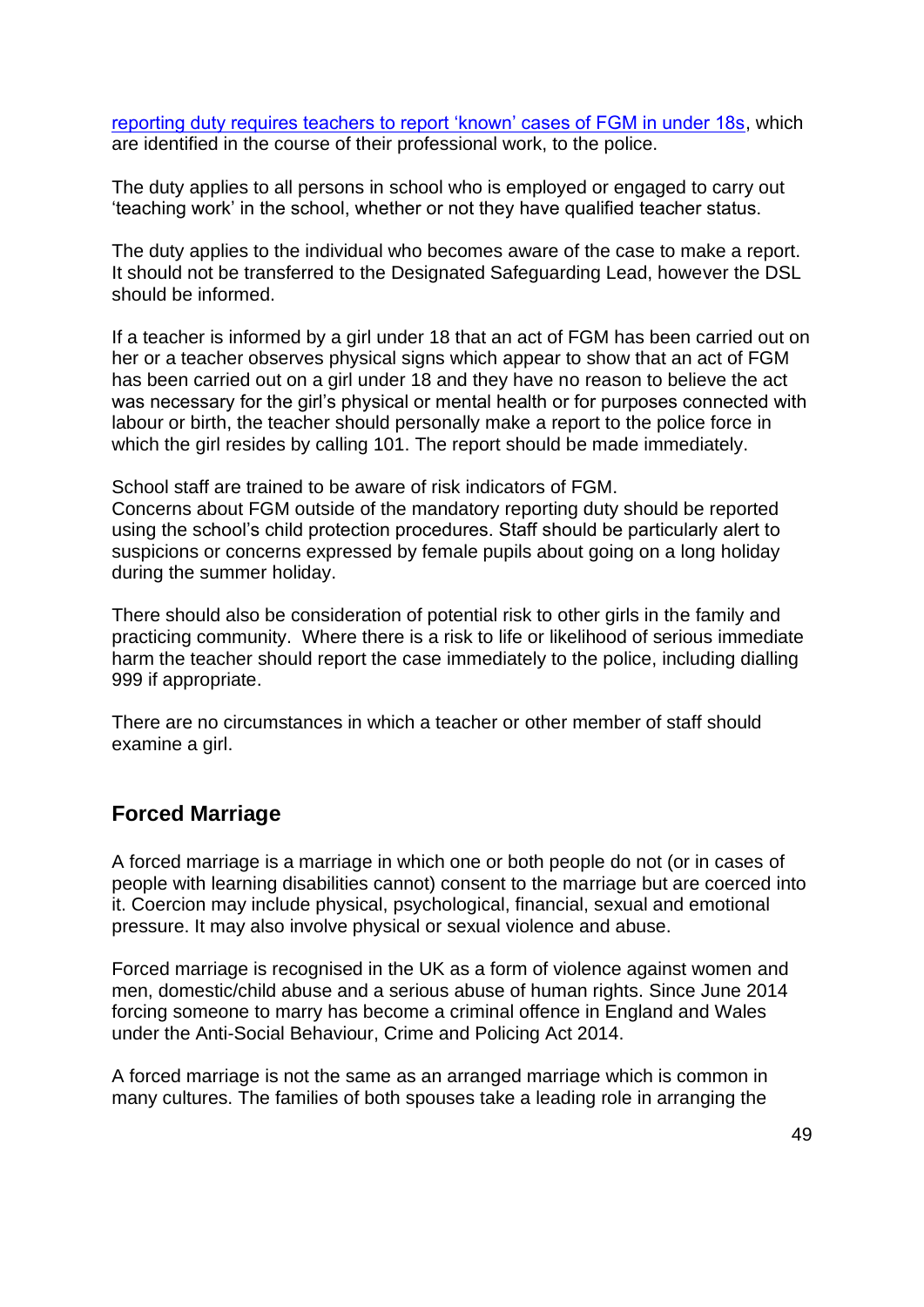marriage but the choice of whether or not to accept the arrangement remains with the prospective spouses.

School staff should never attempt to intervene directly as a school or through a third party. Contact should be made with the C-SPA and/or the Forced Marriage Unit 200 7008 0151.

# **Honour-based Violence**

Honour based violence (HBV) can be described as a collection of practices, which are used to control behaviour within families or other social groups to protect perceived cultural and religious beliefs and/or honour. Such violence can occur when perpetrators perceive that a relative has shamed the family and/or community by breaking their honour code.

Honour based violence might be committed against people who:

- become involved with a boyfriend or girlfriend from a different culture or religion:
- want to get out of an arranged marriage; become involved with a boyfriend or girlfriend from a different culture or religion;
- want to get out of an arranged marriage;
- want to get out of a forced marriage
- wear clothes or take part in activities that might not be considered traditional within a particular culture

It is considered a violation of human rights and may be a form of domestic and/or sexual abuse.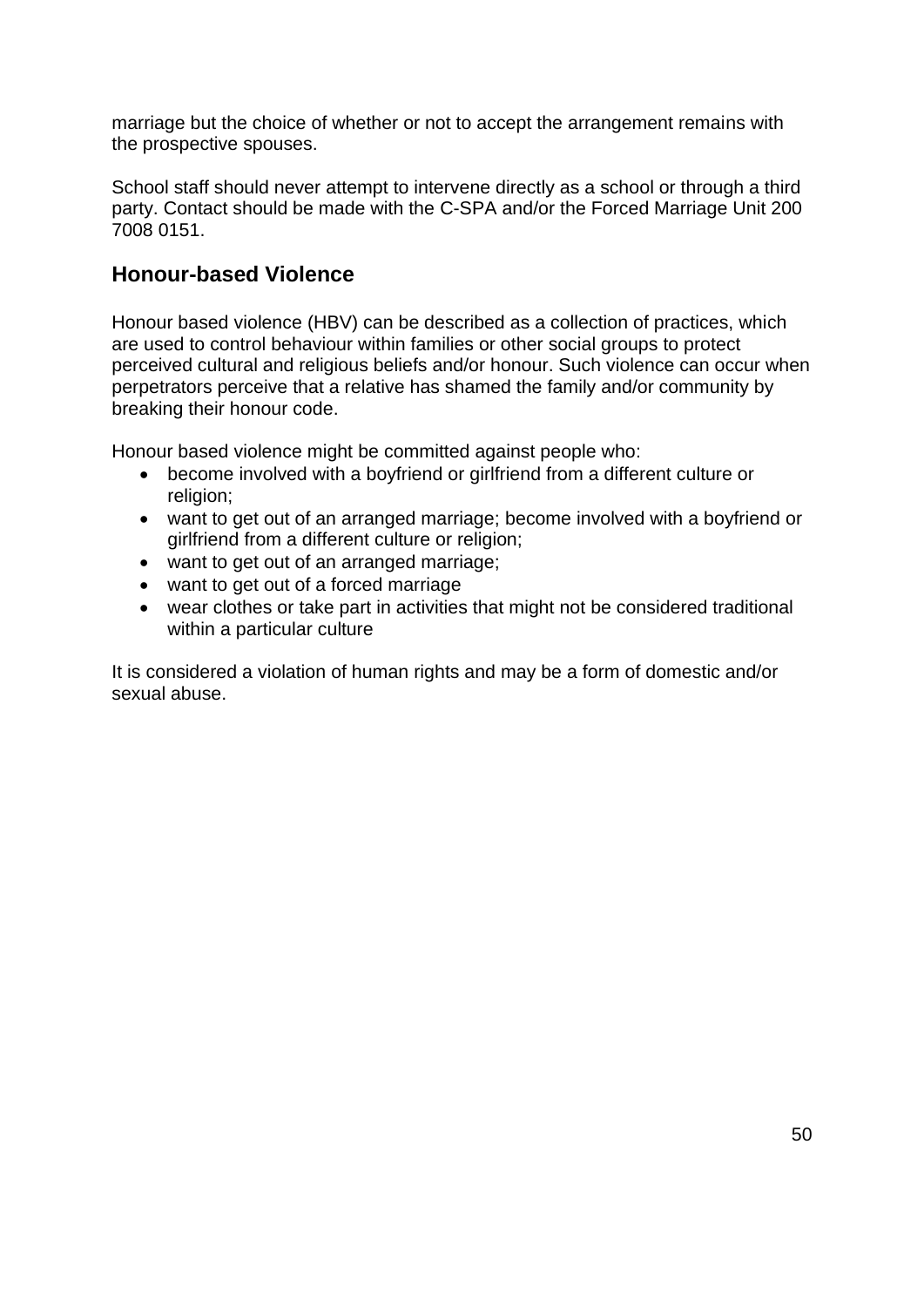# **One Chance Rule**

All staff are aware of the 'One Chance' Rule' in relation to forced marriage, FGM and HBV. Staff recognise they may only have one chance' to speak to a child who is a potential victim and have just one chance to save a life.

The school are aware that if the victim is not offered support following disclosure that the 'One Chance' opportunity may be lost. Therefore, all staff are aware of their responsibilities and obligations when they become aware of potential forced marriage, FGM and HBV cases.

# **Private Fostering Arrangements**

A [private fostering](https://www.surreycc.gov.uk/__data/assets/pdf_file/0008/157769/Private-Fostering-A-guide-for-DSLs.pdf) arrangement occurs when someone other than a parent or close relative cares for a child for a period of 28 days or more, with the agreement of the child's parents. It applies to children under the age of 16 years old or 18 years old if the child is disabled.

Children looked after by the local authority or who are place in residential schools, children's homes or hospitals are not considered to be privately fostered.

Private fostering occurs in all cultures and children may be privately fostered at any age.

The school recognise that most privately fostered children remain safe and well but are aware that safeguarding concerns have been raised in some cases. Therefore, all staff are alert to possible safeguarding issues, including the possibility that the child has been trafficked into the country.

By law, a parent, private foster carer or other persons involved in making a private fostering arrangement must notify Children's Social Care as soon as possible. However, where a member of staff becomes aware that a pupil may be in a private fostering arrangement they will raise this will the DSL and the DSL will notify the C-SPA.

# **Children Looked After**

The most common reason for children becoming looked after is as a result of abuse and neglect.

The school ensures that staff have the necessary skills and understanding to keep looked after children safe. Appropriate staff have information about a child's looked after legal status and care arrangements, including the level of authority delegated to the carer by the authority looking after the child and contact arrangements with birth parents or those with parental responsibility.

The designated teacher and governor for children looked after will have the appropriate level training to equip them with the knowledge and skills to undertake their role.

The designated teacher for children looked after and the DSL have details of the child's social worker and the name and contact details of the Surrey County Council's Head of Virtual School.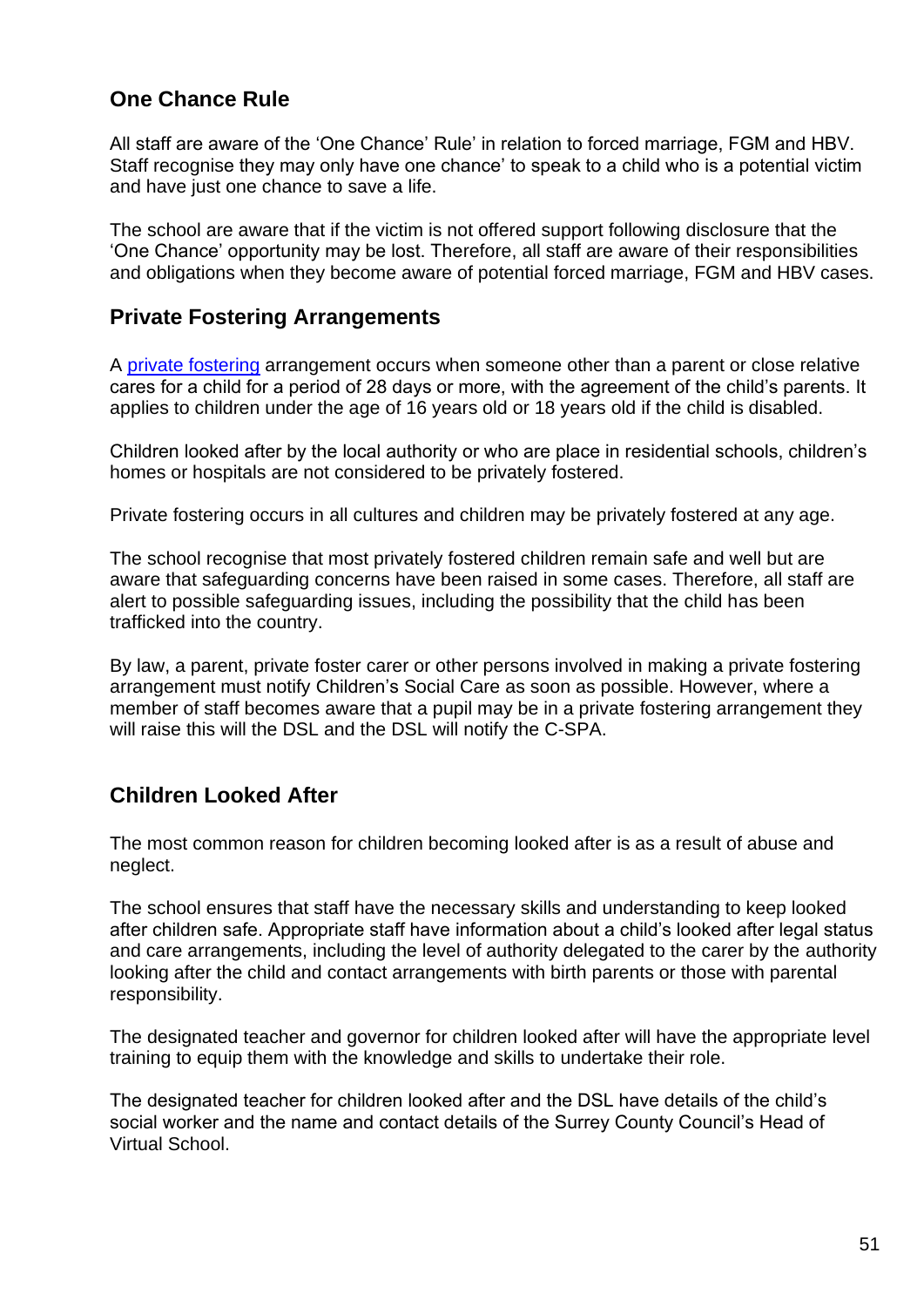The designated teacher for children looked after and children previously looked after will work in partnership with the Virtual School Assistant Headteacher to discuss how Pupil Premium Plus funding can be best used to support the progress of children looked after in the school and meet the needs of the child's within their personal education plan.

# **Children Missing Education**

All children, regardless of their circumstances, are entitled to an efficient, full time education which is suitable to their age, ability, aptitude and any special educational needs they may have.

The school recognises that children missing education are at significant risk of underachieving, being victims of abuse and harm, exploitation or radicalisation, and becoming NEET (not in education, employment or training) later in life.

Where possible the school will hold more than one emergency contact number for each pupil.

The school will ensure that there is a record of joiners and leavers as defined in [The](https://www.kelsi.org.uk/news-and-events/news/primary/changes-to-the-education-pupil-registration-england-regulations-2006)  [Education \(Pupil Registration\) \(England\) 2006.](https://www.kelsi.org.uk/news-and-events/news/primary/changes-to-the-education-pupil-registration-england-regulations-2006)

When removing a child's name, the school will notify the Local Authority of: (a) the full name of the child, (b) the full name and address of any parent with whom the child normally resides, (c) at least one telephone number of the parent, (d) the child's future address and destination school, if applicable, and (e) the ground in regulation 8 under which the child's name is to be removed from the school register.

The school will make reasonable enquiries to establish the whereabouts of a child jointly with the Local Authority, before deleting the child's name from the school register if the deletion is under regulation 8(1), sub-paragraphs (f) (iii) and (h) (iii)of [The Education \(Pupil Registration\)](https://www.kelsi.org.uk/news-and-events/news/primary/changes-to-the-education-pupil-registration-england-regulations-2006)  [\(England\) 2006.](https://www.kelsi.org.uk/news-and-events/news/primary/changes-to-the-education-pupil-registration-england-regulations-2006)

The school will:

- Enter pupils on the admissions register on the first day on which the school has agreed, or has been notified, that the pupil will attend the school.
- Notify the Local Authority within five days of adding a child's name to the admission register. The notification must include all the details contained in the admission register for the new pupil.
- Monitor each child's attendance through their daily register and follow the SCC procedure in cases of unauthorised absence.
- Remove a child's name from the admissions register on the date that the child leaves the school.
- The school will notify the Local Authority when they are about to remove a child's name from the school register under any of the fifteen grounds listed in the regulations, no later than the date that the child's name is due to be removed.
- Where parents notify the school, in writing, of their intention to electively home educate the school will forward a copy of the letter to the Education Inclusion Team. Where parents orally indicate that they intend to withdraw their child to be home educated and no letter has been received, the school will not remove the child from roll and will notify Education Welfare at the earliest opportunity.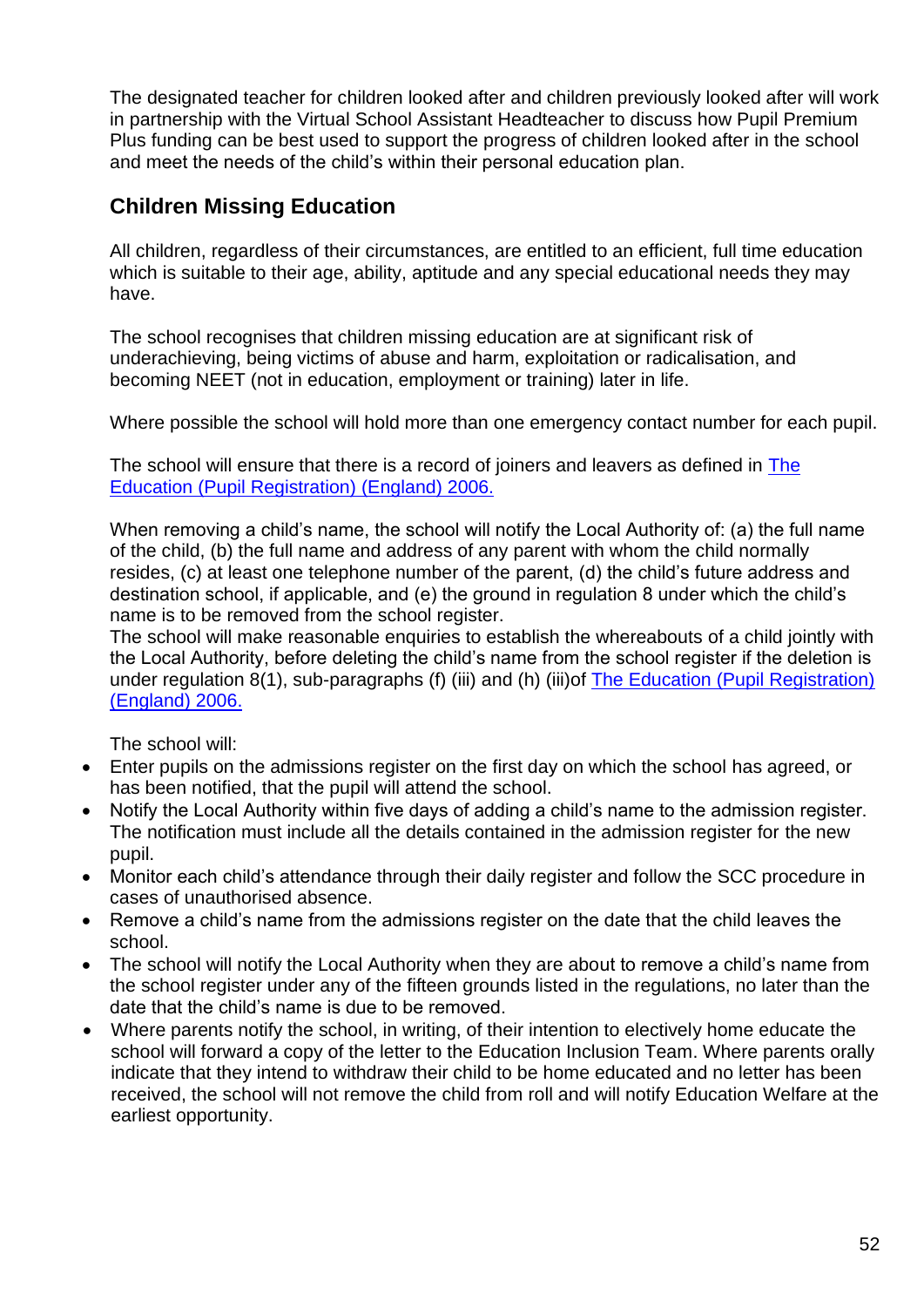# **Pupils Missing Out of Education**

The vast majority of children engage positively with school and attend regularly. However, in order to flourish, some children require an alternative education offer or may require a modified timetable to support a return to full time education provision. It is recognised that children accessing alternative provision or a reduced or modified timetable may have additional vulnerabilities. Ofsted refer to these as Pupils Missing Out On Education (PMOOE), because they are not accessing their education in school in the 'usual way'.

The school will gain consent (if required in statute) from parents to put in place alternative provision and/or a reduced or modified timetable

The school will ensure that and parents (and the local authority where the pupil has an EHCP) are given clear information about alternative provision placements and reduced or modified timetables: why, when, where, and how they will be reviewed;

The school will keep the placement and timetable under review and involve parents in the review. Reviews will be frequent enough to provide assurance that the off-site education and/or modified timetable is achieving its objectives and that the pupil is benefitting from it;

The school will monitor and track children attending alternative provision to ensure that the provision meets the needs of the child

The school will comply with regular data returns requested by the Local Authority, regarding all pupils, of statutory school age, attending alternative provision and/or on a reduced or modified timetable.

The school leadership will report to governors of any formal direction of a pupil to alternative provision to improve behaviour.

The school leadership will report to governor's information regarding the use and effectiveness of the use of alternative provision and modified timetables.

# **School Attendance and Behaviour**

Additional policies and procedures are in place regarding school attendance and behaviour.

The school recognises that absence from school and exclusion from school may be indicators of abuse and neglect, including the exploitation of children. The DSL will regularly liaise with members of school staff with responsibility for behaviour and attendance to ensure risk is identified and appropriate intervention is in place to protect children from harm.

The school will work in partnership with Surrey Police and other partners for reporting children that go missing from the school site during the school day. Staff will be alert to signs of children at risk of travelling to conflict zones, female genital mutilation and forced marriage.

# **Restrictive Physical Intervention**

.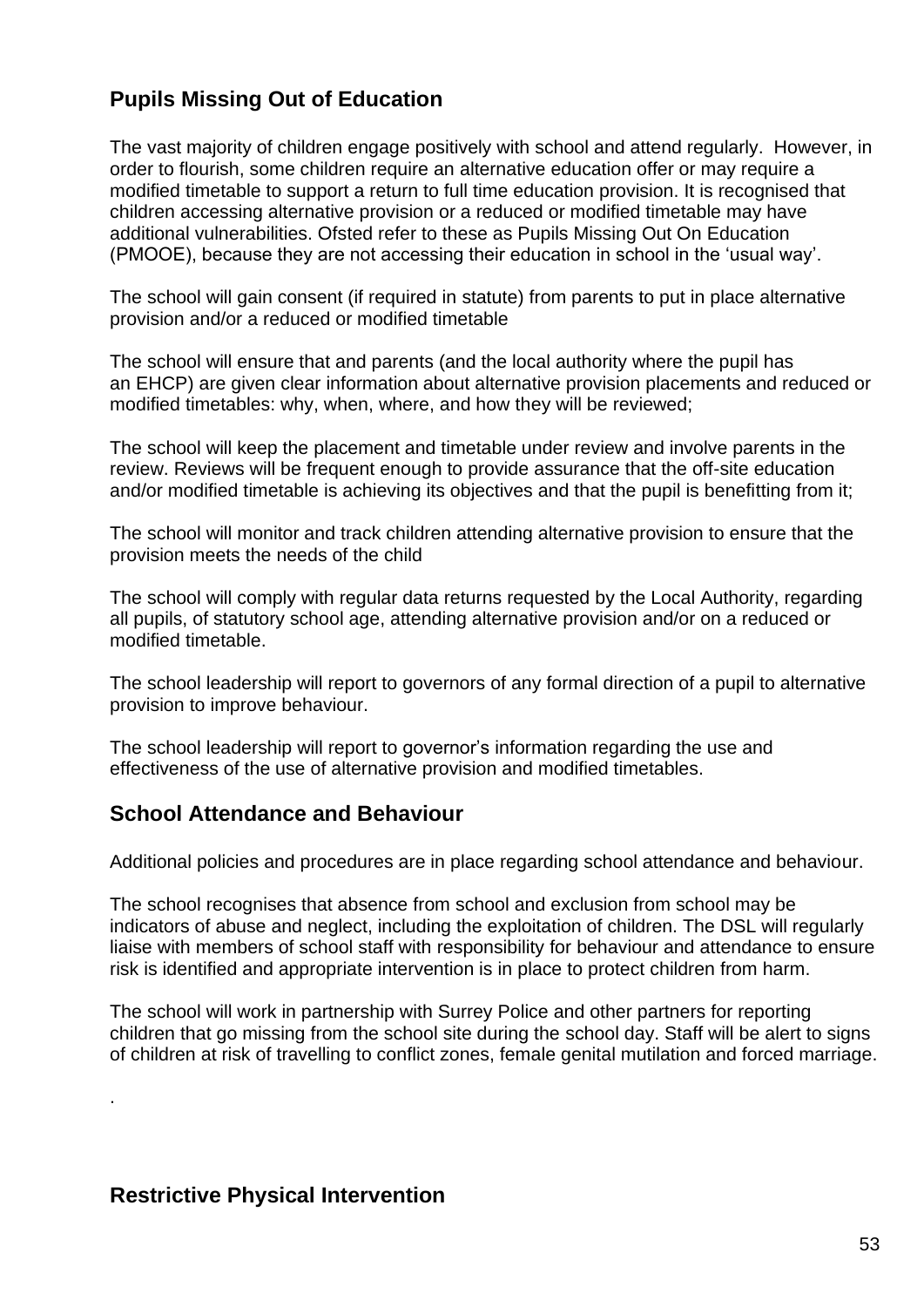We acknowledge that staff must only ever use physical intervention as a last resort, when a child is or at immediate risk of harming him/herself or others, and that at all times it must be the minimal force necessary to prevent injury to another person. Such events should be fully recorded and signed by a witness.

Staff who are likely to need to use physical intervention will be appropriately trained in "Positive Options" techniques.

Staff understand that physical intervention of a nature which causes injury or distress to a child may be considered under child protection and/or disciplinary procedures.

We recognise that touch is appropriate in the context or working with children, and all staff have been given 'Safe Practice' guidance to ensure they are clear about their professional boundaries.

When applying disciplinary measures such as physical intervention or isolation for children with SEND the school will consider the risks, given the additional vulnerabilities of these children.

Surrey County Council guidance Touch and the use of restrictive Physical Intervention When Working with [Children and Young People](file://///surreycc.local/deptwide/CSF/Inclusion/Education%20Safeguarding/Website%20%20policies%20-%20WORD%20Versions/Policies%20in%20process/2018%20Model%20Safeguarding%20&%20CP%20for%20schools/Touch%20and%20the%20use%20of%20restrictive%20physical%20intervention%20when) provides further detailed information.

## **Whistle-blowing**

We recognise that children cannot be expected to raise concerns in an environment where staff fail to do so.

All staff should be aware of their duty to raise concerns, where they exist, about the management of child protection, which may include the attitude or actions of colleagues, poor or unsafe practice and potential failures in the school's safeguarding arrangements. If it becomes necessary to consult outside the school, they should speak in the first instance, to the Area Schools Officer or LADO in accordance with the Whistleblowing Policy.

The NSPCC whistleblowing helpline is available for staff who do not feel able to raise concerns regarding child protection failures internally or have concerns about a way a concern is being handled by their school. Staff can call: 0800 028 0285 – line is available from 8:00 AM to 8:00 PM, Monday to Friday and Email: help@nspcc.org.uk.

Whistle-blowing regarding the Headteacher should be made to the GEP CEO whose contact details are available to staff.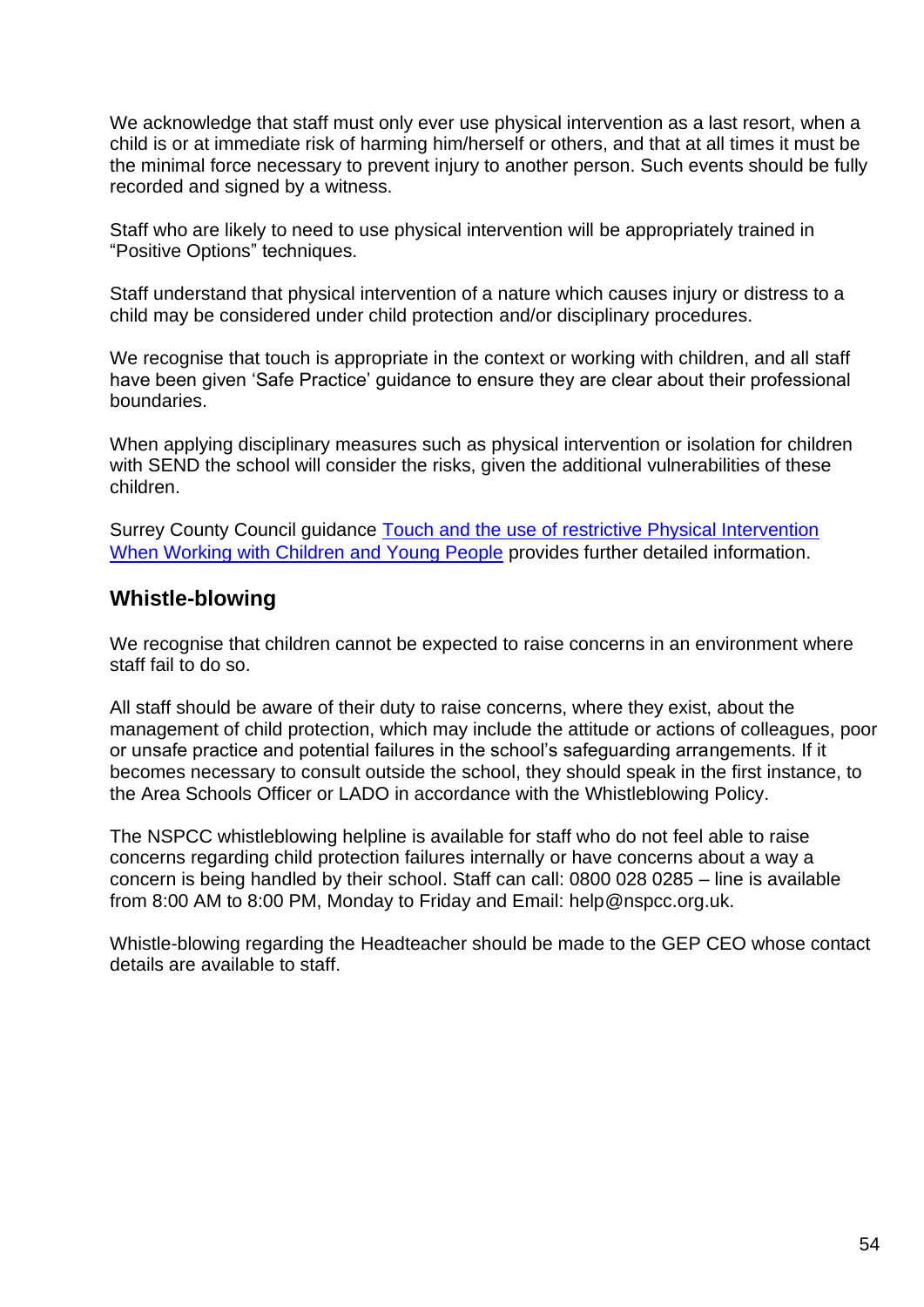## **Links with other school policies:**

Administration of medicines. Allegations against staff. Anti-bullying. Behaviour Policy Child Exploitation Curriculum Policy **Drug Education Equality Policy** E-Safety, including staff use of mobile phones Health & Safety Intimate Care Parental Concerns/Complaints. Physical Intervention PSHE Prevent - Radicalisation and Extremism Recruitment and Selection Risk Assessment School Attendance Sex and Relationships Education Staff Behaviour Policy / Code of Conduct Substance Misuse Policy Teaching and Learning Whistleblowing